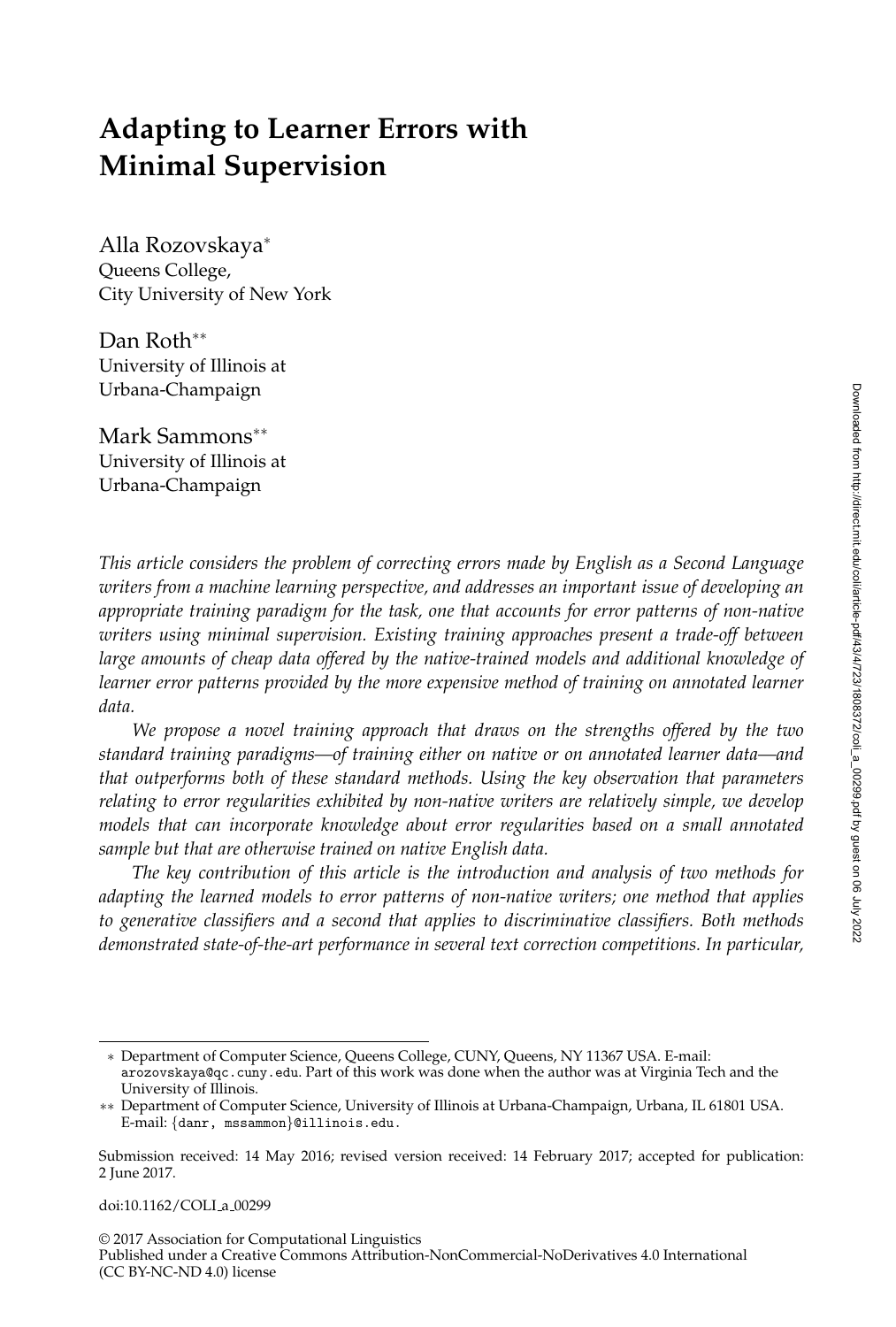*the Illinois system that implements these methods ranked at the top in two recent CoNLL shared tasks on error correction.*<sup>1</sup> *We conduct further evaluation of the proposed approaches studying the effect of using error data from speakers of the same native language, languages that are closely related linguistically, and unrelated languages.*<sup>2</sup>

# **1. Introduction**

This article addresses the problem of correcting grammatical context–sensitive mistakes made by English as a Second Language (ESL) writers, a subject that has recently attracted significant attention (Izumi et al. 2003; Han, Chodorow, and Leacock 2006; De Felice and Pulman 2008; Gamon et al. 2008; Tetreault, Foster, and Chodorow 2010; Gamon 2010; Rozovskaya and Roth 2010a,b, 2011; Dahlmeier and Ng 2011, 2012). ESL error correction is an important problem because the majority of people who write in English today are not native English speakers (Gamon 2011). Representative ESL errors—a verb agreement mistake, an unnecessary article, and an incorrect choice of a preposition— are illustrated in Figure 1.<sup>3</sup> The **source word** (the word chosen by the ESL writer) and the **label** (the correct choice, as specified by a native English speaker) are emphasized.

A standard approach to dealing with these errors, which also proved highly successful in text correction competitions (Dale and Kilgarriff 2011; Dale, Anisimoff, and Narroway 2012; Ng et al. 2013, 2014), makes use of a *machine-learning classifier paradigm* and is based on the methodology for correcting *context-sensitive spelling mistakes* made by native speakers. With the exception that learners and native writers exhibit errors of different types, most of the grammar and usage mistakes made by non-native speakers of English also fall into the category of context-sensitive errors that result in valid English words (e.g., articles or prepositions) being confused.

Traditionally, following the work on context-sensitive spelling, classifiers have been trained on native English data for a particular mistake type (e.g., preposition). Note that because native data do not have information about learner errors, the model can only use contextual cues. Thus, when the resulting classifier is applied to non-native text, the most appropriate preposition is selected based exclusively on the surrounding context, similar to a cloze task where one needs to "guess" a word that has been replaced by blank in a sentence. An error is flagged if this most likely candidate is different from the author's choice (Eeg-Olofsson and Knuttson 2003; Izumi et al. 2003; Han, Chodorow, and Leacock 2006; De Felice and Pulman 2008; Gamon et al. 2008; Tetreault and Chodorow 2008; Tetreault, Foster, and Chodorow 2010). We call this general approach to error correction the **selection** training paradigm.

In realistic ESL situations, however, the scenario is different and there is additional information that could be used by a correction system beyond that used in the selection paradigm. The ESL learner writes a text, and typically makes mistakes on

<sup>1</sup> The Illinois system ranked first in all metrics in the CoNLL-2013 competition and scored second and first on original and revised annotation metrics, respectively, in the 2014 competition.

<sup>2</sup> This article unifies and significantly extends material that appeared previously in Rozovskaya and Roth (2010b, 2011), Rozovskaya, Sammons and Roth 2012, and Rozovskaya and Roth (2014).

<sup>3</sup> The example is taken from the ICLE corpus (Granger, Dagneaux, and Meunier 2002).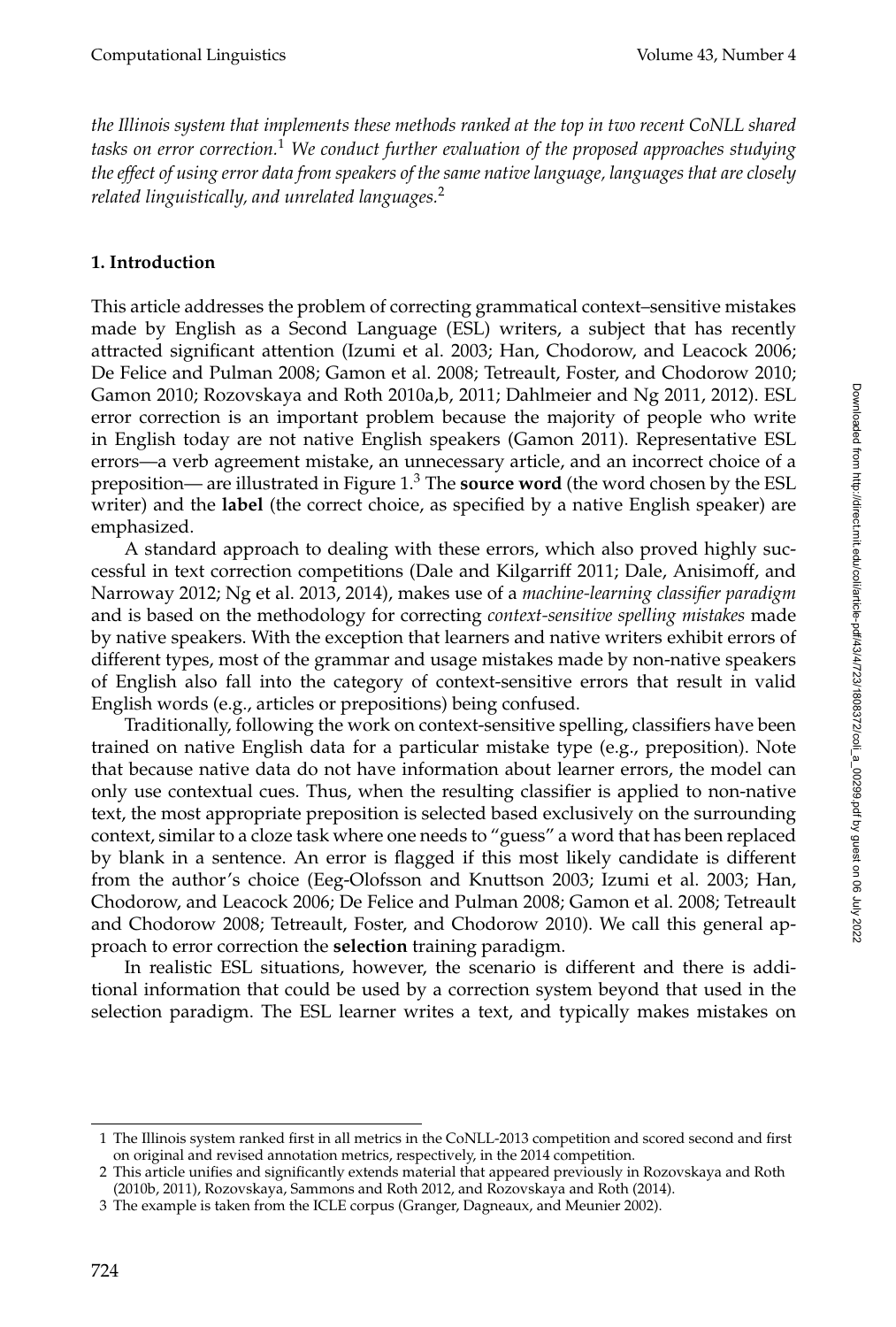The ruling class of the Soviet Union is represented in Orwell's book by pigs, who \**gives*/*give* themselves \**the*/∅ education and privileges, use the power and the force of terror provided by Napoleon's dogs to control the other animals in ways that are different from those \**by*/*of* the previous ruling group.

#### **Figure 1**

Examples of representative ESL errors.

fewer than 10% of words.<sup>4</sup> This baseline accuracy is higher than the performance of the state-of-the-art classifiers on word selection tasks (Han, Chodorow, and Leacock 2006; Tetreault and Chodorow 2008). This high baseline also suggests that by just selecting the author's word choice we can already do better than using the context alone. In addition to this baseline bias, the author's word choice may also be informative because nonnative speakers do not make mistakes randomly. For example, it is well known that the native language of the learner makes a distinctive impact on their usage of English (Odlin 1989; Gass and Selinker 1992; Montrul and Slabakova 2002; Ionin, Zubizarreta, and Bautista 2008). Therefore, we would like to use the author's word when making a decision about the appropriate correction.

One way the system can consider the word used by the writer at evaluation time is by proposing a correction only when the confidence of the classifier is high enough. However, in this partial solution, the source word is not used in training if the classifier is trained on native data. Alternatively, one can train on corrected non-native text. In that case, error patterns provide the model with additional information that is not available when training on native data. Indeed, in certain scenarios models trained on annotated learner data perform better than those trained on larger amounts of native data (Gamon 2010; Han et al. 2010; Dahlmeier and Ng 2011).

Training on native vs. annotated learner data raises the question of the trade-off between using large amounts of cheap native data and the availability of additional information provided by the expensive supervision in the form of annotated ESL data. We propose an approach that draws on the advantages of the two training sources by combining them in one model. The approach provides models trained on native data with knowledge about error regularities, *with minimal annotation costs*: A small amount of annotated learner data is used to extract knowledge about error patterns that are then "injected" into models trained on large amounts of native data. We call this approach of combining a large quantity of native training data with a small amount of annotated ESL data **adaptation with minimal supervision** and denote models trained in this way as **adapted** to learner errors.

The key contribution of this work is an analysis of novel methods of training for error correction tasks that use minimal supervision and draw on the strengths of the two standard approaches—training on native or annotated learner data—and the advantages provided by each training source. Within this method, we describe how

<sup>4</sup> Such error rates are typical for data sets that represent learners with a college level of English; one would expect higher error rates for beginning-level learners but lower error rates for high-proficiency writers, for example, the Helping Our Own (HOO) shared task (Dale, Anisimoff, and Narroway 2012). In addition, error rates may vary by error type. For example, in the FCE corpus (Yannakoudakis, Briscoe, and Medlock 2011) around 10% of preposition occurrences are errors, and some types of noun and verb errors occur in fewer than 5% of occurrences.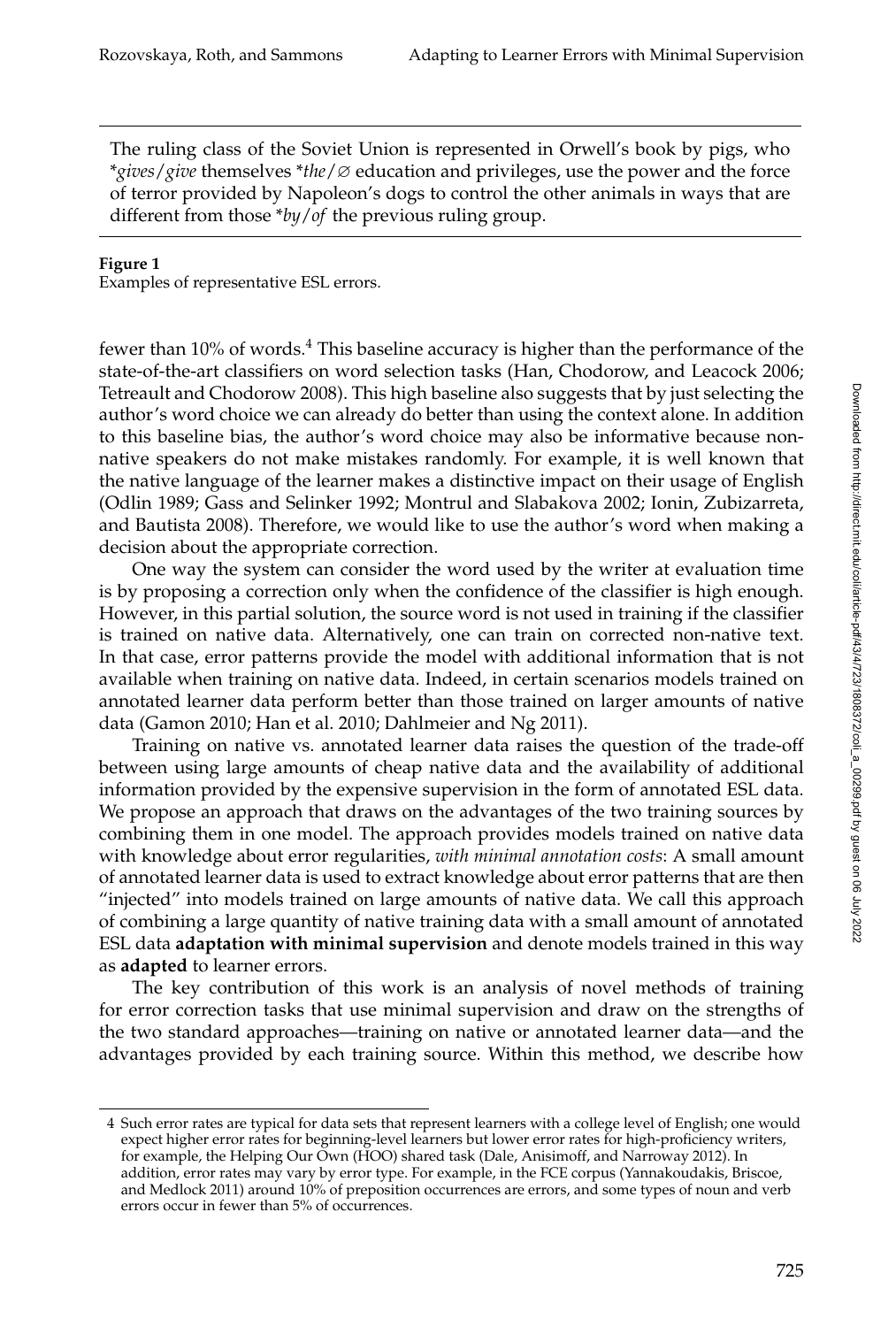error patterns are learned, and introduce two approaches for "injecting" knowledge about error regularities into a model otherwise trained on native English data. These two approaches are designed to work with two state-of-the-art machine learning algorithms. The first approach, implemented within the discriminative learning framework, is based on generating artificial errors in training, where artificial mistakes are intended to mimic those observed in non-native data. The second approach adapts to error regularities by updating the prior distribution over the correction candidates. We show that the resulting adapted models are superior to the standard methods of training either on annotated or native data alone. This is because, in contrast to training on annotated ESL data, the adaptation approach only requires a small amount of annotation to estimate the parameters related to error regularities, while context parameters can be learned from native data. In sum, the proposed methods allow us to combine the advantages of training on native and annotated learner data. The proposed adaptation framework was implemented as part of the Illinois system that came first in several text correction competitions, including the prestigious CoNLL shared tasks (Rozovskaya et al. 2014, 2013). We further evaluate the proposed approaches and study the effect of adaptation when using error data from speakers of the same native language, languages that are closely related linguistically, and unrelated languages. This article unifies and significantly extends material that appeared previously in Rozovskaya and Roth (2010b, 2011, 2014), and Rozovskaya, Sammons and Roth (2012). The novel contribution is concentrated in Section 5, and evaluates the adaptation approach by comparing performance when error statistics are drawn from the writer's native (target) language data vs. from data generated by writers of other first-language backgrounds. We also study the effect of language relatedness on the quality of adaptation, namely, whether using data from writers whose first language is linguistically related to the author's native language is better than using data from writers whose native language is linguistically unrelated. An additional contribution is introduced in Section 6. There we explain the significance of the classification approach by reviewing and reassessing the current approaches to grammatical error correction, both from the point of view of developing systems that can focus on specific error phenomena, and from the perspective of the amount of supervision (annotated learner data) that is available and is needed for training.

This article is organized as follows. Section 2 provides the relevant background and explains the training paradigms. Section 3 presents the framework for adaptation with minimal supervision. In Section 4, we present key experimental results on three types of common ESL mistakes. Language-specific adaptation and analyses are presented in Section 5. Section 6 reviews related work. We conclude with a discussion of the adaptation approaches, the advantages of each of these algorithms, and situations in which one may be preferred over the other in Section 7.

# **2. Training Paradigms**

We start with an overview of the machine learning framework for error correction, then present the standard word *selection* approach and show why this paradigm is not appropriate, as is, for error correction tasks. Next, we describe the correction training paradigm.

**The Machine Learning Classifier Framework** The machine-learning classifier methodology of training on native error-free data has been adopted for correcting ESL mistakes from *context-sensitive spelling correction*, a task that involves correcting spelling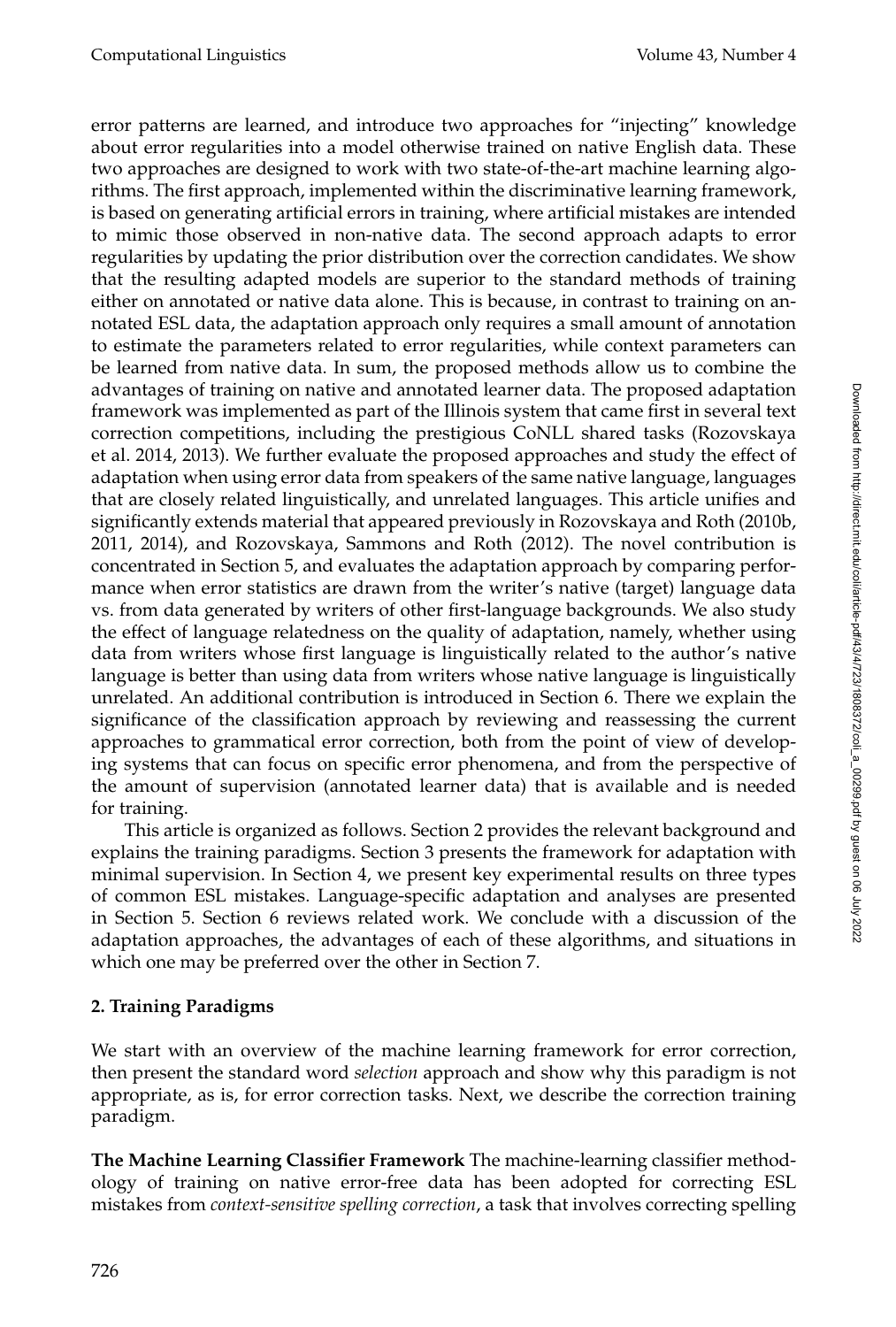errors that result in legitimate words, such as confusing *peace* and *piece* or *your* and *you're* (Roth 1998). Correcting these errors requires consideration of the context around the target word. Because the relevant contextual information may depend on various linguistic dimensions and is highly variable, the dominant approach to correcting these errors has been to use machine learning algorithms (Golding and Roth 1996, 1999; Banko and Brill 2001; Carlson, Rosen, and Roth 2001; Carlson and Fette 2007).

In the machine learning approach, we are given a *candidate set* or a *confusion set* of confusable words, for example, {*piece, peace*}. In training, each occurrence of a confusable word is represented as a vector of features derived from a *context window* around it. A classifier is trained on text assumed to be error-free, where each target word occurrence (e.g., *peace*) is treated as a positive training example for the corresponding word. Given a text to correct, for each confusable word, the task is to select the most likely candidate from the relevant confusion set.

The machine learning classifier approach has been and remains one of the prevalent methods in ESL error correction, as is evidenced by the competitions devoted to grammatical error correction: HOO-2011 (Dale and Kilgarriff 2011), HOO-2012 (Dale, Anisimoff, and Narroway 2012), CoNLL-2013 (Ng et al. 2013), and CoNLL-2014 shared tasks (Ng et al. 2014). Thanks to these competitions, the field has also seen a number of alternative approaches. For example, the CoNLL shared tasks made available a large annotated learner data set, that enabled the machine translation approach (Felice et al. 2014; Junczys-Dowmunt and Grundkiewicz 2014) that showed competitive performance in CoNLL-2014. In this work, our focus is on the classifier-based approach with an emphasis on techniques that allow for building robust models by leveraging large amounts of native English data *without the use of expensive annotation*.

**The Selection Training Paradigm** In the application of the *selection* training approach to ESL error correction, a model is tailored toward one mistake type (e.g., errors involving preposition usage) and is trained on well-formed native English text with features defined based on the surrounding context. Task-specific confusion sets are formed. For instance, in preposition error correction, it is common to include the top *n* most frequent English prepositions. The features are generally based on the surface form, part-of-speech information, and syntactic function of words in the immediate context around the potentially erroneous word. The classifier is then applied to non-native text to select the most appropriate candidate from the confusion set in context.

A number of earlier works in ESL error correction followed the selection training paradigm, with slight differences in the choice of features and machine-learning algorithm. The latter included maximum entropy models, perceptrons, language models, and decision trees (Eeg-Olofsson and Knuttson 2003; Izumi et al. 2003; Han, Chodorow, and Leacock 2006; Chodorow, Tetreault, and Han 2007; De Felice and Pulman 2007, 2008; Gamon et al. 2008; Tetreault and Chodorow 2008; Yi, Gao, and Dolan 2008; Bergsma, Lin, and Goebel 2009; Tetreault, Foster, and Chodorow 2010).

**The Source Word** The key reason that the selection approach has been popular in error correction is that it does not require annotated data. Native data (presumed to be correct) is used for training the system; it is cheap and is available in large quantities. It is clear, though, that there is a problem with this standard approach of training on native data, as its decision is based solely on the context and ignores the author's word choice.

The author's word choice or the source word is an important piece of information, as non-native speakers make mistakes in a systematic manner. To begin with, learner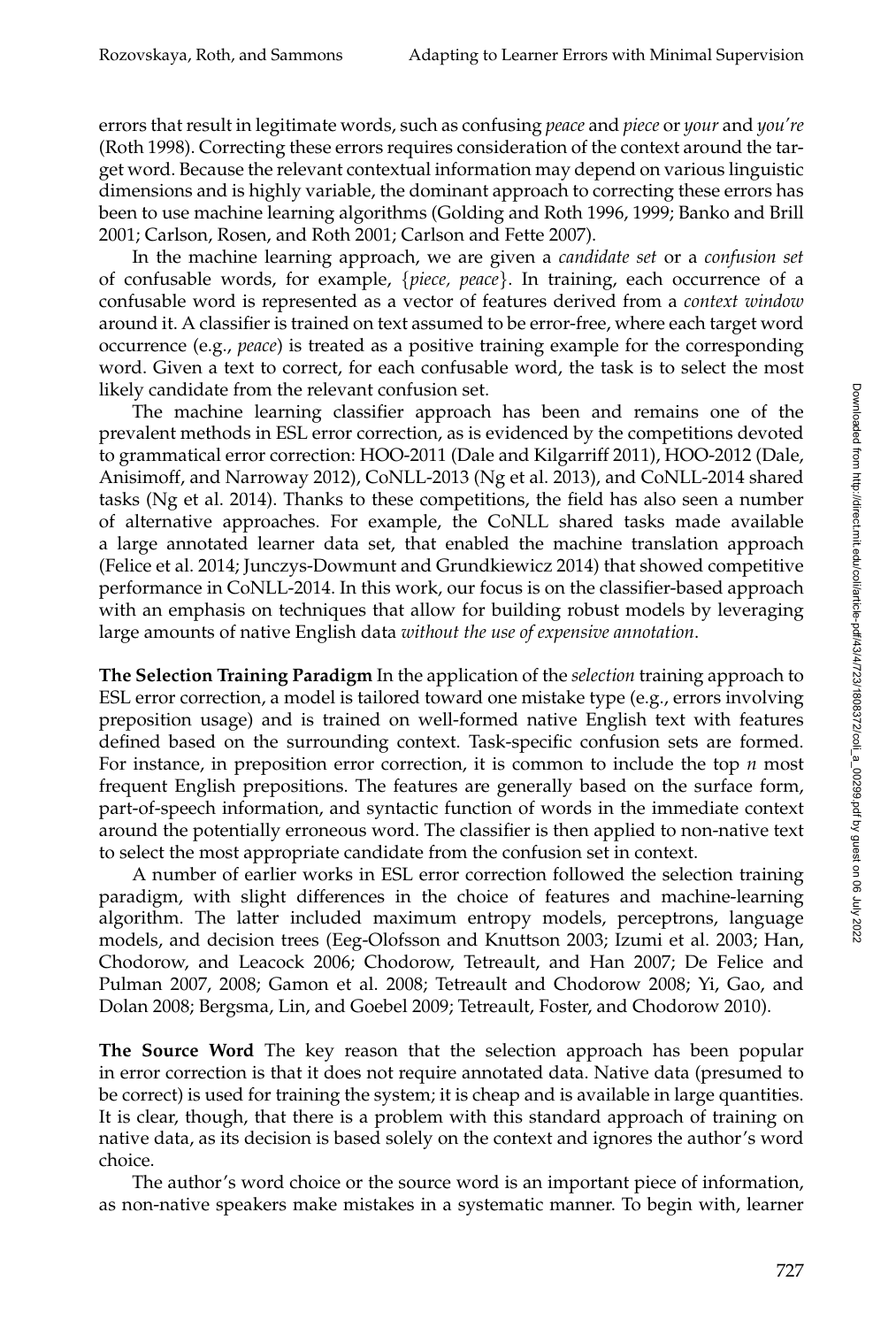performance is high, and for many error types, fewer than 10% or even 5% of word usages are actually mistakes (Han et al. 2010; Rozovskaya and Roth 2010b; Dale and Kilgarriff 2011; Yannakoudakis, Briscoe, and Medlock 2011).<sup>5</sup> This high learner performance is better than the performance of the state-of-the-art classifiers on word selection tasks not only on learner texts but also on well-formed data (e.g., Han, Chodorow, and Leacock 2006). Furthermore, learner errors follow specific error patterns, as discussed in more detail in the next section. These error patterns may be prominent across multiple first languages or be first-language dependent. The effect of "language transfer"—applying knowledge from the native language, when learning a foreign language—has been the subject of considerable study in the second-language acquisition literature (Odlin 1989; Gass and Selinker 1992; Montrul 2000; Montrul and Slabakova 2002; Oh and Zubizaretta 2003; Ionin, Zubizarreta, and Bautista 2008). These facts have also been confirmed empirically by studies that quantitatively examine learner corpora (Han, Chodorow, and Leacock 2006; Lee and Seneff 2008). For example, speakers of languages that do not have a determiner system (e.g., Russian) tend to make 4–5 times more article mistakes in English than speakers whose first language has articles (Rozovskaya and Roth 2010b). In addition to the error regularities due to first language influence, some confusions are much more likely to occur than others across multiple first languages. For example, regardless of the first language, ESL writers are 38 times more likely to incorrectly use "in" rather than "by" in place of the correct word "on" (Table 2, Section 3.1).

**Training for Correction Tasks** Depending on whether the author's word choice is used by the model, we distinguish between two training paradigms. In the *selection* paradigm, the decision of the classifier depends only on the context around the author's word, whereas in the *correction* training paradigm, both the context and the source word are used. The two training paradigms and the information available to the models in training and at prediction time in each case are illustrated in Figure 2. A straightforward way to use the source word is to train on annotated learner data. In that case, the source word can also be used as a feature. The problem is that this approach requires large amounts of annotated ESL data (Gamon 2010).

Training on native versus annotated learner data raises the question of the trade-off between the useful information provided in the form of expensive supervision and the robustness obtained from training on large amounts of native data. In this article, we address the question of what is the most appropriate way to train for correction tasks given the limitations and advantages of each data source. We propose an approach to building models that incorporates the best of both modes: training on native texts to facilitate the possibility of training from large amounts of data without the need for annotation, but using the correction mode with a modest amount of annotated ESL data so that the model can adapt to writers' errors. As a result, at evaluation time, these models can make use of the potentially erroneous information provided by the writer. We show that adaptation is beneficial on various levels: when error patterns are specific for a given first language and for groups of linguistically-related languages, as well as when error patterns are collected across multiple first language backgrounds that are available and that may include various related or unrelated languages.

<sup>5</sup> We stress that, though seemingly low, these error rates correspond to at least one mistake in every sentence.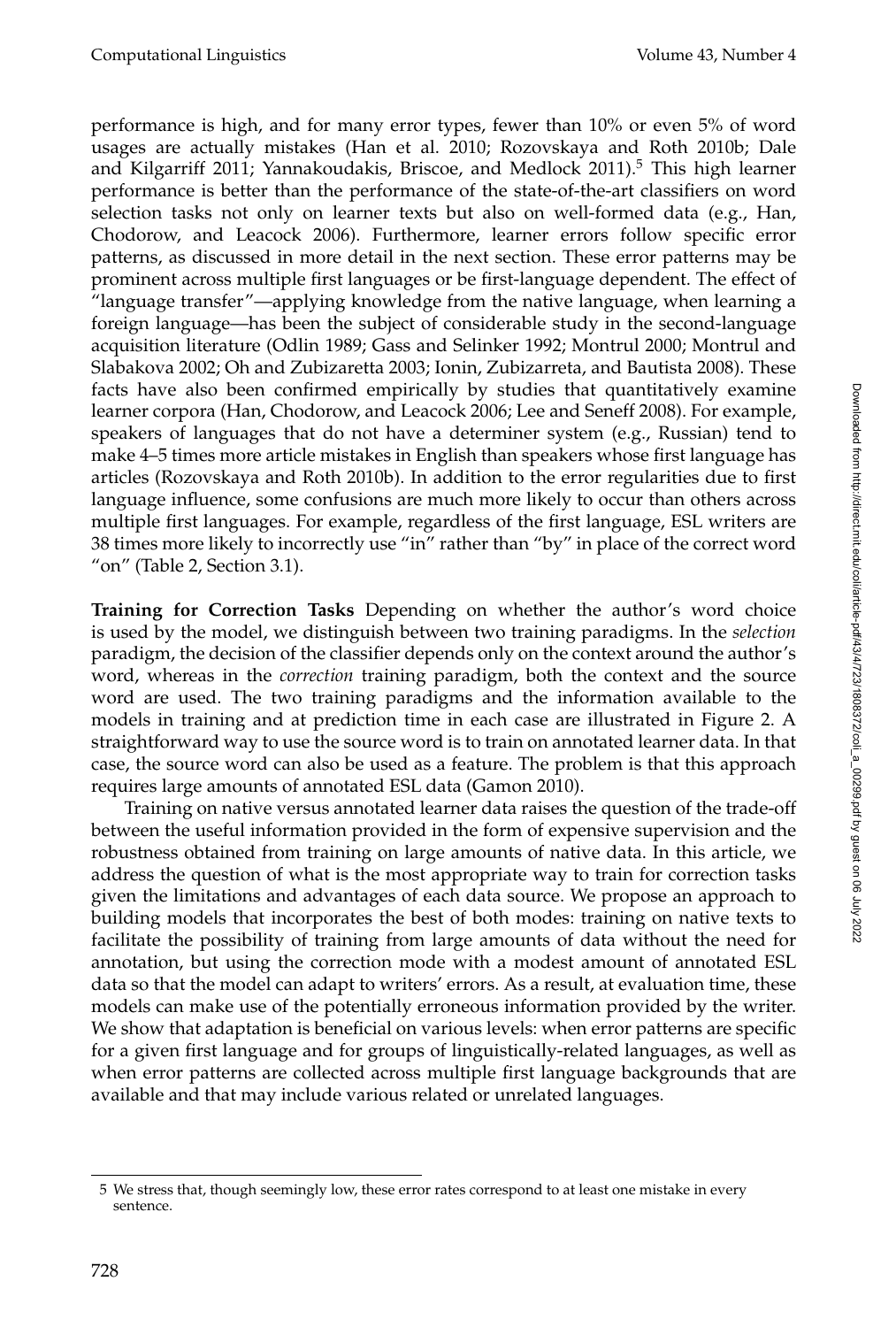



#### **Figure 2**

Two training paradigms for error correction tasks. In the *selection* training paradigm, models use only contextual information in training and when making a prediction. In the *correction* paradigm, the author's word is also used by the model.

#### **3. Adaptation to Learner Errors with Minimal Supervision**

In the previous section, we argued that the key advantage of the selection paradigm is that it is cheap, as we can use large amounts of native data. However, because learners' errors are systematic, we would like to provide the models with knowledge about typical mistakes learners make. As discussed earlier and as we show in the rest of the article, using the source word in prediction is better than just using the context. We therefore want to train on ESL data but we have a very limited amount of it. We thus need to develop ways that can use ESL data in prediction even when very little of it is available, which we do by exploiting large amounts of native data together with a small amount of ESL data. We call this approach **adaptation** to learner errors. The rest of this section describes the adaptation algorithms that we develop for this purpose.

After we describe how error patterns are learned, two adaptation methods are presented. The proposed methods are designed to work with two state-of-the-art machine learning algorithms: The *artificial errors* adaptation method is applicable for a discriminative learning algorithm (implemented here within Averaged Perceptron – henceforth AP), and the *priors adaptation* method for the Naive Bayes (NB) algorithm. These two algorithms demonstrated superior performance in a study that compared several learning frameworks for ESL error correction tasks (Rozovskaya and Roth 2011). This study also included language models and other count-based methods.

#### **3.1 Learning Error Patterns**

Error patterns are extracted from annotated learner data; these error patterns are referred to as **error statistics**. As we show here, unlike the context parameters, the error statistics are very simple, and thus we only need a small annotated sample to estimate them.

Given a specific task, we collect all source/label pairs from the annotated sample, where both the source and the label belong to the confusion set, and generate two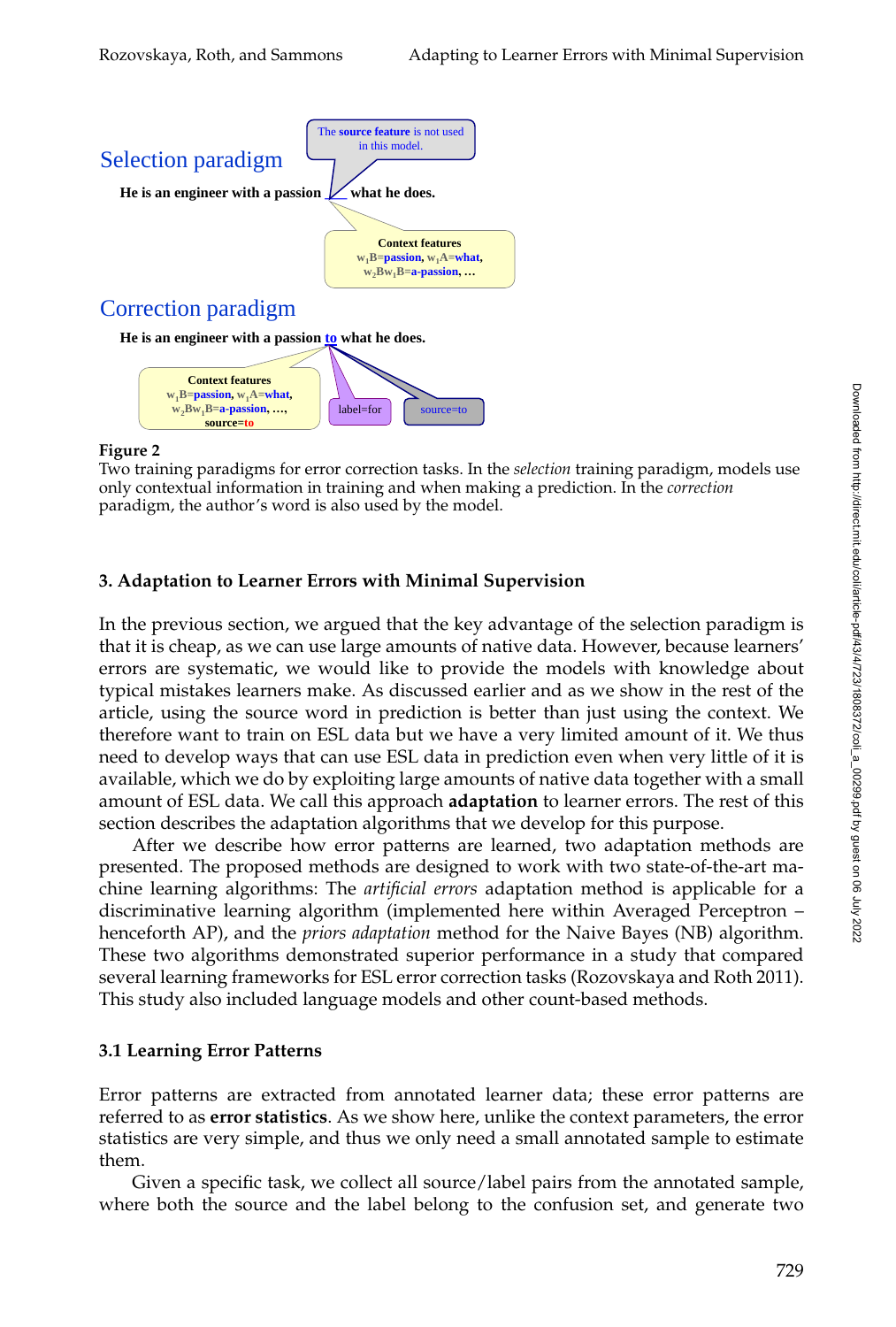Confusion matrix for article errors used in the artificial errors method. Based on the training data from the FCE corpus. The left column shows the correct article. Each row shows the author's article choices for that label and *Prob*(*source*|*label*). The numbers next to the targets show the count of the label (or source) in the data set.

| Label                  | <b>Sources</b> |          |          |
|------------------------|----------------|----------|----------|
|                        | a              | Ø        | the      |
|                        | (7,408)        | (44,916) | (16,719) |
| a $(7,945)$            | 0.885          | 0.099    | 0.016    |
| $\varnothing$ (44,096) | 0.006          | 0.977    | 0.017    |
| the $(17,002)$         | 0.008          | 0.060    | 0.932    |

confusion matrices, one where each cell represents *Prob*(source=s|label=l) (used in the artificial errors method, Section 3.2), and the other, inverse matrix, where each cell shows *Prob*(label=l|source=s), which is used by the priors adaptation method for NB (Section 3.3).

Tables 1, 2, and 3 show confusion matrices of the first type for article, preposition, and verb agreement mistakes, respectively. These matrices are based on the training part of the FCE data set, a corpus of annotated ESL essays (see Section 4.1). Consider, for example, the preposition matrix: We show eight rows and columns, but the entire table contains 12 rows and columns, one for each of the top 12 English prepositions; $<sup>6</sup>$ </sup> each entry shows  $Prob(p_i|p_j)$ , the probability that the author chose preposition  $p_i$  given that the correct preposition is *p<sup>j</sup>* . These probabilities are used in the *artificial errors method*. The matrix also shows the preposition count for each source and label in the data set. Given the matrix and the counts, it is possible to generate the matrix for  $Prob(p_j|p_i)$ , the probability that the correct preposition is  $p_j$  given that the author's preposition is  $p_i$ . This second matrix is used for adapting NB with the *priors* method.

The confusion matrices show that the distribution of alternatives for each source word is very different from that of the others. For instance, using the row corresponding to the preposition *for* in Table 2, it can be observed that instead of the preposition *for*, non-native writers are 18 times more likely to use the preposition *to* than to use the preposition *by*. This strongly suggests that errors are systematic. The matrices also give a sense of the error baseline. Specifically, as the numbers show, most words are used correctly, and the error rates are very low (the error rates can be estimated by looking at the matrix diagonals in the tables). Although the error rates vary, they are typically below 10% or 5%, and in some cases less than 1%. For example, the error rate for the preposition *of* is lower than for *on*, since 97.4% of the occurrences of the label *of* are correct, but only 85.2% of the label *on* are correct.

# **3.2 Adaptation for a Discriminative Model**

The artificial errors method is an adaptation technique for discriminative classifiers that we implement with the AP algorithm: Learner errors are simulated in training through artificial mistakes at a rate that reflects the errors made by ESL writers, which

<sup>6</sup> Typically, the top *n* most frequent English prepositions are included in the preposition confusion set. We use the set used in earlier work (e.g., Rozovskaya and Roth 2014): {in of on for to at about with from by into during}.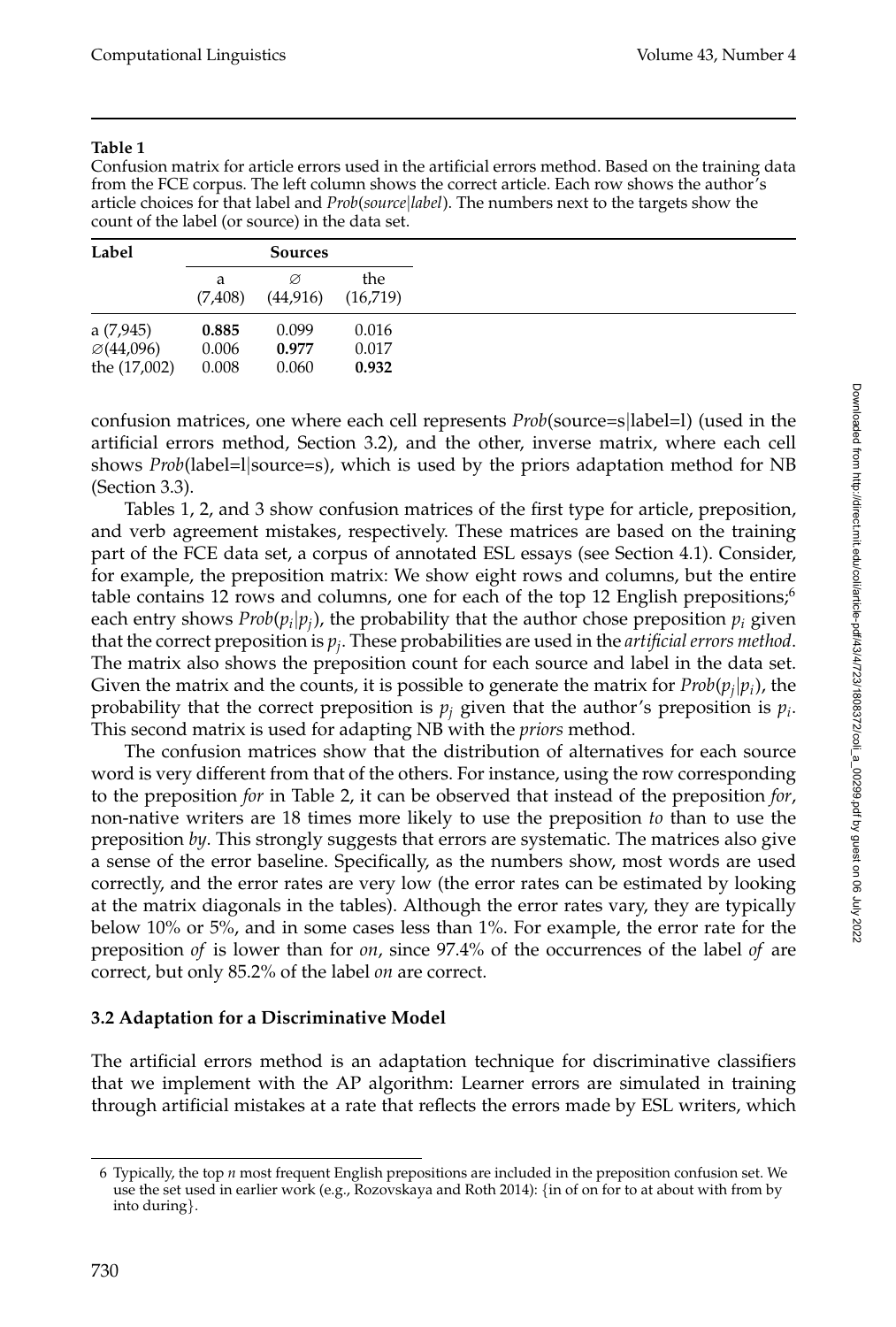Confusion matrix for preposition errors used in the artificial errors method. Based on the training data from the FCE corpus. The left column shows the correct preposition. Each row shows the author's preposition choices for that label and *Prob*(*source*|*label*). The numbers next to the targets show the count of the label (or source) in the data set. The table is based on the confusion matrix for 12 prepositions but only rows corresponding to eight most frequent prepositions are shown to make the table readable.

| Label         |                          |                |                | <b>Sources</b> |               |               |                 |                              |
|---------------|--------------------------|----------------|----------------|----------------|---------------|---------------|-----------------|------------------------------|
|               | <sub>on</sub><br>(1,897) | for<br>(3,995) | of<br>(5, 945) | to<br>(3,897)  | at<br>(2,726) | in<br>(6,367) | with<br>(2,011) | by<br>(625)                  |
| on (1,829)    | 0.852                    | 0.020          | 0.014          | 0.008          | 0.012         | 0.076         | 0.008           | 0.002                        |
| for $(4,034)$ | 0.002                    | 0.939          | 0.019          | 0.018          | 0.001         | 0.007         | 0.001           | 0.001                        |
| of (5,795)    | 0.002                    | 0.004          | 0.974          | 0.001          | 0.001         | 0.009         | 0.002           | 0.001                        |
| to $(3,990)$  | 0.004                    | 0.015          | 0.010          | 0.936          | 0.007         | 0.018         | 0.008           | $\qquad \qquad \blacksquare$ |
| at (2,898)    | 0.011                    | 0.002          | 0.007          | 0.009          | 0.889         | 0.076         | 0.002           | 0.001                        |
| in $(6,274)$  | 0.040                    | 0.003          | 0.011          | 0.003          | 0.013         | 0.924         | 0.002           | 0.001                        |
| with (2,046)  | 0.002                    | 0.008          | 0.009          | 0.009          | 0.002         | 0.015         | 0.933           | 0.009                        |
| by $(621)$    | 0.008                    | 0.010          | 0.011          |                | 0.002         | 0.008         | 0.008           | 0.934                        |
|               |                          |                |                |                |               |               |                 |                              |

#### **Table 3**

Confusion matrix for verb agreement errors used in the artificial errors method. Based on the training data from the FCE corpus. *S* and *INF* stand for third person singular and bare verb form, respectively. The left column shows the correct verb. Each row shows the author's verb choices for that label and *Prob*(*source*|*label*). The numbers next to the targets show the count of the label (or source) in the data set.

| Label             |                          |                          | <b>Sources</b> |                          |
|-------------------|--------------------------|--------------------------|----------------|--------------------------|
|                   | S<br>(627)               | <b>INF</b><br>(2,205)    | WAS<br>(601)   | WERE<br>(149)            |
| S(640)            | 0.961                    | 0.039                    | ۰              | $\overline{\phantom{a}}$ |
| INF (2,192)       | 0.005                    | 0.995                    |                | $\overline{\phantom{a}}$ |
| WAS (593)         | $\overline{\phantom{m}}$ | $\overline{\phantom{a}}$ | 0.997          | 0.003                    |
| <b>WERE</b> (157) |                          | $\overline{\phantom{a}}$ | 0.064          | 0.936                    |

is ensured by generating artificial mistakes using the confusion matrix. The idea of using artificial errors goes back to Izumi et al. (2003) and Foster and Andersen (2009). The approach discussed here refers to the *adaptation* method originally proposed in Rozovskaya and Roth (2010b) and its modified version in Rozovskaya, Sammons, and Roth (2012). In Rozovskaya and Roth (2010b), artificial errors are generated using the distribution of naturally-occurring errors. This version of the approach suffers from the low recall problem, as discussed subsequently. Rozovskaya, Sammons, and Roth (2012) describe a more general method of using artificial errors for adaptation and also solve the low recall problem. This is the method we describe here.

**Generating Artificial Errors with Error Statistics** In the original method, the transition probabilities *Prob*(source=s|label=l) shown in Tables 1, 2, and 3 are used to generate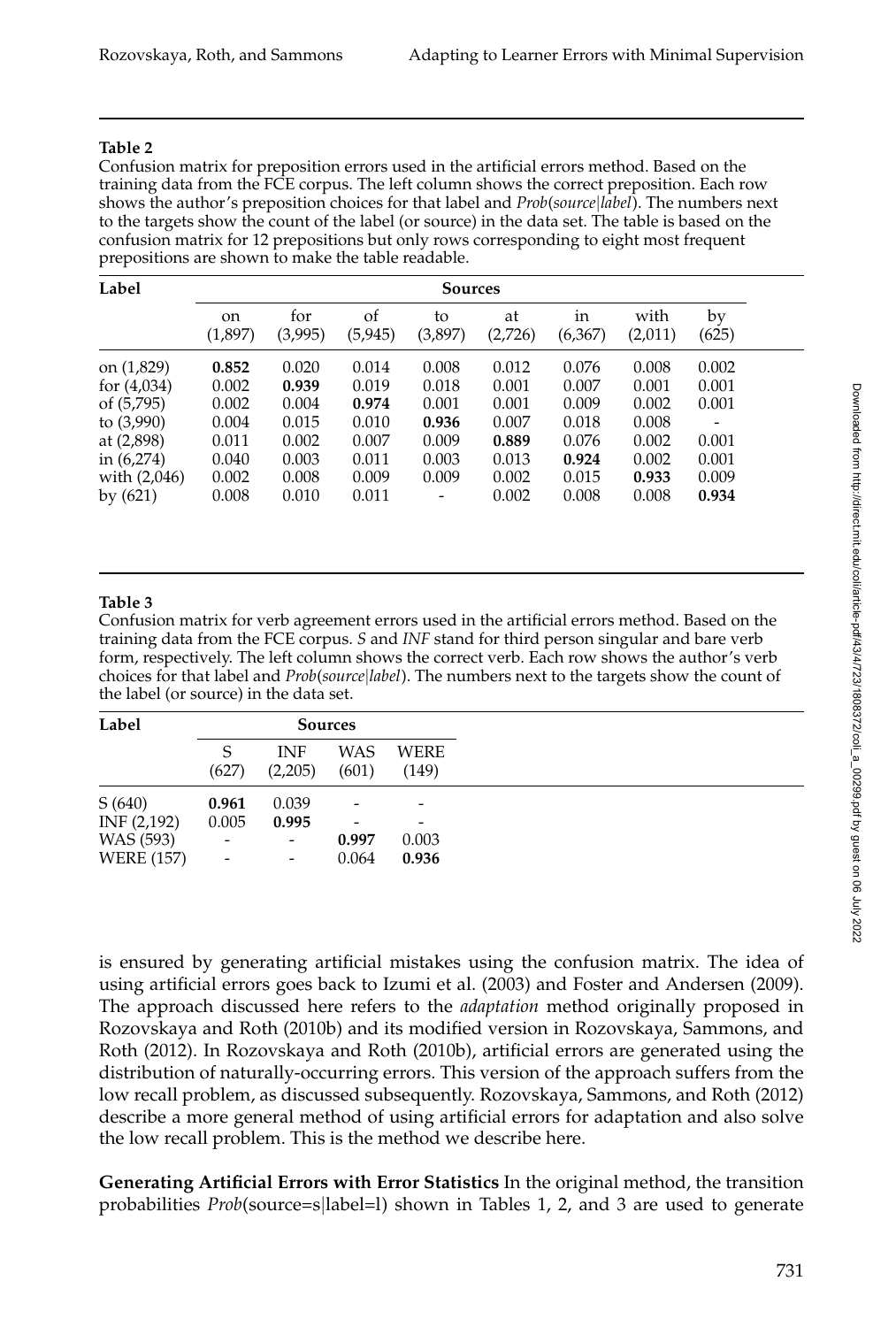artificial errors in the training data. For example, from Table 2, label *on* corresponds to source *on* in 85.2% of the cases and corresponds to source *in* in 7.6% of the cases. In other words, in 7.6% of the cases when the preposition *on* should have been used, the writer instead used *in*. Thus, for each example in the training data (which are from native text and therefore assumed to be correct), with probability 7.6% we flip *on* in the training data to *in*. Note that the label of these examples is not changed, only the surface form is replaced. The native training examples now approximate the behavior of ESL data: The prepositions will now be incorrect with the same frequency and distribution as those from the corresponding target ESL user. Note that we refer to the replacement as *source*, as we refer to ESL writer word choice: Both for training (native data) and test (ESL data), *source* denotes the surface form that the classifier sees as a feature (which could be an error), and *label* denotes the correct word. For ESL data, the *source* corresponds to the word chosen by the author, whereas for native data, the *source* corresponds to the artificially produced (and possibly erroneous) surface form.

**Error Sparsity and Low Recall** The *artificial errors* approach just described generates errors with the frequency of naturally occurring mistakes, thereby creating a low-recall model that tends to abstain rather than flag a possible error. This happens because of error sparsity, or the low error rates in the learner data. The values of the *source* feature thus tend to have a very skewed label distribution, that is, most of the time the source feature value corresponds to the label. The system will learn that in the majority of cases the source word corresponds to the label, and will tend to over-predict it, which will result in very few mistakes being flagged.

**The Error Inflation Method** The two training modes—(1) training without the source word, or the knowledge about learner errors; and (2) training with the source feature, where the classifier relies on it too much—represent two extreme choices for training for correction tasks.

In the error inflation method, in order to preserve the ability of the model to take into account learner error patterns, while also increasing the model's recall, we reduce the confidence that the system has in the source word, while preserving the knowledge the model has about likely confusions (typical errors). This is achieved by decreasing the proportion of correct examples and distributing the extra probability mass among confusion pairs in an appropriate proportion by generating additional error examples. This inflates the error rate in the training data, while keeping the probability distribution among likely corrections the same. Increasing the error rate improves the recall.

Algorithm 1 shows the pseudo-code for generating artificial errors in training data; it takes as input training examples the confusion matrix *CM* (as shown in Tables 1, 2, and 3) and the inflation constant *C*, and generates artificial source features for correct training examples. An inflation constant value of 1.0 corresponds to the *original* adaptation method that simulates learner mistakes without inflation. For each training example, a probability distribution of the artificial sources is generated inside the second *for-loop*, using the confusion matrix *CM* and the inflation constant *C*. A list of tuples *ProbRanges* is created that contains for each source the probability range represented by two numbers, *start* and *start* + *Prob*(*t*), where *Prob*(*t*) is the probability of the source *t*, and *start* is set to 0 at the beginning of the execution of the *for-loop*, and is increased by *Prob*(*t*) on every iteration. After the *for-loop* is executed, a random number *x* between 0 and 1 is generated, and in the next *for-loop* we pick the target whose range includes *x*. This is the artificial source. Table 4 shows the proportion of artificial errors created in training using the inflation method for different inflation rates for preposition errors.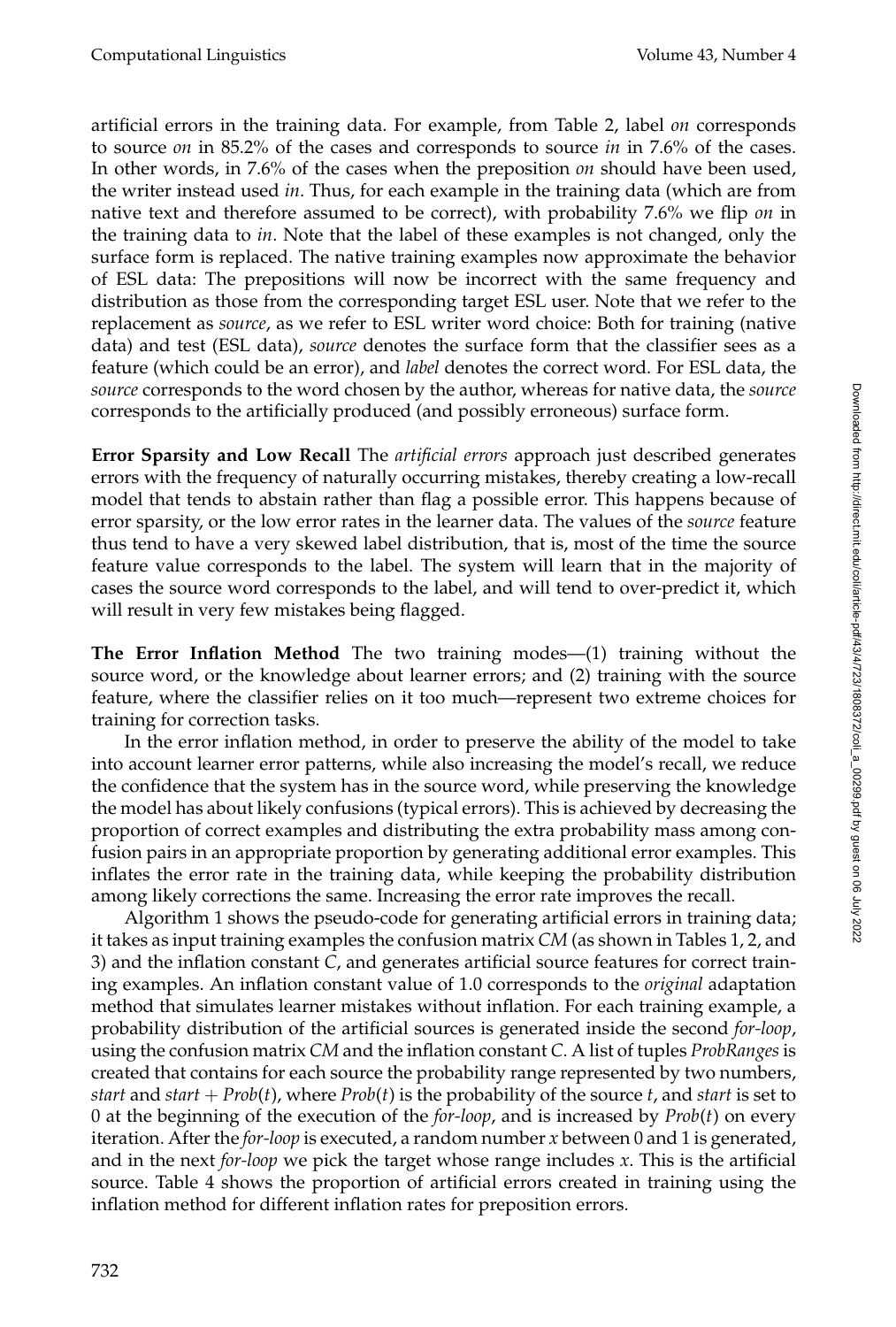```
Input: Training examples E with correct sources, confusion matrix CM, inflation
constant C
Output: Training examples E with artificial errors
for Example e in E do
  Initialize lab ← e.label, e.source ← e.label
  ProbRanges ← []
  Initialize start \leftarrow 0for target t in targets do
     if t equals lab then
       Prob(t) = CM[lab][t] \cdot Celse
        Prob(t) = \frac{1.0 - CM[lab][lab] \cdot C}{1.0 - CM[lab][lab]} \cdot CM[lab][t]end if
     ProbRanges.append((start,start + Prob(t), t))
     start = start + Prob(t)end for
  x \leftarrow Random[0, 1]
  for tuple t in ProbRanges do
     start = tuple[0]end = tuple[1]target = tuple[2]
     if x > start and x < end then
       e.source ← target
       Break
     end if
  end for
end for
return E
```
Artificial errors. Percentage of preposition examples converted into artificial mistakes in training, using the inflation method with different inflation rates.

|                        | Inflation rate                     |     |     |     |
|------------------------|------------------------------------|-----|-----|-----|
| $1.0$ (Original) $0.9$ | 0.8                                | 0.7 | 0.6 | 0.5 |
| 7.20%                  | 16.48% 25.76% 35.04% 44.32% 53.60% |     |     |     |

# **3.3 Adaptation for the Naive Bayes Algorithm**

The NB adaptation method makes use of the observation that error regularities can be viewed as a distribution of priors over the correction candidates. As shown in Equation (1), in NB, a score computed for candidate *p* in the context *S* corresponds to the joint probability of *p* and the feature space *F*. This makes candidate prior a special parameter in NB. When NB is trained on native data, candidate priors correspond to the relative frequencies of the candidates in the native corpus and do not provide any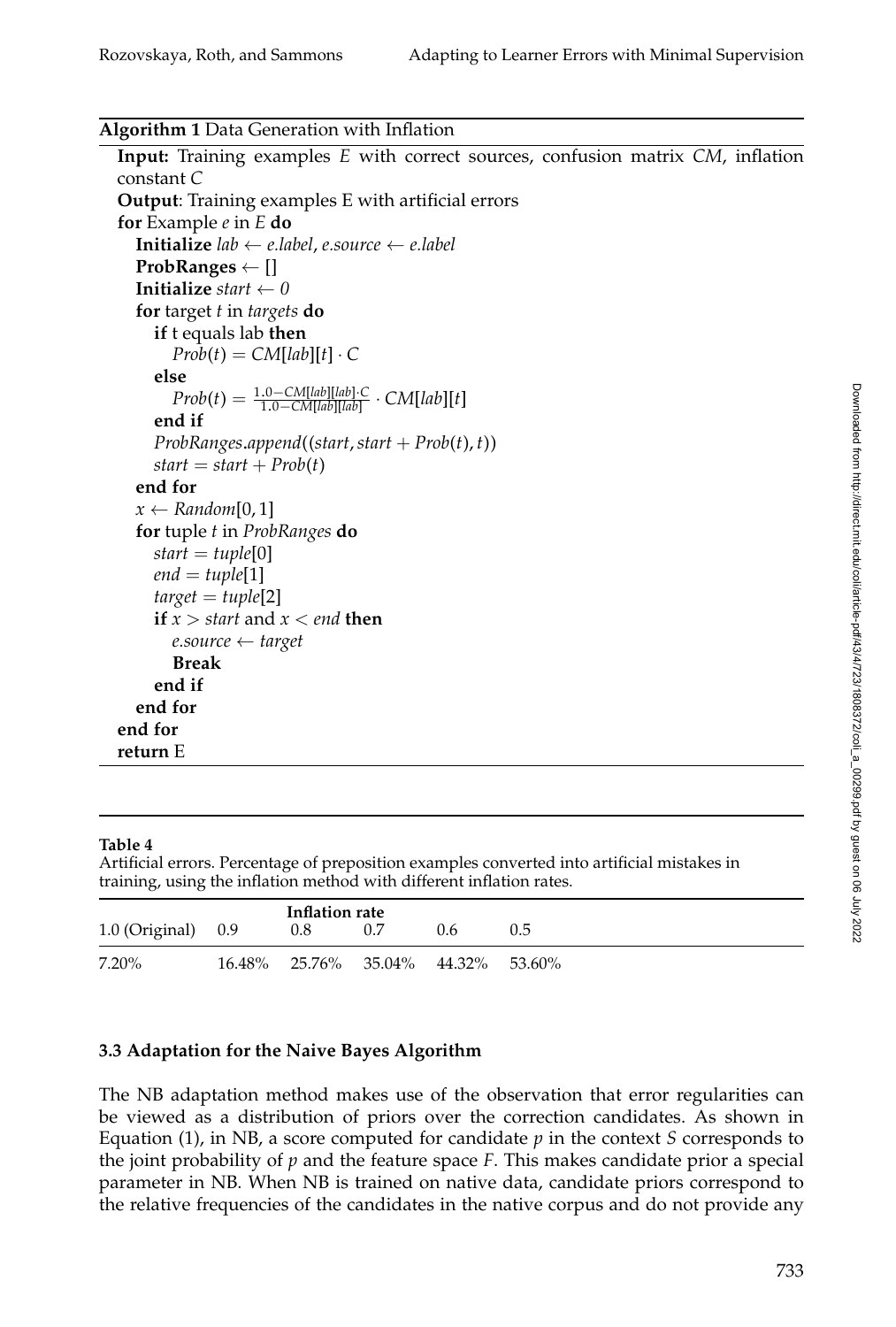information on the real distribution of mistakes and the dependence of the correction on the word used by the author.

$$
g(S,p) = log\{prior(p) \cdot \prod_{f \in F(S,p)} P(f|p)\}
$$
  
= log(prior(p)) +  $\sum_{f \in F(S,p)} log(P(f|p))$  (1)

In the NB adaptation method, candidate priors are changed using an error confusion matrix based on learner data that specifies how likely each confusion pair is. Importantly, *adapted* candidate priors are dependent on the author's word choice. Let *s* be a preposition appearing in text, and *p*, a correction candidate. Then the *adapted* prior of *p* given *s* is:

$$
prior(p, s) = \frac{C(s, p)}{C(s)}
$$

where  $C(s)$  denotes the number of times *s* appeared in the learner data, and  $C(s, p)$ denotes the number of times *p* was the correct preposition when *s* was used.

Using the information from Table 2, we can compute adapted priors, that is, *Prob*(*label*|*source*), for preposition mistakes.<sup>7</sup> Table 5 shows adapted priors for two author's choices—*on* and *by*. First, note how the distribution of adapted priors differs from that of the global priors: According to the global priors, the most likely candidate for both of the author's prepositions is *of*; it is four times more likely than *with*. However, the *adapted* prior of *with* when the author's choice is *by* is almost ten times higher than the adapted prior of *of* (0.028 vs. 0.003), reflecting the fact that learners are more likely to incorrectly use *with* when *by* is intended than to use *of*. The second distinction of the adapted priors is the high probability assigned to the author's choice: The adapted prior for *on* given that it is also the author's choice is 0.817, vs. the 0.07 prior based on the native data. This reflects the fact that the majority of prepositions are used correctly. Finally, higher probabilities are also assigned to those candidates that are most often observed as corrections for the author's preposition (in bold in the table). For example, the adapted prior for *in* when the writer chose *on* is 0.139, because *on* is frequently incorrectly chosen instead of *in*. Similarly, the most likely confusion for the source *by* is *with*.

To determine a mechanism to inject the adapted priors into a model, note that the NB architecture directly specifies the prior probability as one of its parameters. We thus train NB in a traditional way, on native data, and then replace the prior component in Equation (1) with the adapted prior to get the score for *p* of the *NB-adapted* model:

$$
g(S, p) = log\{prior(p, s) \cdot \prod_{f \in F(S, p)} P(f|p)\}\
$$

It should be stressed that in the NB adaptation method there is no need to re-train the model to adapt to a different set of learner error patterns, as is the case with the

<sup>7</sup> Adapted priors for article and verb agreement errors can be generated in a similar way using Tables 1 and 3.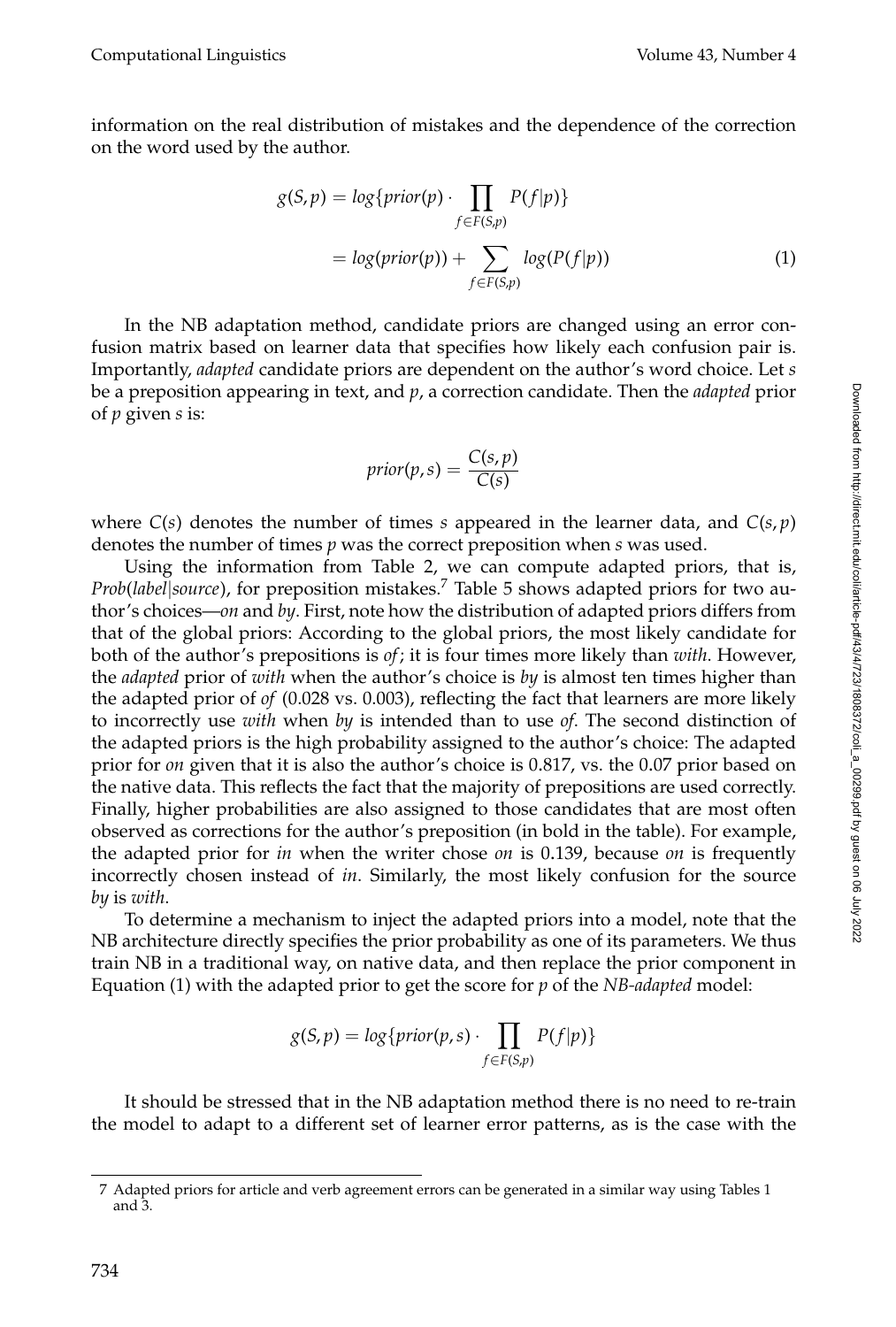Examples of *adapted* candidate priors used to adapt NB (Prob(candidate label|source (author's choice))) for two of the author's choices—*on* and *by*. *Global prior* denotes the probability of the candidate in the standard model and is based on the relative frequency of the candidate in native training data. *Adapted priors* are dependent on the author's preposition. Adapted priors for the author's choice are very high. Other candidates are given higher priors if they often appear as corrections for the author's choice (shown in **bold**). Based on preposition errors in the FCE training data.

| Candidate | Global prior |                                             | <b>Adapted priors</b>                       |  |
|-----------|--------------|---------------------------------------------|---------------------------------------------|--|
| label     |              | prior for when<br>the author's choice is on | prior for when<br>the author's choice is by |  |
| of        | 0.25         | 0.005                                       | 0.003                                       |  |
| to        | 0.22         | 0.007                                       | 0.001                                       |  |
| in        | 0.15         | 0.139                                       | 0.013                                       |  |
| for       | 0.10         | 0.005                                       | 0.005                                       |  |
| on        | 0.07         | 0.817                                       | 0.006                                       |  |
| by        | 0.06         | 0.003                                       | 0.928                                       |  |
| with      | 0.06         | 0.002                                       | 0.028                                       |  |
| at        | 0.04         | 0.017                                       | 0.006                                       |  |

artificial errors approach. Only one model is trained, and only at decision time do we change the prior probabilities of the model. Furthermore, even though NB does not typically perform as well as a discriminative classifier when both models are trained on the same data and features (Rozovskaya and Roth 2011, 2014), the algorithm also has advantages in several training scenarios (see Section 7).

# **4. Key Adaptation Experiments**

We now present experiments demonstrating that the adaptation approaches with minimal supervision proposed in this work outperform the standard methods of training on native data and when training on annotated learner data alone. In the following sections, we describe the data sets, and present key adaptation experiments on three error types. Section 5 presents language-specific adaptation.

# **4.1 Data Sets**

We use native English data and an annotated corpus of learner essays. The native English data is used for training, and the ESL data is used both for training and evaluation.

**Native English Data Sets** Two corpora of native English are used. The first corpus, WikiNYT, is a selection of texts from English Wikipedia and the *New York Times* section of the Gigaword corpus (Parker et al. 2009). Unless otherwise stated, the training sizes for native data are fixed, as follows: 1.8M examples for agreement errors, 3M examples for articles, and 5M for prepositions (the training sizes are chosen based on the size of the confusion sets for each error type). Note that the entire WikiNYT corpus contains more training examples; these sizes are those used in the key experiments.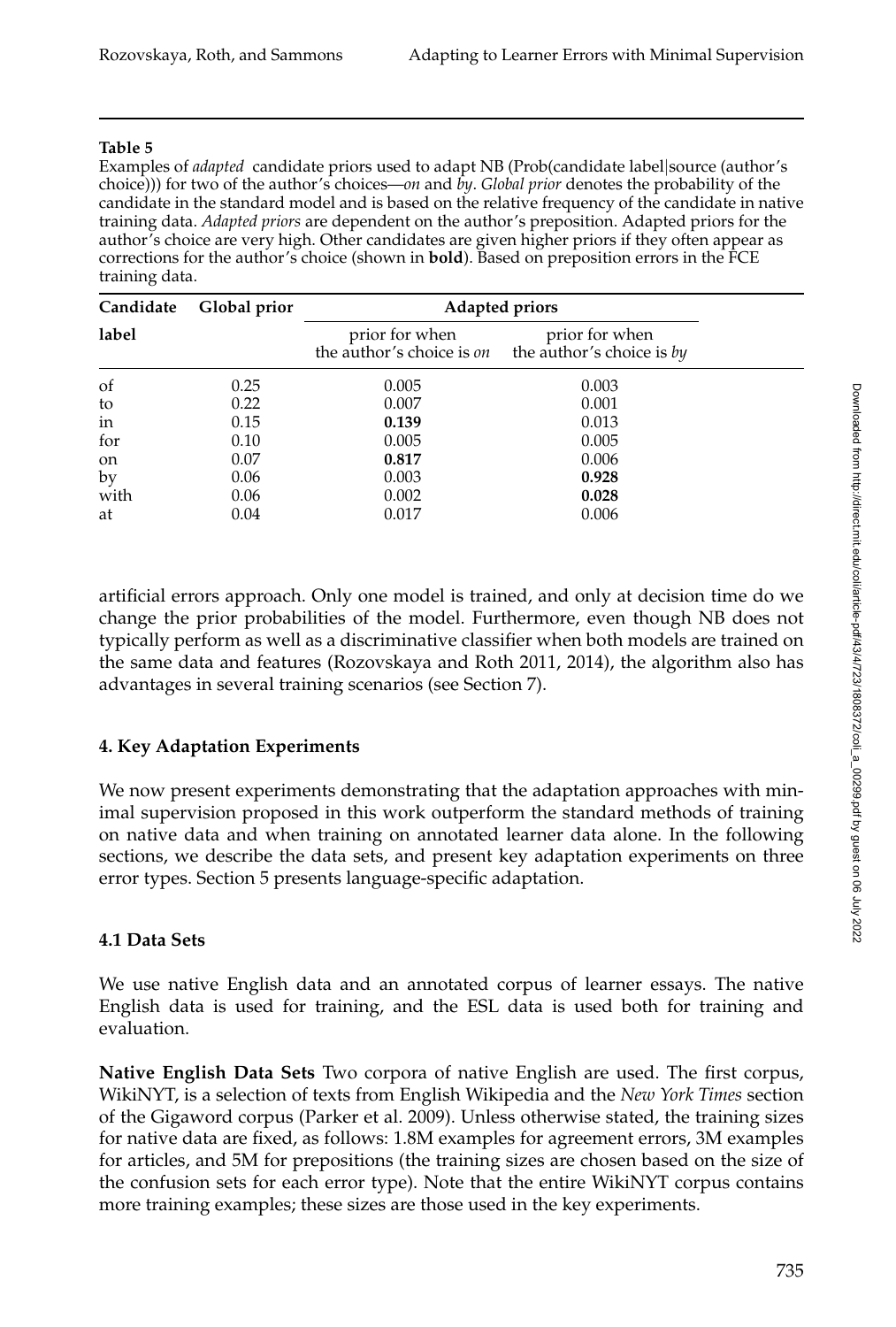Statistics on the native training data sets used in the key experiments. For the WikiNYT corpus, training sizes indicate the number of relevant training examples (articles/prepositions/verbs) in millions. (The entire WikiNYT corpus contains more examples; the table shows the sizes used in the key experiments.) Training sizes for the Web1T corpus are approximate and are based on the corpus size  $(10^{12}$  words).

| Data set         | <b>Training sizes</b> |               |                             |
|------------------|-----------------------|---------------|-----------------------------|
|                  | <b>Articles</b>       |               | Prepositions Verb agreement |
| WikiNYT<br>Web1T | 3M<br>40.000M         | 5M<br>20,000M | 1.8M<br>25,000M             |

The second corpus is Google Web1T 5-gram (Brants and Franz 2006) (henceforth Web1T), which is a collection of *n*-gram counts of lengths one to five over a corpus of  $10^{12}$  words. Table 6 shows the sizes of the two native data sets. Because Web1T does not come with complete sentences, we approximate the number of training examples for each error type for Web1T based on the sizes of Web1T and WikiNYT and the frequencies of the respective target words in WikiNYT. To compare with the WikiNYT, Web1T contains on the order of 10,000 more training examples for each error type.

Using the two corpora allows us to evaluate the proposed adaptation methods when applying two state-of-the-art machine learning algorithms and to demonstrate how to take advantage of the benefits provided by each data source and each machine learning framework. On WikiNYT, we train discriminatively using the AP algorithm and rich syntactic features shown to be useful for article and verb agreement errors (Lee and Seneff 2008; Rozovskaya and Roth 2014) and for preposition errors (Tetreault, Foster, and Chodorow 2010). Because of the special format of the Web1T corpus, it is difficult to generate rich feature annotations for this data, and to make use of a discriminative classifier on this corpus, as one would have to limit the surrounding context to two words on each side of the mistake. Because we wish to make use of the context features that extend beyond the two-word window, it is only possible to use count-based methods (e.g., NB or language models). We thus train the NB algorithm.

**Learner Data** Several annotated learner data sets were made available recently, including the data set used in the HOO competition, the CoNLL data set (Dahlmeier, Ng, and Wu 2013), and the FCE data set (Yannakoudakis, Briscoe, and Medlock 2011), a subset of the Cambridge Learner corpus. Because we want to explore the effects of first language backgrounds, we use the FCE corpus in this work. This corpus contains data from learners of multiple language backgrounds, including information on the first language of the writer. The work described in Section 5 makes use of this information. We discuss other corpora and approaches in Section 6.

The FCE corpus contains 1,244 essays (500,000 words) produced by learners of 16 first language backgrounds. The data set is fully corrected and error tagged. For the key adaptation experiments, we split the data into training and test (according to the split used in the HOO-2012 shared task [Dale, Anisimoff, and Narroway 2012]), selecting 1,000 files of the FCE corpus as training data. We use the remaining 244 documents from the FCE data for testing. Table 7 shows the number of training and test examples, as well as the number of incorrectly used instances and the error rates (the percentage of mistakes with respect to the total number of examples). The error rates are below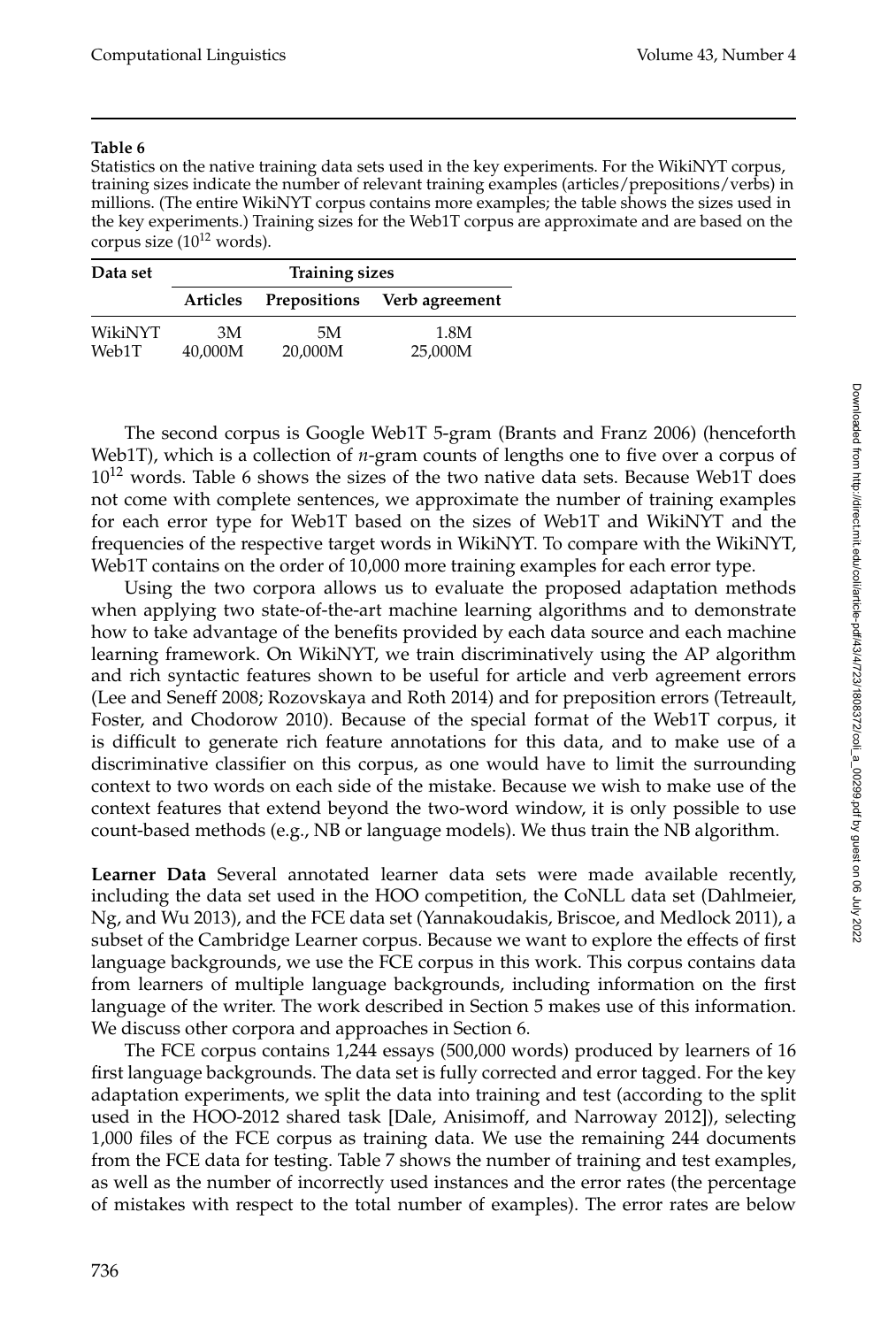Statistics on articles, prepositions, and verbs in the ESL data set. *Error rate* denotes the percentage of examples (articles, prepositions, or verbs in the data) that are mistakes.

| Data set      |                  | Total examples  |                  | Errors (error rate)            |                              |                            |  |
|---------------|------------------|-----------------|------------------|--------------------------------|------------------------------|----------------------------|--|
|               | Arts.            |                 | Preps. Verb agr. | Arts.                          | Preps.                       | Verb agr.                  |  |
| Train<br>Test | 60.743<br>15.398 | 32.699<br>7.927 | 35,322<br>8.695  | $2,892(4.76\%)$<br>787 (5.11%) | 2,936 (8.98%)<br>750 (9.46%) | 490 (1.39%)<br>137 (1.58%) |  |

10% but vary by error type (from slightly more than 1% for verb agreement, to 5% for articles, to almost 9% for prepositions).

In the key experiments, we generate combined statistics across writers of all 16 first language backgrounds. For first-language and other fine-grained adaptations, see Section 5.

# **4.2 Experimental Set-up**

Depending on what training data source is used, we refer to the models as follows:

- 1. **Native-trained models**: trained on native English data in the selection paradigm
- 2. **ESL-trained models**: trained on annotated learner data in the correction training paradigm
- 3. **Adapted models**: trained on native English data and adapted using annotated learner data

**Features** AP models trained on WikiNYT use rich features tailored to each error type. These features were used in the components of the Illinois system in several shared tasks (Rozovskaya et al. 2011, 2013) and are presented in Appendix Tables A.1, A.2, A.3, and A.4 for convenience. The Web1T models are trained on word *n*-gram features.

**Parameter Tuning** Ten percent of the training data is used to optimize the inflation rate for the AP-adapted models (0.8 for articles and prepositions, and 0.85 for verb agreement).

# **4.3 Note on Evaluation Metrics**

Various metrics have been proposed and used in error correction. These can be broken down roughly into metrics that compute the accuracy of the system and those that use the F-measure. The HOO competitions adopted F1, which can take into account both precision and recall of the systems; the M2 scorer used in CoNLL is also F-based but can take into account phrase-based edits (Dahlmeier and Ng 2012). Overall, accuracy and F-measure are equivalent, with the exception of tuning; F-measure is flexible in that it allows for calibrating precision and recall. In CoNLL-2014, F0.5 was used (precision was weighed twice as high as recall).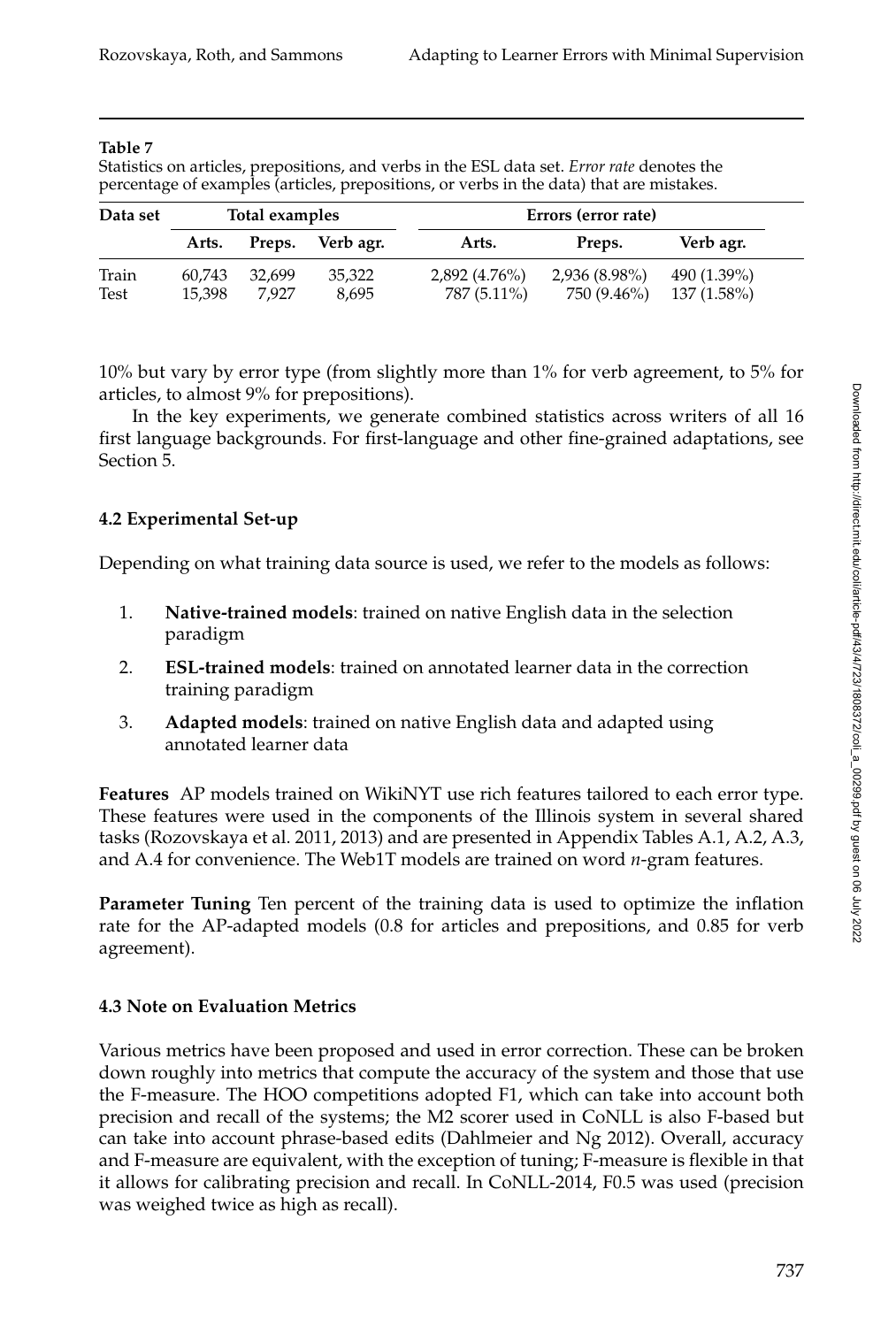Three papers have been published recently that addressed the appropriateness of commonly used metrics for error correction; two of these also proposed new metrics that are different from the standard F1 adopted in the shared tasks but are variations of accuracy or F-measure. Felice and Briscoe (2015) proposed an I-measure that is accuracy-based and Napoles et al. (2015) proposed a variation of the BLEU metric used in Machine Translation (called GLEU). Further, Napoles et al. (2015) and Grundkiewicz, Junczys-Dowmunt, and Gillian (2015) also compare the outputs of the systems in the CoNLL shared task against human judgments and show that the need for new metrics is motivated by a lack of correlation between F1 and human judgments. However, the newly proposed GLEU metric does not fare much better in terms of correlation with human judgments than the F-measure and the I-measure.

Developing a new, more appropriate metric is an involved issue that is beyond the scope of this work. We are not dealing with phrase-based edits here, so we follow the evaluation metrics based on precision, recall, and F1 that were used in the shared tasks on grammar correction.

# **4.4 Key Adaptation Results**

The key question addressed in this section is the following:

Does adding a little bit of learner data to large amounts of native training data result in better models compared with training on native data alone?

We compare native-trained models and adapted models implemented within the two algorithms—AP and NB, trained on two native corpora—and evaluate on three types of mistakes. Adapted models use a small amount of learner data (about 6K, 3K, and 3.5K article, preposition, and verb agreement examples, respectively) extracted from an annotated FCE sample of 40K words, which constitutes 10% of the FCE training data. Additionally, we show performance for models adapted using all of the FCE training data.

Table 8 presents the results. First, we compare native-trained models and adapted models that use 10% of learner training data. For AP adapted models, we show two variants in each case: one with inflation rate 1.0 (this is the baseline adapted model that uses the error rates that correspond to naturally occurring mistakes) and one that uses an inflation rate that was optimized on the development sample. Adaptation consistently improves the performance for both algorithms and all three types of mistakes: The improvements range between 1.5 F1 points for articles to 2 F1 points for agreement and preposition mistakes. It should be stressed that we are using a small annotated sample. In the following description, we also show that training an entire model on this learner sample results in poor performance as context parameters cannot be estimated robustly.

Interestingly, when we adapt using all of the FCE training data (also shown in the table), we only observe improvements for verb agreement errors and a small boost for preposition error correction with AP models. Clearly, article error patterns can be reliably estimated using just a small ESL sample. This is because these errors are not as sparse as verb agreement errors (see Table 7) and have a smaller confusion set than preposition errors. In contrast, verb agreement errors are more sparse, thus adding more data for adaptation is beneficial.

Finally, note that NB models perform better than AP models on article and preposition error correction, even though prior work showed that AP outperforms NB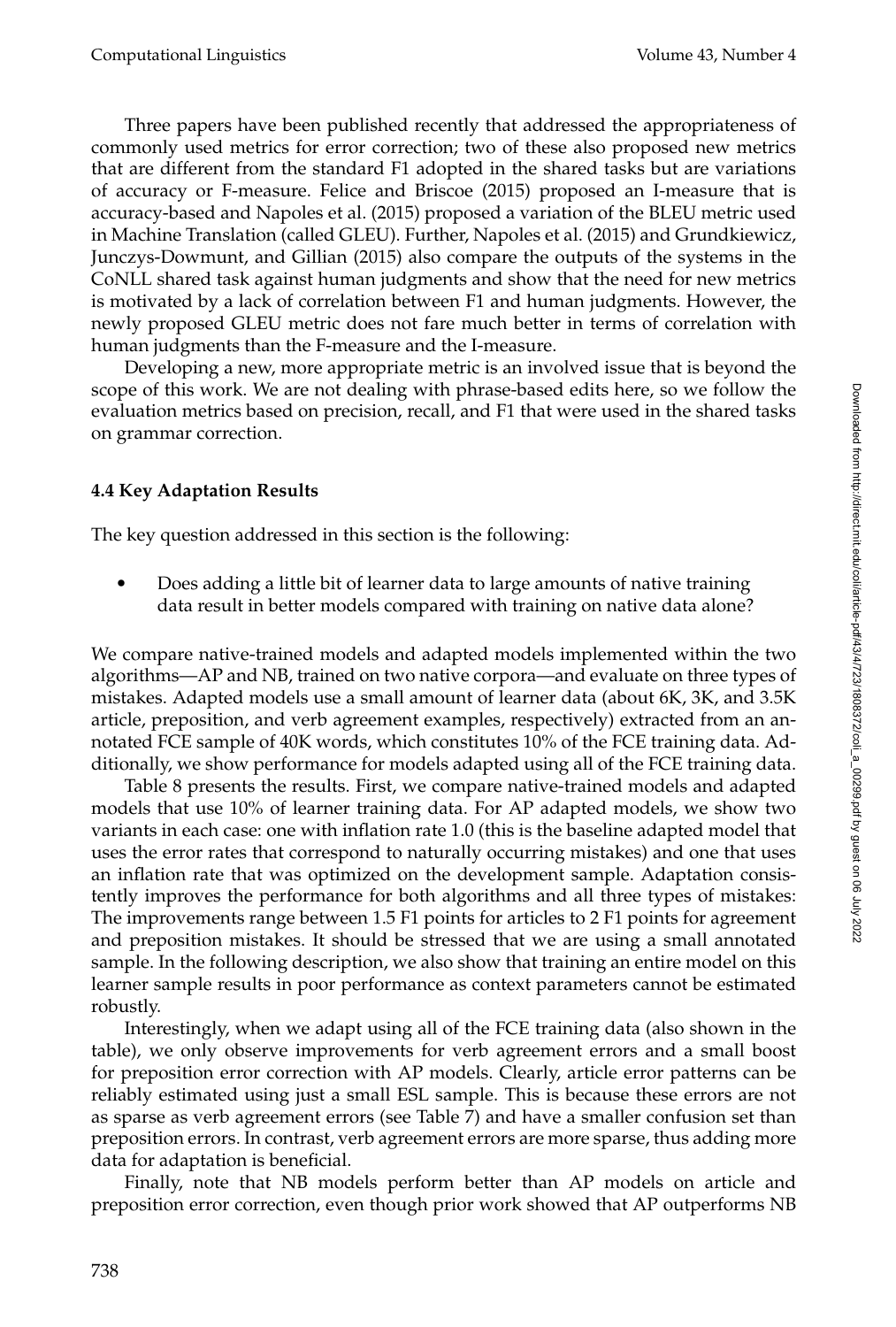Key adaptation experiments. Models are trained on *WikiNYT* data or *Web1T*. Two types of adapted models are shown: those that use 100 files (10%) of the *FCE* training data and those that use all of the learner training data for error statistics. Inflation rate is optimized on the development set. All differences are statistically significant (McNemar's test, p < 0.0001).

| Model                        | <b>Training size</b> |                 | Infl. rate                   |       | Performance |                |  |
|------------------------------|----------------------|-----------------|------------------------------|-------|-------------|----------------|--|
|                              | <b>Native</b>        | <b>ESL</b>      |                              | P     | R           | F <sub>1</sub> |  |
|                              |                      | <b>Articles</b> |                              |       |             |                |  |
| Native-trained (AP, WikiNYT) | 3M                   |                 |                              | 26.72 | 36.80       | 30.96          |  |
| Adapted (AP, WikiNYT)        | 3M                   | 6K              | 0.80                         | 28.73 | 41.60       | 33.99          |  |
| Adapted (AP, WikiNYT)        | 3M                   | 6K              | $1.0\,$                      | 43.91 | 15.66       | 23.08          |  |
| Adapted (AP, WikiNYT)        | 3M                   | 60K             | 0.85                         | 30.84 | 36.23       | 33.32          |  |
| Adapted (AP, WikiNYT)        | 3M                   | 60K             | 1.0                          | 43.20 | 14.51       | 21.73          |  |
| Native-trained (NB, Web1T)   | 40,000M              |                 |                              | 28.13 | 41.83       | 33.64          |  |
| Adapted (NB, Web1T)          | 40,000M              | 6K              | $\qquad \qquad \blacksquare$ | 31.74 | 39.43       | 35.17          |  |
| Adapted (NB, Web1T)          | 40,000M              | 60K             |                              | 31.87 | 38.97       | 35.06          |  |
|                              |                      | Prepositions    |                              |       |             |                |  |
| Native-trained (AP, WikiNYT) | 5M                   |                 |                              | 26.07 | 22.80       | 24.32          |  |
| Adapted (AP, WikiNYT)        | 5M                   | 3K              | 0.80                         | 31.27 | 22.27       | 26.01          |  |
| Adapted (AP, WikiNYT)        | 5M                   | 3K              | 1.00                         | 56.12 | 7.33        | 12.27          |  |
| Adapted (AP, WikiNYT)        | 5M                   | 32K             | 0.80                         | 31.73 | 22.93       | 26.62          |  |
| Adapted (AP, WikiNYT)        | 5M                   | 32K             | 1.00                         | 45.32 | 8.40        | 14.17          |  |
| Native-trained (NB, Web1T)   | 20,000M              | -               |                              | 28.47 | 27.87       | 28.16          |  |
| Adapted (NB, Web1T)          | 20,000M              | 3K              |                              | 31.42 | 30.00       | 30.69          |  |
| Adapted (NB, Web1T)          | 20,000M              | 32K             |                              | 31.33 | 29.20       | 30.23          |  |
|                              | Verb agreement       |                 |                              |       |             |                |  |
| Native-trained (AP, WikiNYT) | 1.8M                 |                 |                              | 36.43 | 34.31       | 35.34          |  |
| Adapted (AP, WikiNYT)        | 1.8M                 | 3.5K            | 0.85                         | 33.00 | 72.99       | 45.45          |  |
| Adapted (AP, WikiNYT)        | 1.8M                 | 3.5K            | 1.00                         | 48.28 | 30.66       | 37.50          |  |
| Adapted (AP, WikiNYT)        | 1.8M                 | 35K             | 0.90                         | 36.72 | 68.61       | 47.84          |  |
| Adapted (AP, WikiNYT)        | 1.8M                 | 35K             | 1.00                         | 54.88 | 32.85       | 41.10          |  |
| Native-trained (NB, Web1T)   | 25,000M              |                 |                              | 46.67 | 30.66       | 37.00          |  |
| Adapted (NB, Web1T)          | 25,000M              | 3.5K            | -                            | 43.36 | 35.77       | 39.20          |  |
| Adapted (NB, Web1T)          | 25,000M              | 35K             |                              | 42.06 | 38.69       | 40.30          |  |

(Rozovskaya and Roth 2011, 2014), when both are trained under the same conditions. This is because NB and AP results are not directly comparable here, since even though NB is trained using a less rich set of features (word *n*-grams only), it uses much more data.

# **4.5 A Graphical View of ESL Adaptation**

We now summarize the adaptation idea graphically using the preposition error correction task and the AP learning framework as an example. As shown in Figure 3, we can view adaptation by considering a graph with an *x*-axis representing the amount of ESL data and the *y*-axis representing the amount of native data used in training. Each box corresponds to a model, and the numbers in boxes show F1 results. The boxes on the *x*-axis indicate models that are trained exclusively on ESL data, and the boxes on the *y*-axis represent native-trained models. The boxes in the middle are *adapted* models that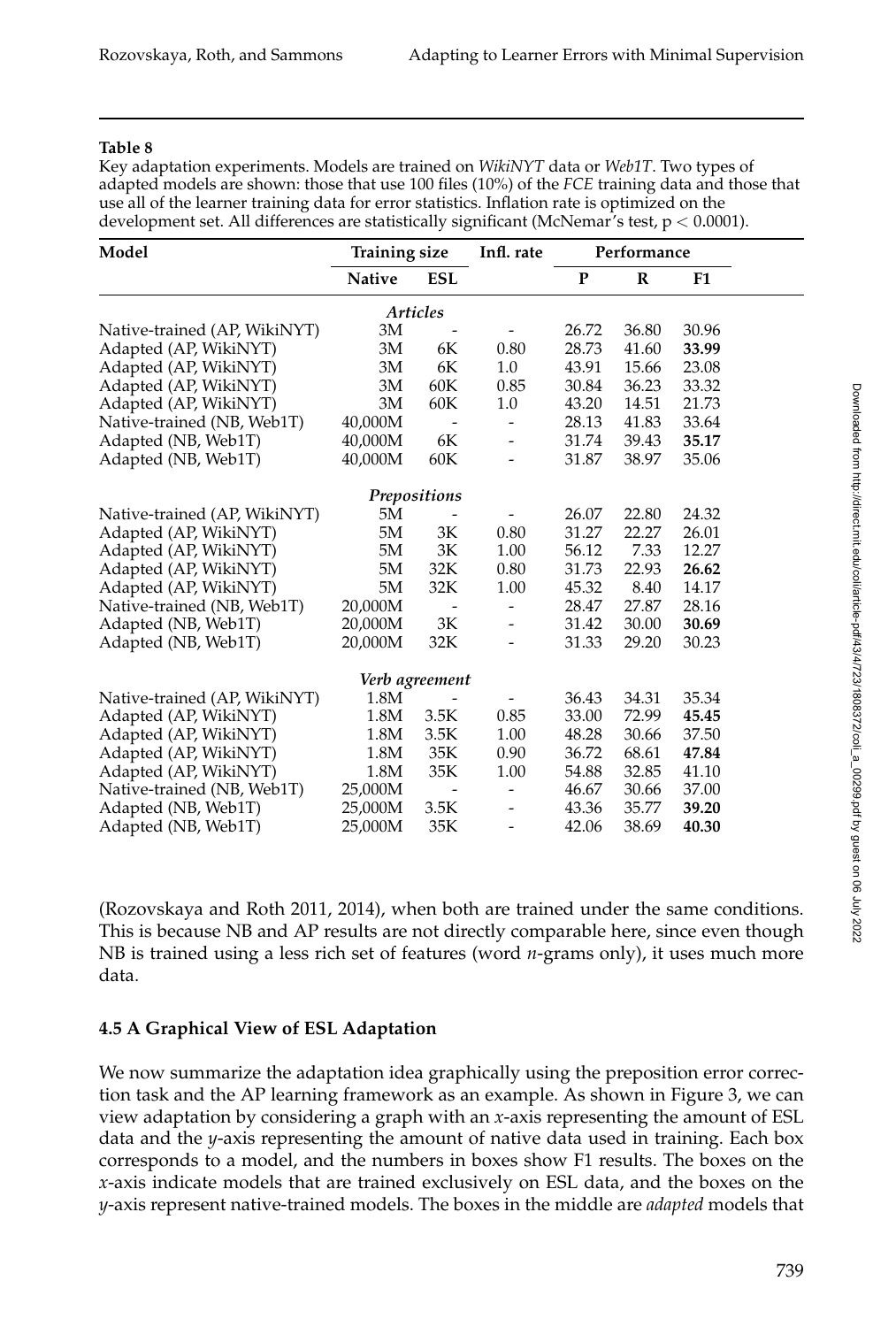

# **Figure 3**

Adaptation: a two-dimensional summary, using *the preposition error correction task and the AP learning framework* as an example. Increasing the amount of training data is important, but one type of data is much more costly than the other. Adaptation methods are shown to gain from a small increase in the costly dimension. The *x*-axis shows the ESL data continuum as a percentage of the annotated training examples. The *y*-axis shows the native training data. Note how the native data size is in fact several orders of magnitude larger than the ESL data. The numbers in boxes show F1 results.

are trained on much native data and adapted using different amounts of ESL data. The *x*-axis is expensive, and the *y*-axis is cheap. The data sizes are shown for each axis in *log* scale, because the sizes of the native data are several orders of magnitude larger than the sizes of the ESL training data: The entire ESL data set contains 32,000 preposition examples, and the 3,000 also shown on the graph corresponds to 10% of the data (the amount used for adapting the models in Table 8). The native data size varies from 1 million to 13 million prepositions. To have a fair comparison, in all cases, we train AP classifiers using the same set of rich features. The same results are also presented in tabular form (Table 9).

First, consider models trained on learner data: A model trained on 3,000 non-native examples obtains an F1 score of 14.62. We can improve to 26.73 if we use 10 times more ESL training data (32,000 examples). Even though annotating so much data is a big effort, this is still not much data to train a robust model. On the other hand, when training on native data, increasing the training size is easy. A native-trained model that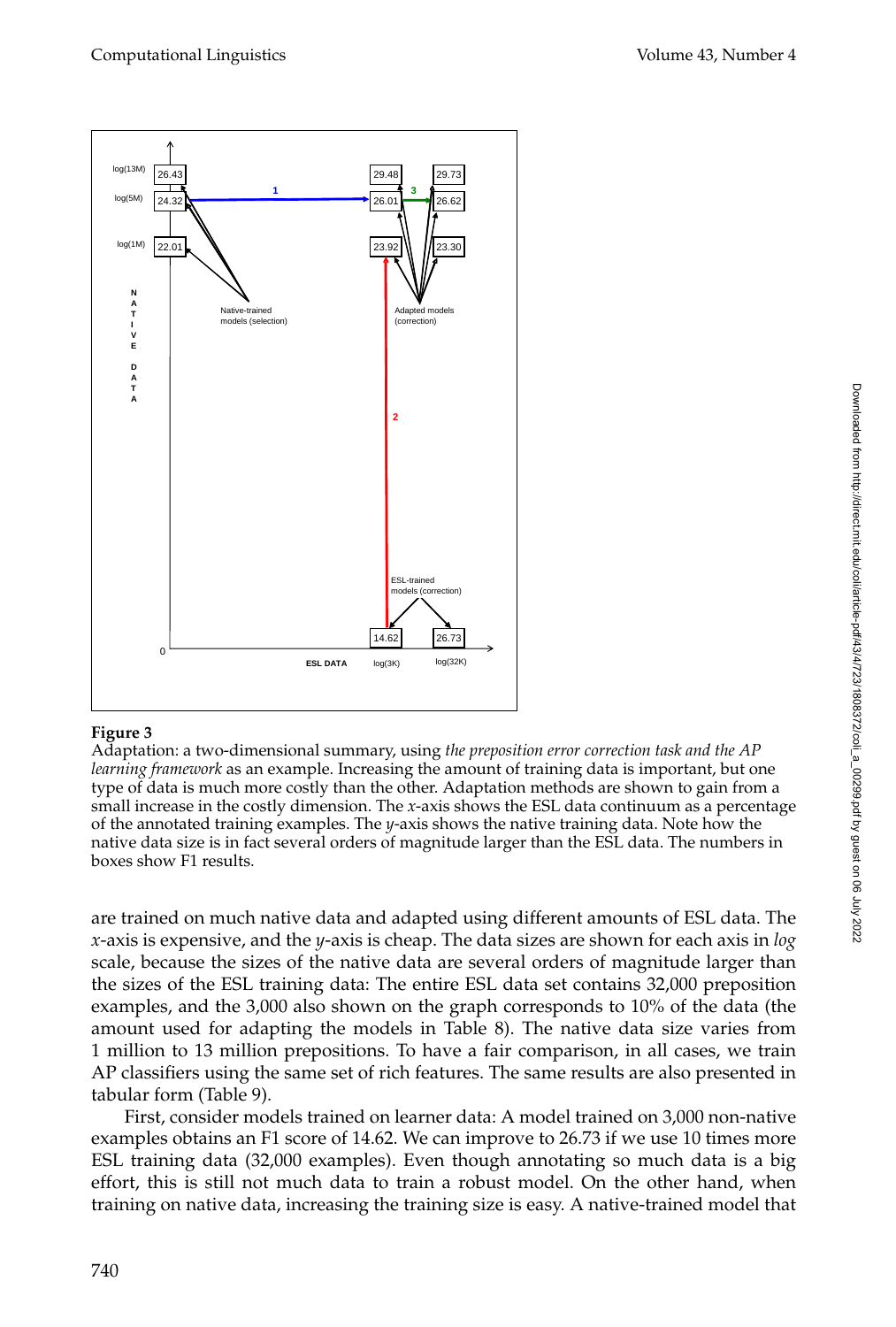Adaptation using the preposition error correction task as an example. Models are trained on different sizes of native (*WikiNYT*) and learner data suing the AP algorithm. Each cell shows the F1 score. The same results are presented in Figure 3.

|          | Amount of native training data Amount of learner training data |             |       |
|----------|----------------------------------------------------------------|-------------|-------|
|          |                                                                | ЗК          | 32K   |
| $\theta$ | -                                                              | 14.62       | 26.73 |
| 1M       | 22.01                                                          | 23.92       | 23.30 |
| 5M       |                                                                | 24.32 26.01 | 26.62 |
| 13M      | 26.43                                                          | 29.48       | 29.73 |

uses 1 million examples obtains an F1 score of 22.01, and we can improve further, to 24.32 and 26.43, if we use 5 million and 13 million training examples, respectively. We continue to improve as we add more data (28.16) when training on Web1T using the NB algorithm (Table 8). This demonstrates the importance of using native data for learning parameters relating to context features.

The results in the graph can be summarized as follows. The main lesson is that the two types of training data are complementary, although *increasing the amount of training data is important, but one type of data is a lot more costly than the other*. The adaptation methods are shown to gain very much from a small increase in the costly dimension: The key result (marked as line "1" on the graph) is that a model trained on 5 million native prepositions and *adapted* with 3,000 ESL prepositions outperforms a native-trained model that uses the same number of training examples from native data (26.01 versus 24.32 F1 points). Similarly, there is a 3-point improvement due to adaptation when the models use 13 million prepositions from the native data. These results demonstrate that even a little bit of ESL data can make a big difference.

The comparison marked as line "2" demonstrates the importance of using native data: an ESL-trained model that uses 3,000 prepositions performs very poorly, because there is not enough evidence to learn all parameters reliably. We can improve considerably to 23.92 and 29.48 by adding 1 million and 13 million native examples, respectively.

The result marked as line "3" shows that the model adapted with just 3,000 prepositions is very close to the performance of the model adapted with 10 times more data. This shows that by using a small amount of annotated ESL data, it is possible to estimate the mistake parameters reliably.

Finally, we continue to improve as more native data are used (we improve by 2 F1 points (from 24.32 to 26.43) for native-trained models when using 13 million prepositions instead of 5 million). Importantly, adding learner data always helps, regardless of how much native data is used, because *learner data contributes knowledge on the types of mistakes that are not available in the native data*: Adding a little bit of learner data for adapted models, we improve by more than 3 F1 points (from 26.01 to 29.48) compared with native-trained models that use the same amount of native data.

#### **4.6 Prepositions: Top Three Evaluation**

One thing that can be observed is that the performance numbers are quite low, especially for preposition mistakes. One reason that is related to this is the *learner* baseline, or the performance of non-native writers, which is quite high to begin with. Typically,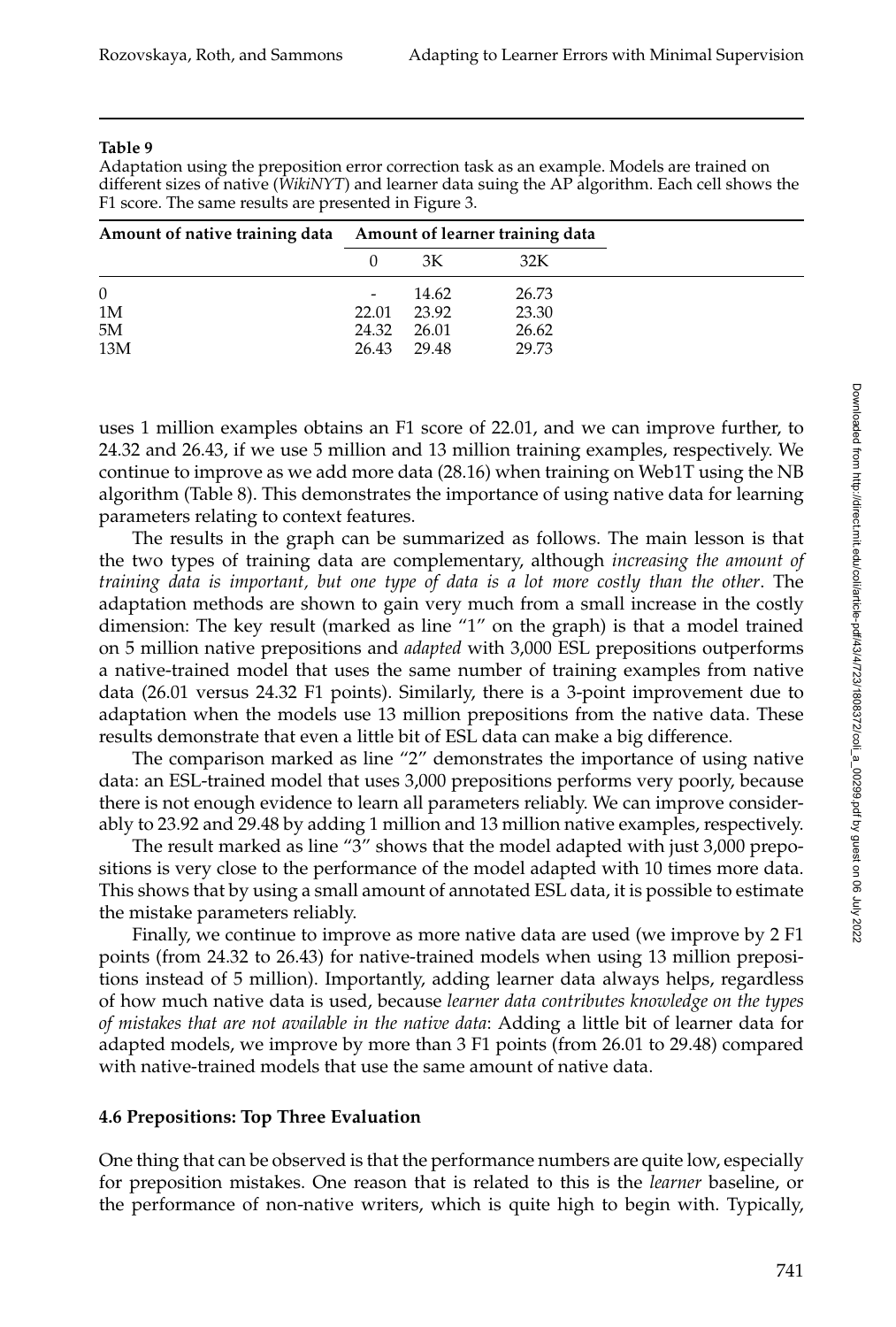Prepositions: Top three evaluation. Models are trained on *WikiNYT* data or *Web1T*. Adaptation uses 100 files (10%) of the *FCE* training data.

| Model                        | <b>Training size</b> |                          | Infl. rate               | Performance |          |       |  |
|------------------------------|----------------------|--------------------------|--------------------------|-------------|----------|-------|--|
|                              | <b>Native</b>        | <b>ESL</b>               |                          | P           | $\bf{R}$ | F1    |  |
|                              | Top 1                |                          |                          |             |          |       |  |
| Native-trained (AP, WikiNYT) | 5M                   | $\overline{\phantom{0}}$ | $\overline{\phantom{a}}$ | 26.07       | 22.80    | 24.32 |  |
| Adapted (AP, WikiNYT)        | 5M                   | 3K                       | 0.8                      | 31.27       | 22.27    | 26.01 |  |
| Native-trained (NB, Web1T)   | 20,000M              |                          |                          | 28.47       | 27.87    | 28.16 |  |
| Adapted (NB, Web1T)          | 20,000M              | 3K                       | $\overline{a}$           | 31.42       | 30.00    | 30.69 |  |
|                              | Top 3                |                          |                          |             |          |       |  |
| Native-trained (AP, WikiNYT) | 5M                   |                          | -                        | 31.84       | 41.60    | 36.07 |  |
| Adapted (AP, WikiNYT)        | 5M                   | 3K                       | 0.5                      | 72.70       | 38.00    | 49.91 |  |
| Native-trained (NB, Web1T)   | 20,000M              |                          | -                        | 44.13       | 43.07    | 43.59 |  |
| Adapted (NB, Web1T)          | 20,000M              | 3K                       |                          | 59.87       | 38.00    | 46.49 |  |

fewer than 10% of instances are erroneous (one would expect that a higher baseline [i.e., a lower error rate] would imply a more difficult learning task). However, although the preposition baseline is lower than for the other mistakes, the performance is also the lowest, which seems counterintuitive. We attribute this to the large confusion set (12 prepositions), and to the fact that, typically, preposition usage is highly ambiguous (multiple prepositions can be licensed in a given context [Tetreault and Chodorow 2008]), whereas the FCE annotation does not allow for multiple acceptable answers. De Felice (2008) investigated preposition performance when going beyond the top match and found that performance would improve when looking at the top *n* candidate corrections.

Given that preposition usage is highly variable, we conduct further evaluation using the top three choices provided by the classifiers (Table 10). In the top three evaluation, a classifier's prediction is counted as "correct" if the gold label is among any of the top three candidates selected by the classifier. F1 performance increases for all the models when top three choices are considered. However, adapted models fare much better: Precision increases substantially from 31.27 to **72.70** for AP-adapted and from 31.42 to **59.87** for NB-adapted models, whereas it only improves slightly from 26.07 to 31.84, and from 28.47 to 44.13 for their respective native-trained counterparts. These improvements suggest that it is not just the first candidate that is better but the overall ranking is better in adapted models. The top three evaluation thus provides additional evidence that *knowledge of error patterns available in the adapted models is extremely important*.

Whether presenting the top three candidates to the user is reasonable depends on the evaluation of how good the top three candidates are. Thus, we also wish to assess top three candidates directly because the top three F1 measure values presented are computed for a gold standard that allows only a single correct answer, when in fact there may be multiple possible correct answers. More specifically, given that preposition usage is variable, we would like to know how often the top three candidates include *multiple* valid options. To this end, for each adapted model, we selected a sample of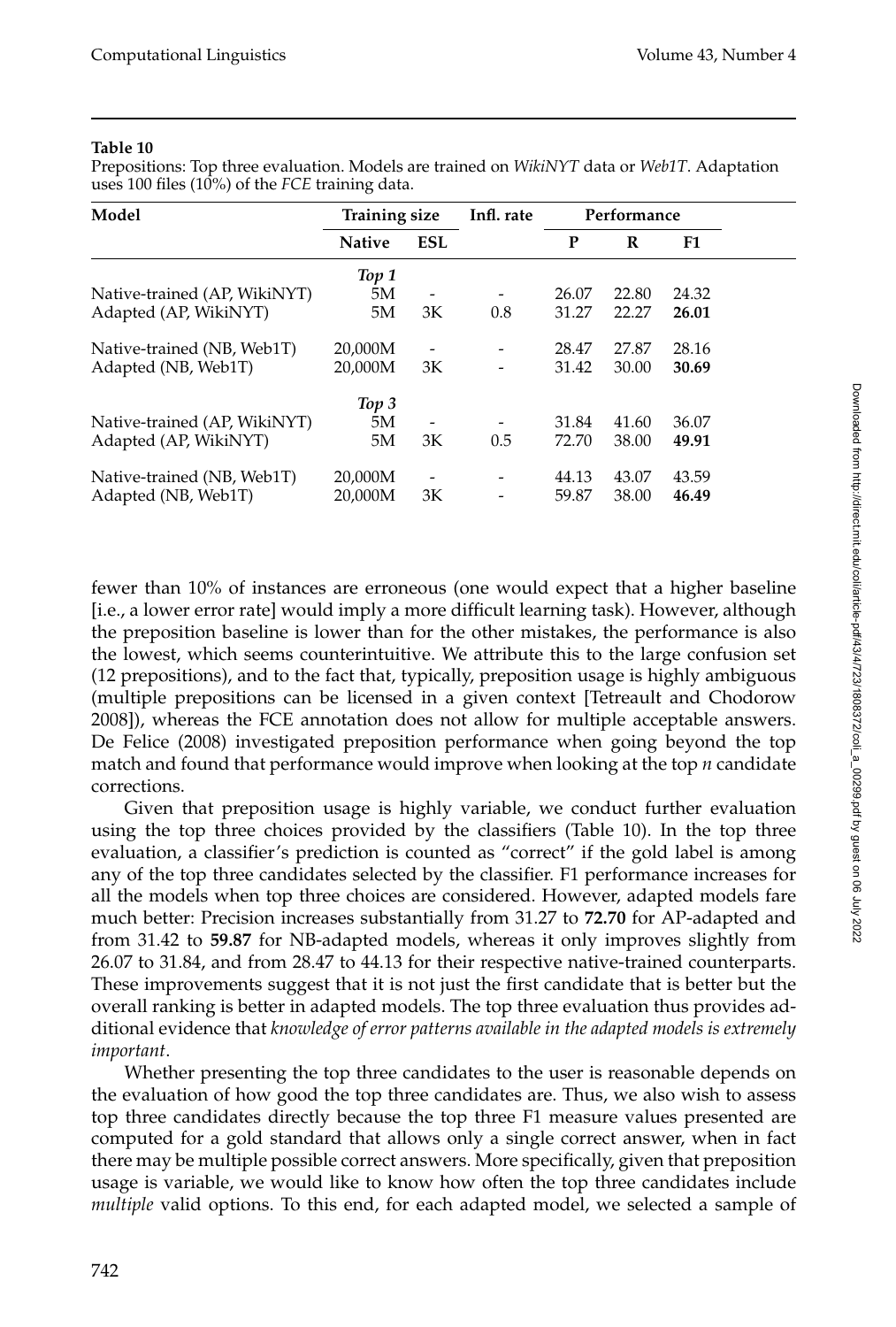Prepositions: Top three evaluation. Column 1 shows the number of correct predictions among the top three candidates (between 0 and 3). Each cell shows the percentage of cases with this number of correct predictions among the top three.

| Number of correct predictions | Percentage of preposition examples |                                         |  |  |  |
|-------------------------------|------------------------------------|-----------------------------------------|--|--|--|
| among the top 3 candidates    |                                    | $(AP\text{-}adapted, %$ (NB-adapted, %) |  |  |  |
| $\Omega$                      | 6.3                                | 14.3                                    |  |  |  |
|                               | 79.4                               | 71.4                                    |  |  |  |
| 2                             | 14.3                               | 12.5                                    |  |  |  |
| 3                             |                                    |                                         |  |  |  |

200 preposition instances where the classifier's top choice was different from the gold label. These were manually annotated by one of the authors, a native English speaker, who was given a preposition in a context (where by "context" we consider the entire sentence where the preposition appears) and was asked to specify *how many* of the top three choices are acceptable in a given context. Results of the evaluation are shown in Table 11. Column 1 shows the number of correct predictions among the top three candidates (between 0 and 3). Each cell shows the percentage of cases with this number of correct predictions among the top three. We found that for the majority of the cases, at least one of the top three candidates is valid; row 1 shows that only 6.3% and 14.3% of the examples for AP- and NB-adapted models, respectively, did not have a single correct candidate among the top three choices. More importantly, 14.3% of examples for each of the classifiers have two or three valid preposition choices among the top three candidates (last two rows in the table). We believe that these numbers confirm earlier findings with respect to the highly variable preposition usage and thus justify presenting multiple options to the user, at least for preposition mistakes. Finally, it is interesting to note that AP-adapted has a higher percentage of correct prepositions in the top three evaluation than NB-adapted, even though NB-adapted does better in the top 1 evaluation. We believe that this indicates that AP-adaptation is better than NBadaptation at ranking the appropriate candidates. This result is also consistent with those in Table 10 that show that the precision (and F-score) of AP-adapted models in the top three evaluation improves from 31.27 to 72.70, whereas for NB-adapted models the improvement is more modest (from 31.42 to 59.87). Lastly, as the results show, whereas precision numbers increase markedly, the recall does not. This happens because the top three evaluation is performed on models that were optimized with respect to top one evaluation. It is also possible to optimize models based on top three evaluation, in which case both precision and recall would increase, resulting (most likely) in improved F1 scores. However, the evaluation and additional annotation that we perform already demonstrate how multiple preposition usage underestimates top one evaluation.

# **5. Adaptation by Language**

In the previous experiments, models were adapted based on error patterns of learners from a variety of first-language backgrounds. In this section, we investigate the question of using error patterns from the writers of the *same* first language vs. *other* (linguistically related or unrelated) language backgrounds. In this article, we consider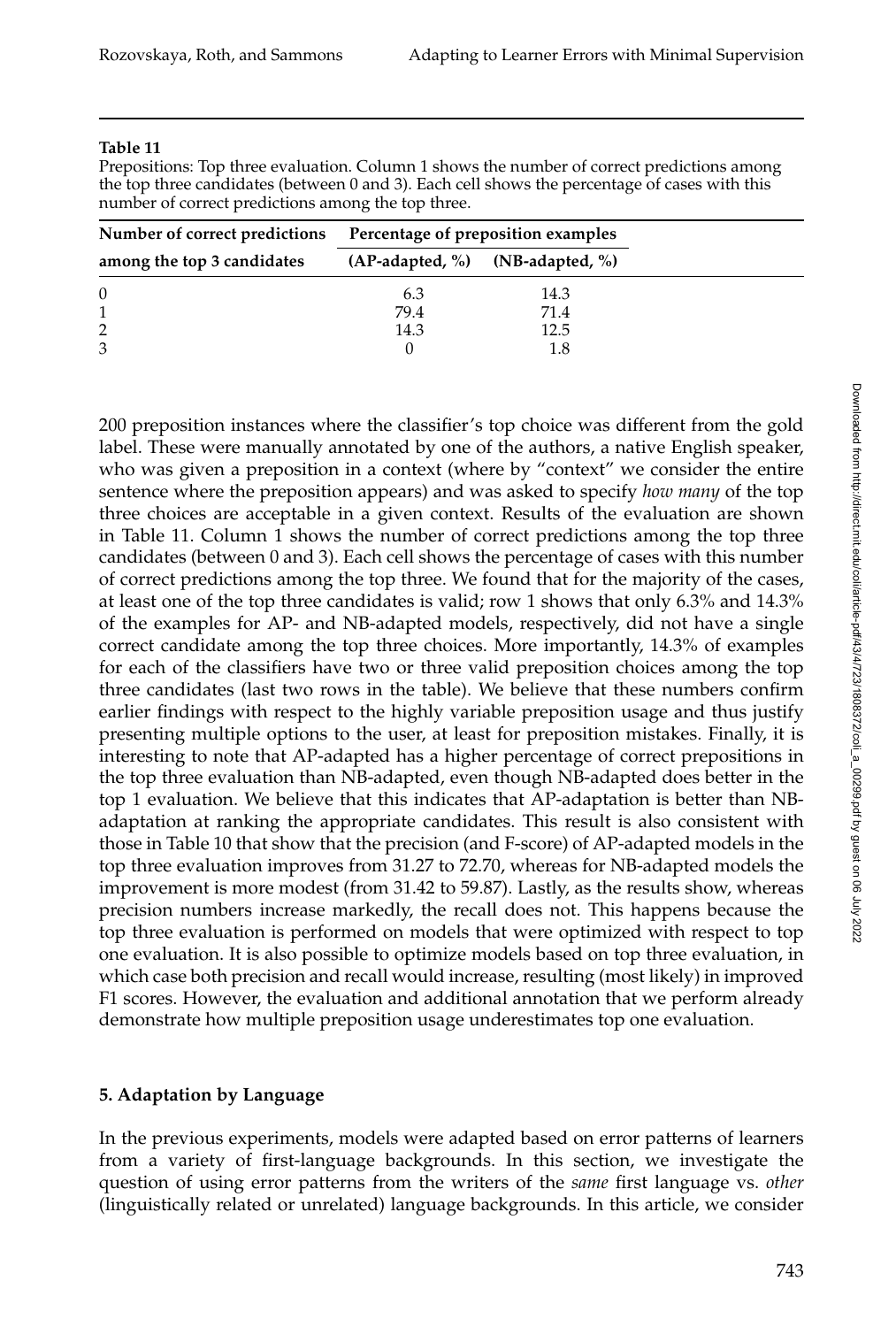| ٠<br>г<br>٠<br>٠<br>٧ |  |
|-----------------------|--|
|-----------------------|--|

Number of examples and errors for the 11 languages used in the experiments on language-specific adaptation.

| First    |                 |        |                |        | Error type   |                |        |                |                |  |
|----------|-----------------|--------|----------------|--------|--------------|----------------|--------|----------------|----------------|--|
| language | <b>Articles</b> |        |                |        | Prepositions |                |        | Verb agreement |                |  |
|          | Total           | Errors | Correct<br>(%) | Total  | Errors       | Correct<br>(%) | Total  | Errors         | Correct<br>(%) |  |
| Chinese  | 5,054           | 273    | 94.60          | 2,337  | 224          | 90.42          | 2,615  | 54             | 97.93          |  |
| French   | 9,296           | 328    | 96.47          | 4,419  | 390          | 91.17          | 4,807  | 92             | 98.09          |  |
| Greek    | 4,962           | 212    | 95.73          | 2,296  | 244          | 89.37          | 2,584  | 34             | 98.68          |  |
| Italian  | 4,848           | 178    | 96.33          | 2,377  | 181          | 92.39          | 2,358  | 17             | 99.28          |  |
| Japanese | 5,073           | 331    | 93.48          | 2,387  | 177          | 92.58          | 2,464  | 43             | 98.25          |  |
| Korean   | 6.006           | 374    | 93.77          | 2.708  | 215          | 92.06          | 2,932  | 29             | 99.01          |  |
| Polish   | 5,335           | 397    | 92.56          | 2,507  | 174          | 93.06          | 2,802  | 45             | 98.39          |  |
| Russian  | 5,703           | 440    | 92.28          | 2,793  | 229          | 91.80          | 2,769  | 22             | 99.21          |  |
| Spanish  | 12,317          | 339    | 97.25          | 5,866  | 588          | 89.98          | 6,444  | 80             | 98.76          |  |
| Thai     | 4,371           | 277    | 93.66          | 2,107  | 170          | 91.93          | 2,316  | 58             | 97.50          |  |
| Turkish  | 5,275           | 355    | 93.27          | 2,459  | 213          | 91.34          | 2,802  | 24             | 99.14          |  |
| Total    | 68,240          | 3,504  | 94.97          | 32,256 | 2,805        | 91.30          | 34,893 | 498            | 98.57          |  |

two groups of closely related languages: Russian and Polish (Slavic), and Spanish and Italian (Romance). <sup>8</sup> As discussed in Section 2, research in second-language acquisition as well as empirical studies in natural language processing indicate that the effect of the native language on learner error patterns is strong. In fact, because writers of related languages use similar structures transferred from their native language to English, it is even possible to recover language family structures by analyzing writing patterns of non-native speakers (Nagata and Whittaker 2013; Berzak and Katz 2015).

Here, we study to what extent having language-specific patterns affects the quality of adaptation. We use three phenomena—articles, prepositions, and verb agreement as these occur in the FCE data from 11 first languages (shown in Table 12), excluding languages that only have a handful of examples, and study these phenomena within the NB adaptation framework, training on the native data from the Web1T corpus and adapting using learner data from different first-language groups. Specifically, we denote by *target*, *other*, *related*, and *unrelated*, error patterns obtained from the learners of the same first-language background, all other first languages (excluding the target), languages related to the target, and those unrelated to the target, respectively. The group *other* includes both related and unrelated languages to the target.

Because experiments in this section are performed individually by first-language group, we do not separate the data into training and testing partitions. Instead, results are reported in 10-fold cross-validation, where each time we evaluate on 10% of targetlanguage data, and 90% of the target data is used to estimate prior parameters of the target-based adaptation model. Similarly, in all other settings—related, unrelated, and other—we select the same amount of data to estimate priors from other, related, or unrelated languages.

<sup>8</sup> Section 5.2 details the definitions of related languages adapted for our experiments.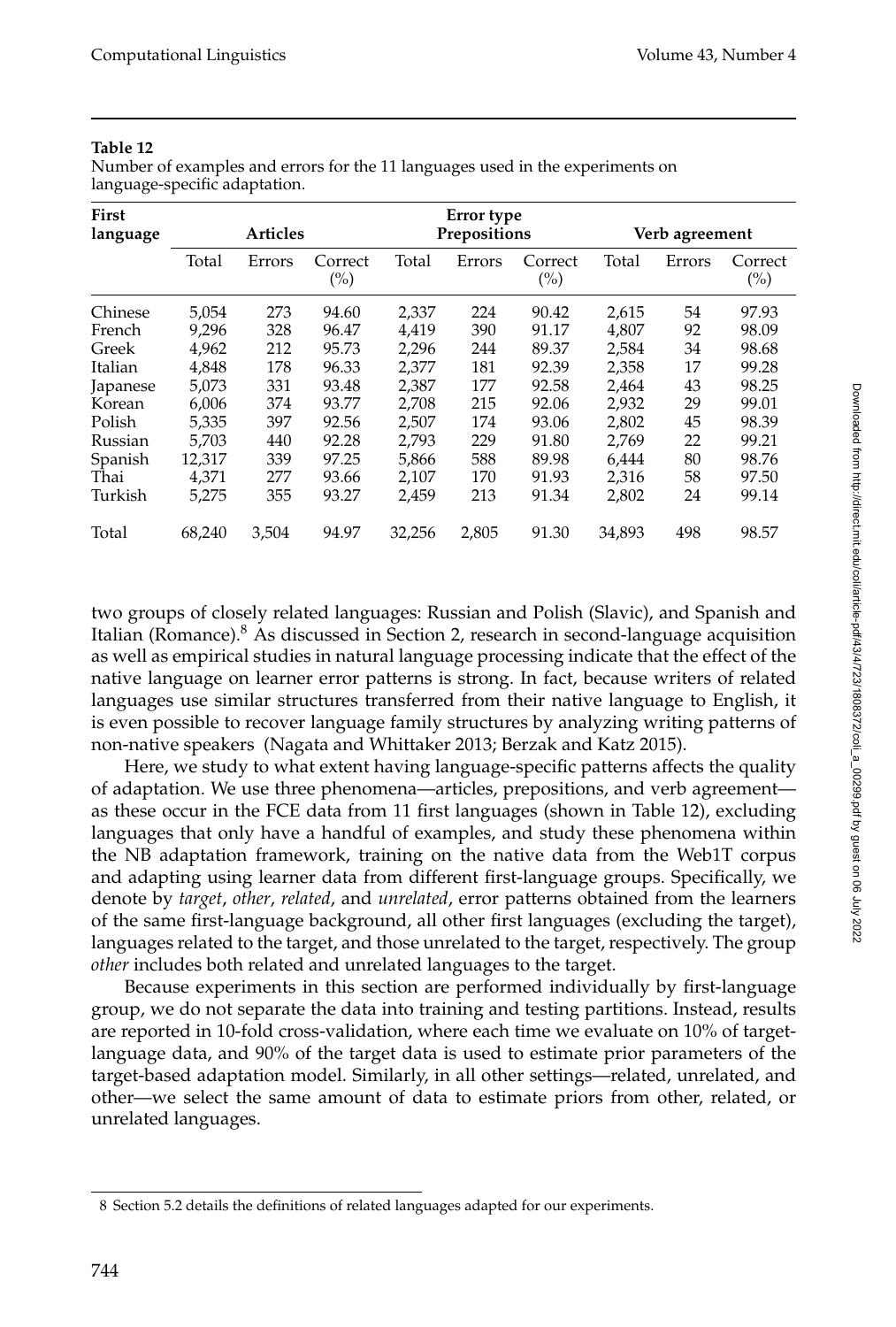Adapting NB with data from the target language background and other language backgrounds. Numbers in the parentheses show the relative improvement of using adapted models vs. the native-trained models. All improvements of adapted models vs. native-trained models are statistically significant (McNemar's test,  $p < 0.001$ ).

| Error<br>Native-trained |                |       | Adapted (other)            |       |                | Adapted (target)                     |                |                |                                            |
|-------------------------|----------------|-------|----------------------------|-------|----------------|--------------------------------------|----------------|----------------|--------------------------------------------|
|                         |                |       | F1.                        |       | R              | F1<br>$(\text{rel.} \text{improv.})$ |                | R              | F1.<br>$(\text{rel.} \text{improv.})$      |
| Article                 | 28.06          |       |                            |       |                | 41.49 33.47 31.17 40.65 35.28 (5.4%) | 32.21          |                | $41.33$ $36.20(8.2\%)$                     |
| Prep.<br>Verb agr.      | 18.41<br>28.52 | 24.97 | 21.19<br>46.51 35.32 32.73 | 23.25 | 23.82<br>43.78 | 23.63(11.5%)<br>37.44 (6.0%)         | 23.80<br>33.58 | 24.95<br>45.96 | <b>24.25</b> $(14.4\%)$<br>38.80 $(9.9\%)$ |

The following key questions are addressed.

- 1. **Target priors vs. other priors.** Suppose we have annotated data from a set of writers of various linguistic backgrounds, and we need to adapt to writers from a different linguistic background that is not part of our corpus. Is there a benefit in collecting error patterns on this new set of learners for adaptation? In other words, can we do better using error patterns from writers of the target language than when adapting using data from other speakers?
- 2. **Target priors vs. related language priors vs. unrelated language priors.** Here, we investigate in more detail the effect of language relatedness on the quality of adaptation. For a given target language, among all languages that are different from the target, we distinguish between those that are linguistically related to the target and unrelated languages. We study whether there is a difference between adapting using target priors, priors based on languages that are closely related linguistically to the target, and priors from languages unrelated to the target.

# **5.1 Target Priors vs. Other Priors**

Table 13 compares three types of models: Native-trained, adapted with other priors, and adapted with target priors. In all adapted models, priors are estimated on the same amount of data: from the same language (*target*); or from a set of ten other languages (*other*). We note that adapting using both target and other language data is effective compared with training on native data only. However, for all error types, there is an advantage to using target language priors over priors estimated from data written by speakers of other first language backgrounds: The relative improvement of using adapted models vs. native-trained models ranges between 5.4% to 11.5% for otherlanguage adaptation, but ranges between 8.2% to 14.4% for target-language adaptation.

We now consider whether all languages benefit in the same way when targetlanguage adaptation is used in place of other-language adaptation. Table 14 shows that, with a few exceptions, both target-language and other-language adaptations help for all language groups and error phenomena. With respect to the difference in the effect of target-language adaptation and other-language adaptation, whereas many language groups and phenomena benefit from target language adaptation vs. other-language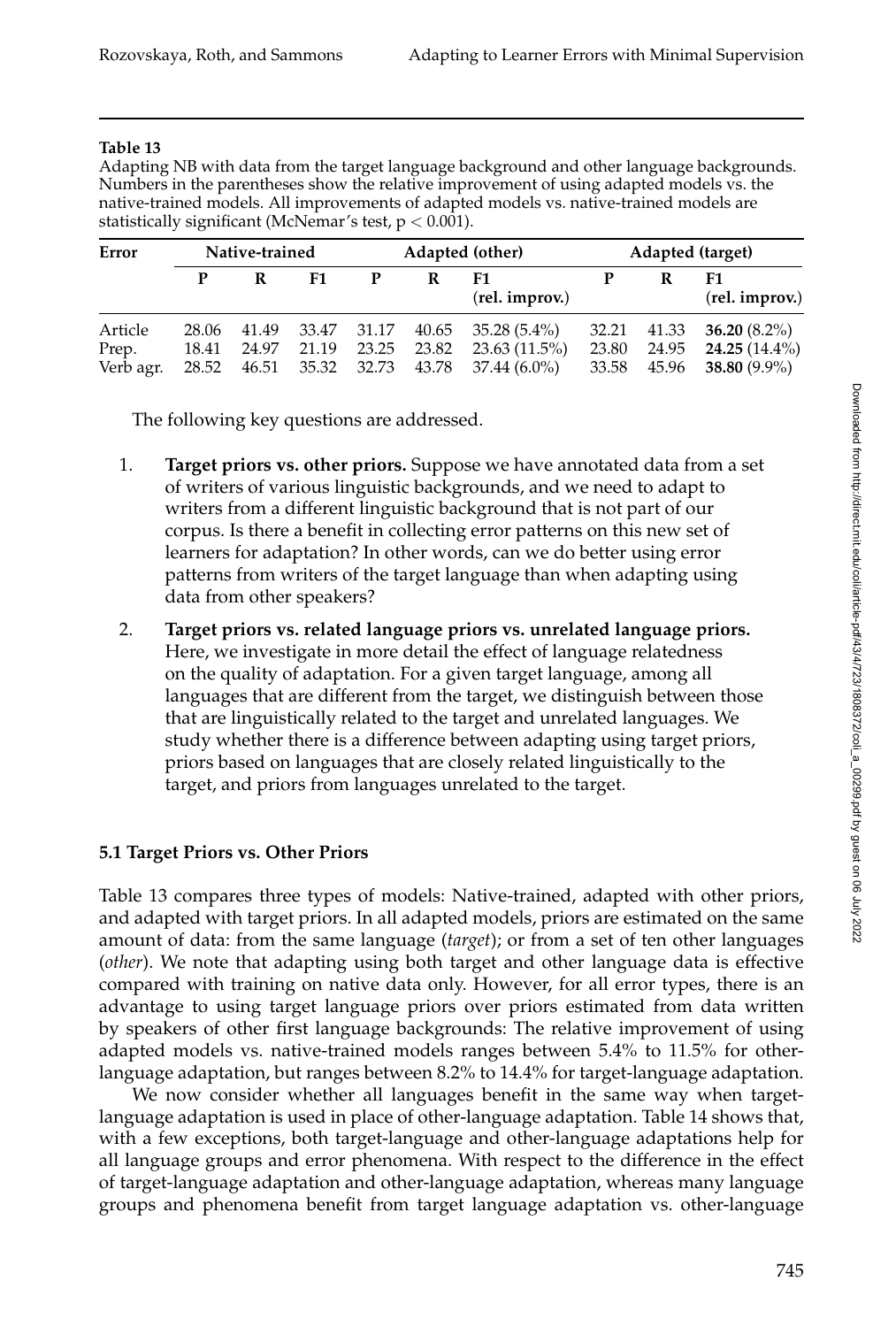Target-language adaptation. Adapting NB with data from the *target* language background and *other* language backgrounds. Results are presented by first-language background where languages are ordered by the amount of target error data available. **Bold** is used to indicate results where target-language adaptation is better than other-language adaptation.

| Language           | F1                 |                           |                           |                           |  |  |
|--------------------|--------------------|---------------------------|---------------------------|---------------------------|--|--|
| (number of errors) | Native-<br>trained | Adapted<br>(other langs.) | Adapted<br>(target lang.) | Adapted<br>(other+target) |  |  |
|                    |                    | <b>Articles</b>           |                           |                           |  |  |
| Russian (440)      | 37.72              | 39.59                     | 40.14                     | 39.47                     |  |  |
| Polish (397)       | 40.93              | 43.33                     | 43.43                     | 43.22                     |  |  |
| Korean (374)       | 38.96              | 40.97                     | 41.37                     | 41.34                     |  |  |
| Turkish (355)      | 39.12              | 40.94                     | 40.67                     | 40.71                     |  |  |
| Spanish (339)      | 23.58              | 24.52                     | 25.31                     | 24.82                     |  |  |
| Japanese (331)     | 39.82              | 42.82                     | 42.80                     | 42.74                     |  |  |
| French(328)        | 26.86              | 27.18                     | 27.70                     | 27.56                     |  |  |
| Thai (277)         | 34.92              | 35.80                     | 35.79                     | 35.79                     |  |  |
| Chinese (273)      | 30.34              | 32.51                     | 32.27                     | 32.13                     |  |  |
| Greek (212)        | 29.89              | 31.84                     | 33.53                     | 32.51                     |  |  |
| Italian (178)      | 28.56              | 30.42                     | 31.13                     | 30.86                     |  |  |
|                    |                    | Prepositions              |                           |                           |  |  |
| Spanish (588)      | 23.88              | 26.44                     | 28.07                     | 27.65                     |  |  |
| French (390)       | 19.85              | 20.95                     | 23.35                     | 21.08                     |  |  |
| Greek (244)        | 27.63              | 30.27                     | 32.03                     | 31.43                     |  |  |
| Russian (229)      | 17.16              | 20.81                     | 22.92                     | 20.85                     |  |  |
| Chinese (224)      | 23.11              | 25.36                     | 24.77                     | 24.88                     |  |  |
| Korean (215)       | 19.17              | 22.83                     | 20.70                     | 23.17                     |  |  |
| Turkish (213)      | 18.41              | 23.33                     | 21.20                     | 22.94                     |  |  |
| Italian (181)      | 22.97              | 22.50                     | 26.26                     | 23.64                     |  |  |
| Japanese (177)     | 16.13              | 17.99                     | 16.66                     | 18.32                     |  |  |
| Polish (174)       | 24.25              | 25.86                     | 24.42                     | 24.52                     |  |  |
| Thai (170)         | 18.12              | 18.87                     | 17.23                     | 19.64                     |  |  |
|                    |                    | Verb agreement            |                           |                           |  |  |
| French (92)        | 38.99              | 38.79                     | 42.33                     | 39.97                     |  |  |
| Spanish (80)       | 36.59              | 39.74                     | 40.56                     | 39.46                     |  |  |
| Thai (58)          | 27.84              | 27.79                     | 28.08                     | 29.99                     |  |  |
| Chinese (54)       | 43.39              | 44.71                     | 47.78                     | 43.71                     |  |  |
| Polish (45)        | 49.00              | 52.51                     | 54.71                     | 53.18                     |  |  |
| Japanese (43)      | 34.23              | 33.35                     | 38.48                     | 31.92                     |  |  |
| Greek (34)         | 28.06              | 31.54                     | 30.35                     | 30.14                     |  |  |
| Korean (29)        | 33.51              | 36.57                     | 32.63                     | 37.12                     |  |  |
| Turkish (24)       | 36.90              | 41.00                     | 39.29                     | 40.93                     |  |  |
| Russian (22)       | 27.03              | 31.54                     | 30.65                     | 29.70                     |  |  |
| Italian (17)       | 21.34              | 25.87                     | 24.41                     | 26.30                     |  |  |

adaptation (these results are in bold in the table), some language groups do better with adaptation based on other languages than on their own target data.

It is interesting to observe that preposition and verb agreement errors behave similarly, in that languages that do not benefit from target priors as much as from priors extracted from other languages are those that have less error evidence for prior estimation: Specifically, for verb agreement and preposition errors there is a strong correlation between the amount of target error evidence and the ability to improve over priors estimated from other languages. We conjecture that this happens because when more error data are available, differences related to language-specific mistake patterns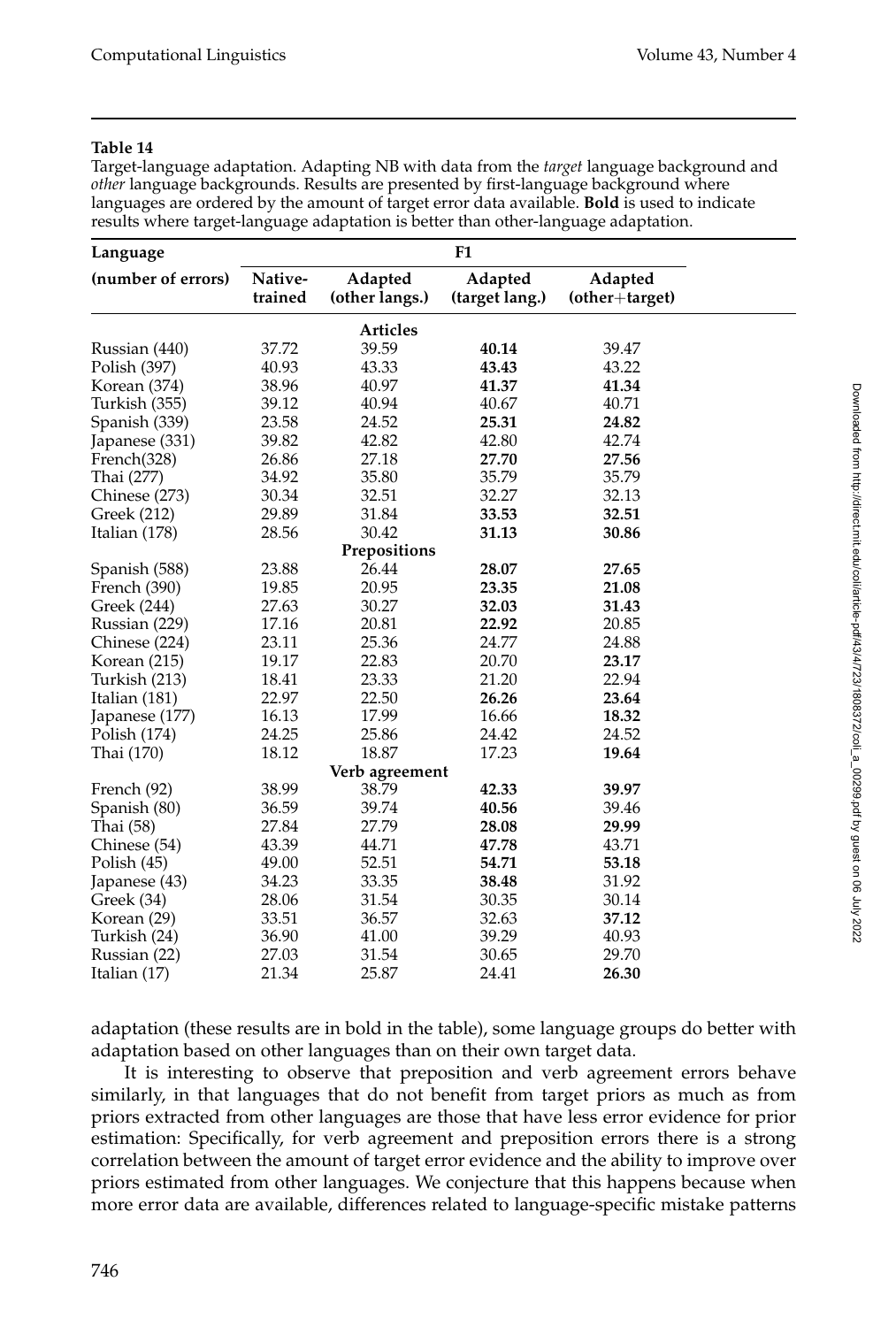become more pronounced, and thus there is more benefit when using target-language data for adaptation vs. other-language data. It should be noted, however, that data size for prior estimation depends on error type, or, specifically, the error rate and the size of the confusion set (small for agreement, large for prepositions). Thus, for agreement mistakes, even 40 errors provide a good estimate of error patterns. For preposition mistakes, it is a good idea to have over 200 errors to obtain reasonable estimates. To collect preposition data, this would require about 2K words of annotated learner texts (we assume an average error rate of 10% for preposition mistakes and that prepositions typically account for 10% of words). For verb agreement errors, error rates are often less than 2%, therefore the amount of annotation required might be even higher, despite a smaller confusion set.

Another interesting observation is that, unlike for preposition and verb agreement mistakes, for articles there is no correlation between the size of error data used in adaptation and the benefit obtained from using target-language adaptation. In fact, observe that we have both more data to estimate article error patterns (Table 12) and a smaller confusion set compared with prepositions, which suggests that estimated languagespecific parameters are quite robust. We conjecture that the reason for a smaller benefit from target priors for article mistakes for some of the language groups is that patterns of article errors are more similar across languages than patterns of other error types. Table 15 illustrates article usage patterns in the languages for which we use learner English data. For instance, even though Russian and Korean are not closely related linguistically, because neither of these languages has articles, the error patterns can be expected to be similar.

Finally, the last column shows performance of models that are adapted both with target and other language data, where 20% of the data for adaptation come from the target language. These results help answer the question "if we already have otherlanguage data, would it be helpful to also acquire target-language data?" To this end, we compare adaptation using "other" language data only with adaptation that uses other+target data. For article errors, there is no clear benefit to combining target- and other-language data. This is consistent with the adaptation results on articles that do not show an advantage to using target- priors over other-language priors. However, some languages do exhibit a consistent small improvement when target-language data is added to other-language data for adaptation. Specifically, these are the same languages that also exhibit an improvement when target-language data is used *instead of* other-language data. In general, languages that benefit more from target-language priors are also the same languages that benefit when target priors are added to other priors (see the last two columns). For Greek, for example, adding target-language priors to other-language priors is particularly beneficial.

Similarly, for prepositions, typically adding target-language prior data helps in those cases when target-language adaptation is beneficial compared with

#### **Table 15**

| Article usage across different first languages. |  |  |
|-------------------------------------------------|--|--|
|-------------------------------------------------|--|--|

| Language                            | Def. article Indef. article |
|-------------------------------------|-----------------------------|
| French/Greek/Italian/Spanish        |                             |
| Japanese/Korean/Polish/Russian/Thai |                             |
| Turkish                             |                             |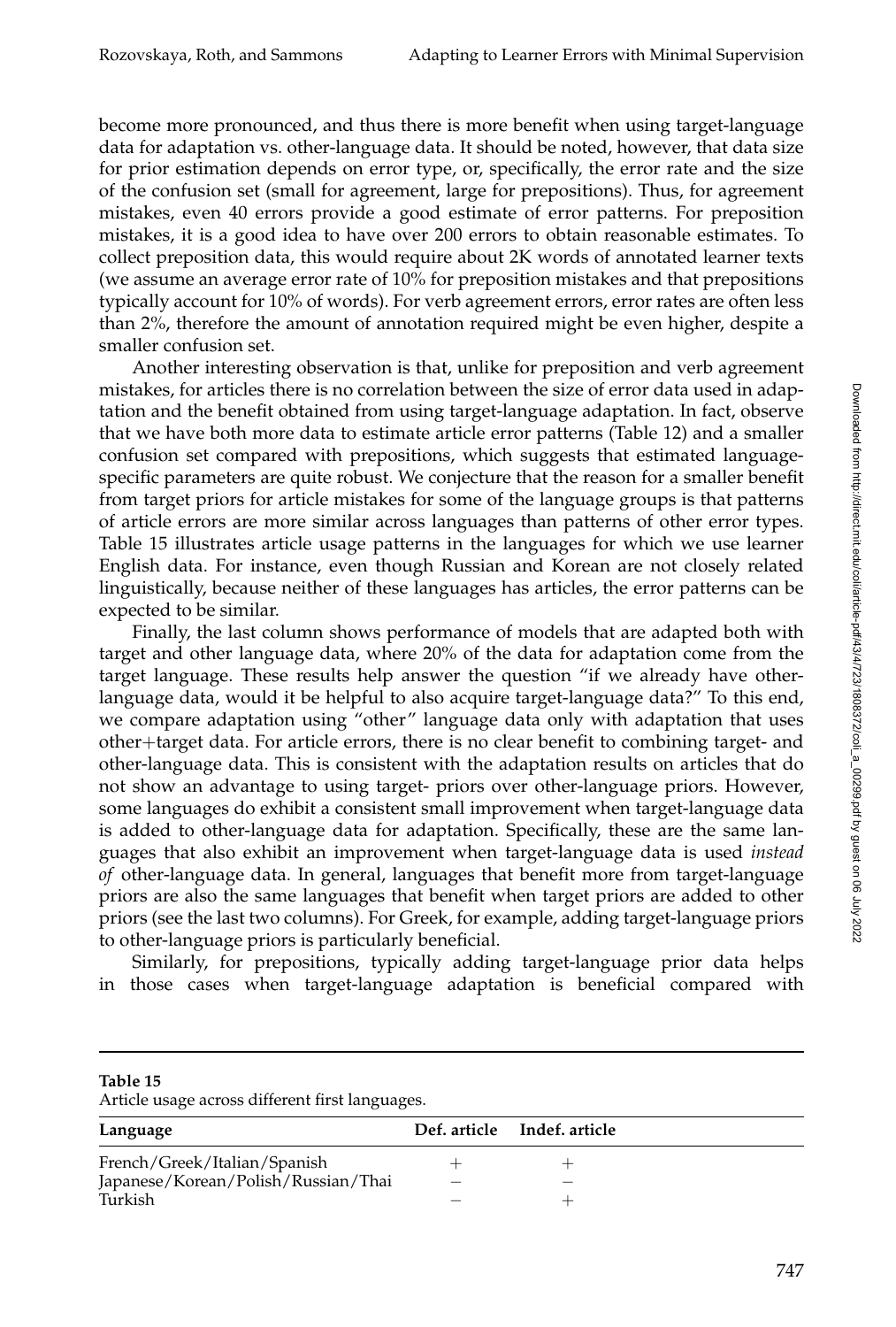other-language adaptation. For some languages, however (e.g., Thai and Japanese), other+target adaptation outperforms both the target-language and the other-language adaptations. We conjecture that this happens when target data are scarce and mixing that with other-language data introduces a good balance of common and languagespecific error patterns. Finally, for verb agreement, it is not clear when adding target-language data to other data is beneficial.

**Similarity of Error Patterns and Its Effect on Adaptation** This observation about articles suggests that we should expect target-language adaptation to be particularly useful compared with other-language adaptation, when the error patterns based on the other languages are dissimilar to the target language error patterns. To determine whether this is indeed the case, for two phenomena (articles and verb agreement) we selected two languages that behave differently when it comes to target-language adaptation. For article mistakes, we chose Russian and Greek: Greek is a language that benefits substantially from target priors compared with other-language priors, which is not the case for Russian. Similarly, for verb agreement mistakes, we chose Japanese and Thai.

Table 16 illustrates for each error type and language two error distributions: (1) the distribution of various confusions based on the target data and (2) the distribution of confusions based on data from other languages. For example, the confusion of type ∅*-the* (the definite article is incorrectly omitted) accounts for 27.5% of all article errors in the data by Greek writers, and accounts for 40.24% of all mistakes in the Russian data. Based on the evidence from other 10 language backgrounds, this confusion accounts for about 37% of all article mistakes. The relative frequency of this confusion in the Russian data is thus closer to the "averaged" frequency than for the Greek data. Overall, for the majority of article errors in the Russian data (over 66%) the distribution is very similar to "averaged" error statistics, which is not the case for Greek. More generally, we hypothesize that the reason Greek benefits most from moving from "other" priors to "target" priors is because the distribution of article errors for Greek writers is very different from the "averaged" distribution. In contrast, for Russian, both of the distributions are quite close.

If we assume that we have a measure for the distributional distance between "target" and "other" error patterns, then we wish to determine whether there is indeed a correlation between the distributional distance and the benefit from moving from "other" priors to "target" priors. To this end, for a given language background and error type, we compute weighted *L* <sup>2</sup> distance between the "target" error distribution and "other" error distribution, where the coefficients (weights) correspond to the frequency of the occurrence of the specific confusion type. More formally, let *t* denote the error distribution of the "target," and *o* denote the error distribution of the "other" (these are the distributions shown in Table 16). Then  $t_i$  and  $o_i$  refer to the frequencies of the specific confusion in "target" and "other," respectively (as shown in Table 16). For instance, the frequency of the confusion type ∅-the in the Greek target data is 27.50%. We compute weighted  $L^2_w$  distance as follows:

$$
L_w^2(t, o) = \sqrt{\sum_{i=1}^n (t_i - o_i)^2 \cdot t_i}
$$

Table 17 demonstrates that, indeed, larger  $L^2_w$  distances correspond to bigger advantages when using "target" priors in place of "other" priors.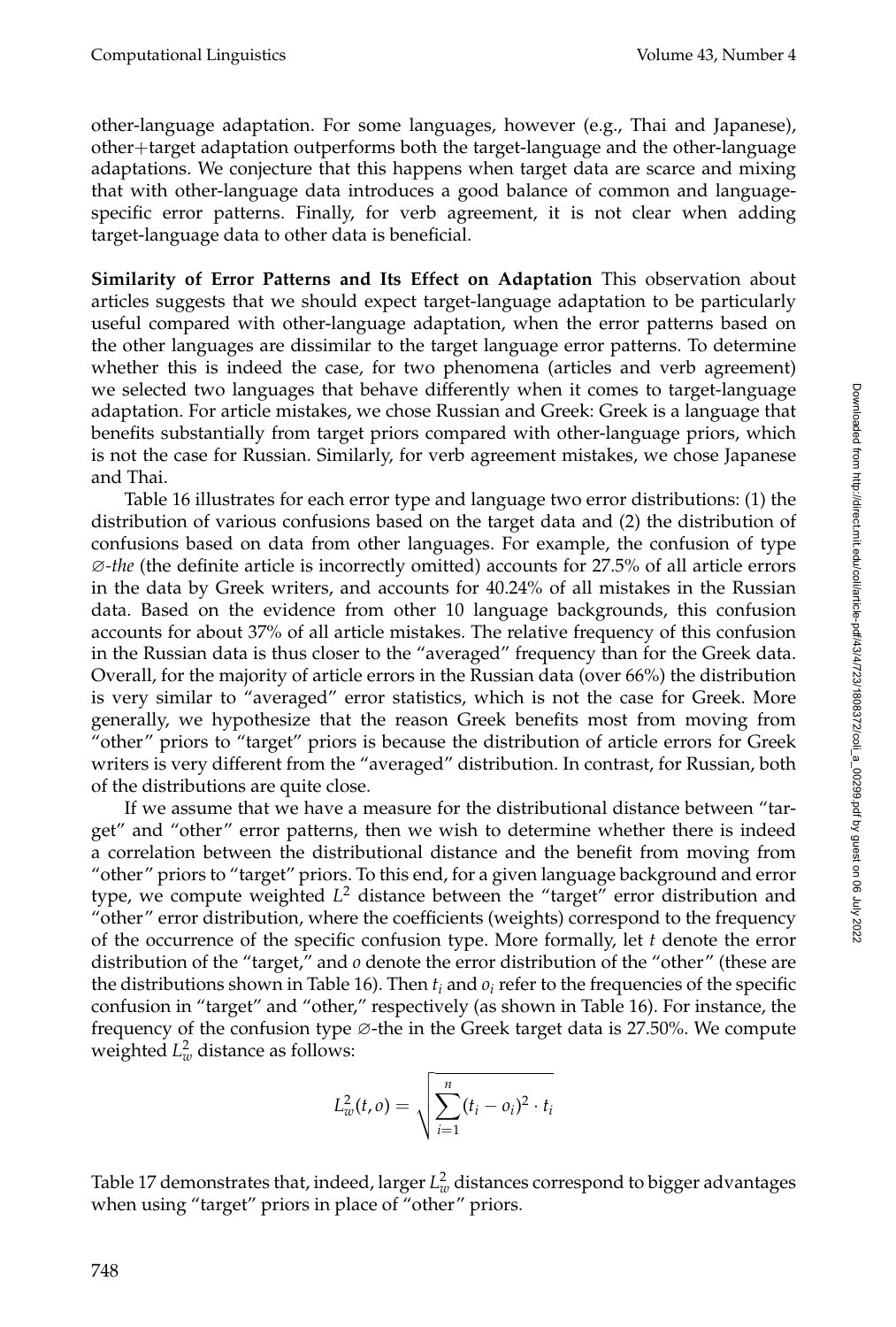Comparison of distributions of article and verb agreement confusions. For each language, confusions based on the target data and data from other 10 languages are shown.

|                    | Distributions of article confusion sets |               |               |               |  |  |  |
|--------------------|-----------------------------------------|---------------|---------------|---------------|--|--|--|
| Confusions         |                                         | Greek         |               | Russian       |  |  |  |
|                    | Target $(\% )$                          | Other $(\% )$ | Target $(\%)$ | Other $(\% )$ |  |  |  |
| ⊘-the              | 27.50                                   | 37.35         | 40.24         | 37.09         |  |  |  |
| ⊘-a                | 30.50                                   | 25.11         | 26.43         | 24.51         |  |  |  |
| the- $\varnothing$ | 30.50                                   | 19.94         | 11.43         | 22.11         |  |  |  |
| $a-\varnothing$    | 7.50                                    | 8.07          | 9.05          | 7.97          |  |  |  |
| a-the              | 1.00                                    | 5.21          | 7.14          | 4.51          |  |  |  |
| the-a              | 3.00                                    | 4.32          | 5.71          | 3.81          |  |  |  |
|                    | 100.00                                  | 100.00        | 100.00        | 100.00        |  |  |  |

# *Distributions of verb agreement confusion sets*

| Confusions      | <i>d</i> apanese |               | Thai           |               |  |  |
|-----------------|------------------|---------------|----------------|---------------|--|--|
|                 | Target $(\% )$   | Other $(\% )$ | Target $(\% )$ | Other $(\% )$ |  |  |
| <b>INF-S</b>    | 32.57            | 51.42         | 53.45          | 49.32         |  |  |
| $S$ -INF        | 39.53            | 29.45         | 25.86          | 30.91         |  |  |
| <b>WAS-WERE</b> | 18.60            | 14.51         | 8.62           | 15.68         |  |  |
| <b>WERE-WAS</b> | 9.30             | 4.40          | 10.34          | 4.09          |  |  |
| <b>INF-WAS</b>  |                  | 0.22          | 1.73           |               |  |  |
|                 | 100.00           | 100.00        | 100.00         | 100.00        |  |  |

#### **Table 17**

Distance between error distributions vs. benefit from using target priors compared to priors averaged on other language data. *Relative advantage* reflects the relative improvement that we get between priors estimated on target data vs. other data.

|          |                      | <b>Articles</b>                                              |  |
|----------|----------------------|--------------------------------------------------------------|--|
| Language | Weighted $L^2$ dist. | Target vs. other priors: rel. advantage                      |  |
| Greek    | 83.55                | $5.31\%$                                                     |  |
| Russian  | 43.37                | 1.38%                                                        |  |
|          |                      | Verb agreement                                               |  |
| Language |                      | Weighted $L^2$ dist. Target vs. other priors: rel. advantage |  |
| Japanese | 126.98               | 15.38%                                                       |  |
| Thai     | 49.09                | $1.04\%$                                                     |  |

# **5.2 Adaptation by Target, Related, and Unrelated Languages**

We now address the second question, that of comparing the contribution of priors estimated from the target language, from related languages, and from languages that are not related to the target. Two pairs of closely related languages among the 11 are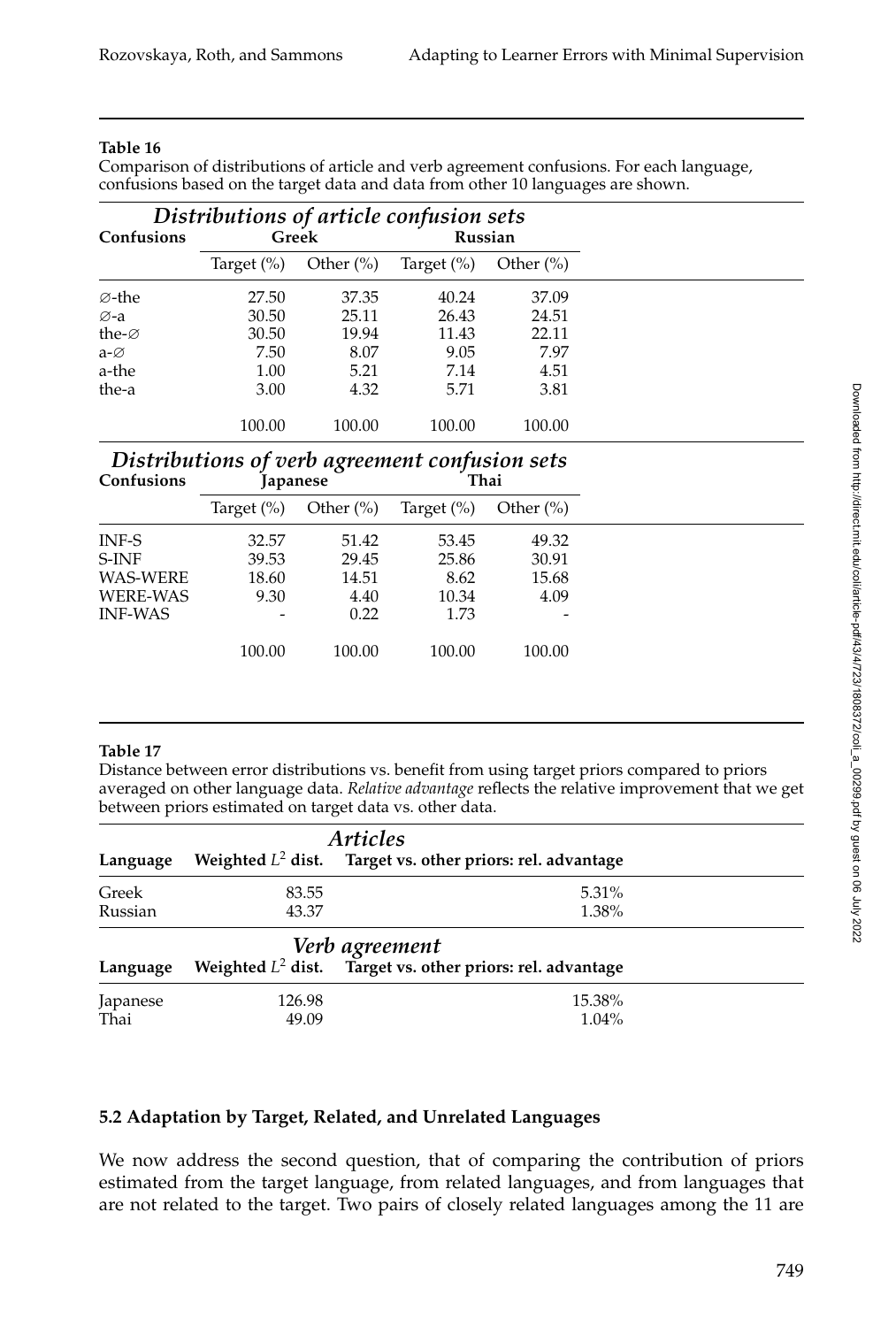identified: Russian/Polish and Spanish/Italian. For each of the four languages, we compare four models:

- 1. *Native-trained* (unadapted)
- 2. *Adapted with target priors*
- 3. *Adapted with data from related languages*: For Russian, we used Polish data; for Polish, we used Russian; for Italian, we used Spanish; and for Spanish, we used Italian.
- 4. *Adapted with data from unrelated languages*

Table 18 shows the performance for the four languages using these four models. First, we note that all adapted models perform better than the unadapted ones, even when adaptation only uses data from unrelated languages. Second, there is very little difference between the models adapted with target data (2) and those adapted using data from related languages (3). Only for verb agreement mistakes, there is about 1 point difference in F1 performance, whereas for the other errors results are quite close. However, adaptation using target data substantially outperforms adaptation using unrelated language data, by 1.1 to 2.7 F1 points for different errors. Similarly, there is a big gap when using data from related languages vs. unrelated ones: 1.5 F1 points or more of a difference. On average, adaptation that uses unrelated language error data gives a relative improvement with respect to unadapted models between 3.49% and 5.45%, and for adaptation that is based on related language data and target language data improvements range between 7.85% to 13.53% and between 7.17% to 16.12%, respectively.

To conclude, the experiments that separate related and unrelated language priors indicate that error data from related languages helps much more than error data from unrelated languages. Thus, when we only have data from unrelated languages available, it makes sense to invest a little bit and add data from the target language.

# **Table 18**

Adaptation using data from target language, related languages, and unrelated languages. All models are trained using NB on the Web1T corpus. In all settings, the total number of examples used to estimate priors is the same. Averaged results for Russian, Polish, Spanish, and Italian. Best results for each phenomenon are emphasized in **bold**. In the parentheses, relative improvement of each adapted model with respect to the corresponding native-trained model is shown. All improvements of adapted models vs. native-trained models and improvements of the best adapted models vs. models adapted using unrelated language data are statistically significant (McNemar's test,  $p < 0.001$ ).

| Error<br>type      | (1) Native-trained | Performance (F1)<br>(2-4) Adapted models |                                 |                                 |  |
|--------------------|--------------------|------------------------------------------|---------------------------------|---------------------------------|--|
|                    |                    | (2) Target                               | (3) Related                     | $(4)$ Unrel.                    |  |
| Article            | 30.70              | 32.90(7.17%)                             | 33.11 $(7.85\%)$                | 31.77 (3.49%)                   |  |
| Prep.<br>Verb agr. | 22.40<br>34.67     | $26.01(16.12\%)$<br>38.76 $(11.80\%)$    | 25.43 (13.53%)<br>37.56 (8.34%) | 23.62(5.45%)<br>$36.07(4.04\%)$ |  |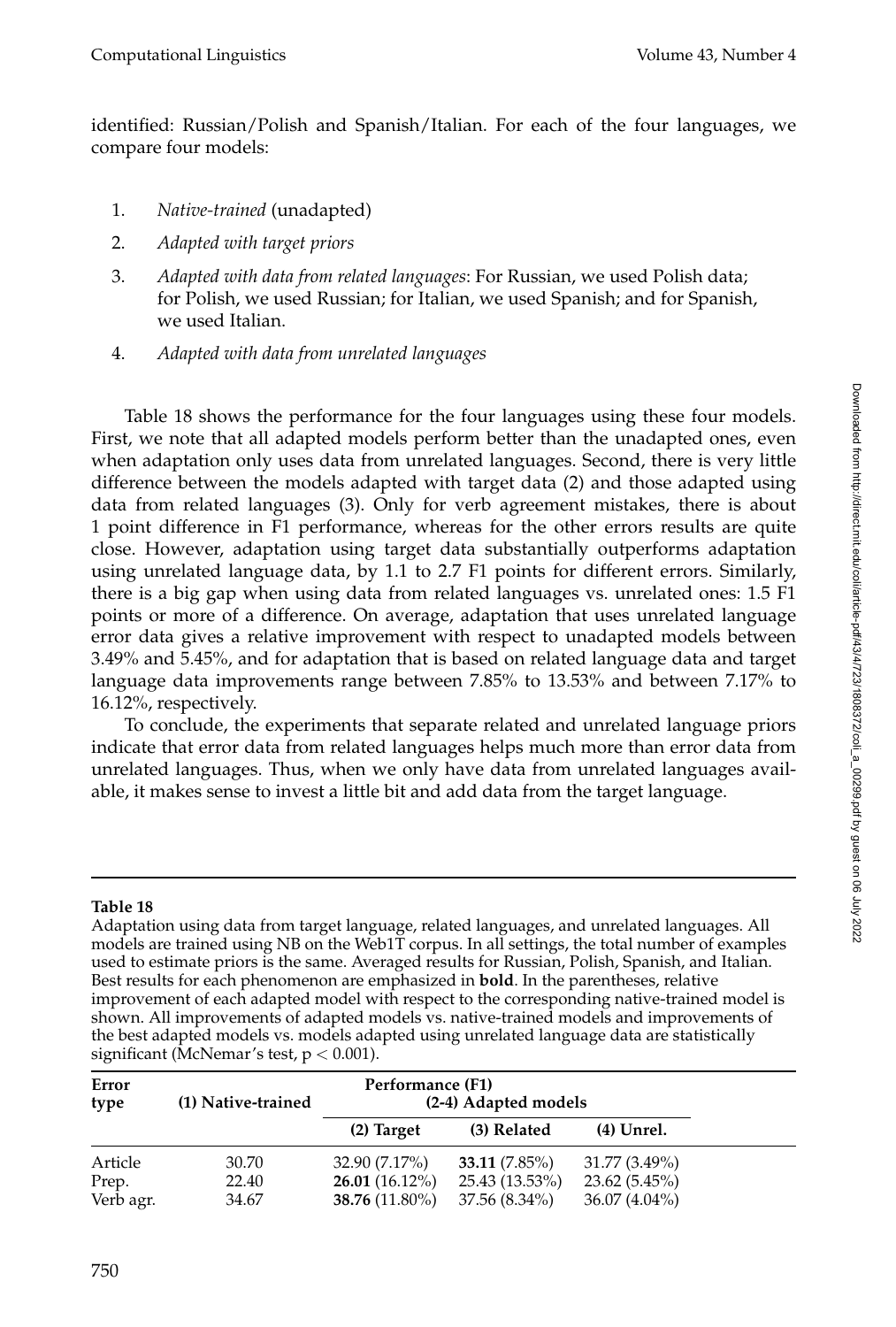# **6. Related Work**

**Two Approaches to Grammar Correction** There are two dominant approaches to grammatical error correction: Classification and statistical machine translation (MT). Not only are they orthogonal technically, they have two key differences in terms of *the amount of annotated data required* and in terms of *the types of mistakes* they address. The two approaches are complementary, and each of them is essential to getting good results (Rozovskaya and Roth 2016). This article deals with the classifier-based approach.

In terms of differences in targeting different types of mistakes, results in the literature show that the approach studied in this work can be used to improve state-of-the-art MT models, as some error phenomena, such as article and verb agreement errors, are better handled using classifiers (Rozovskaya and Roth 2016).

Regarding the amount of supervision, MT systems require significant annotation: All of the recently published MT systems are trained using Lang-8 corpus, which contains between 11M and 48M words of annotated learner data, depending on the corpus version and the pre-processing that was performed (Susanto, Phandi, and Ng 2014; Chollampatt, Taghipour, and Ng 2016; Hoang, Chollampatt, and Ng 2016; Junczys-Dowmunt and Grundkiewicz 2016; Mizumoto and Matsumoto 2016; Yuan and Briscoe 2016).

Although most of the recent publications report results on the CoNLL-2014 test set, those systems are evaluated on global behavior (i.e., the whole corpus) and do not focus or evaluate performance on specific error phenomena, as we do in this work. Further, because we care about specific first-language backgrounds, CoNLL is not an appropriate data set to use: The FCE corpus is the only one that contains data from learners of multiple language backgrounds and information on the first language of the writer, used in Section 5. Therefore, in this work we make use of the FCE data set.

However, we also show that the models described here are competitive with stateof-the-art on the CoNLL-2014 test set. Table 19 shows the performance of the classifier system from our most recent work (Rozovskaya and Roth 2016) that is based on the classifiers described here, and places it in the context of other recently published systems. The systems are divided into three categories: classifier-based, MT, and combined. For each system, the size of the annotated learner data used to train the system is also shown. Depending on the type of training data available, a specific approach should be preferred. In particular, classification systems can be trained from significantly less annotated data and can focus on specific errors, whereas MT-based systems do not have this capability. Best result in each category is in bold.

Observe that the performance of the MT systems depends heavily on the size of the supervision. Specifically, when an MT system is trained only on the CoNLL corpus, the performance is quite poor (28.25). Thus, all other MT systems use an additional source of supervision—either the Cambridge Learner corpus (CLC), which is a larger version of FCE, or the publicly available Lang-8 corpus. The Lang-8 corpus used in the literature has several versions, depending on when it was collected and how much noise has been removed from it. The smallest version used by Hoang, Chollampatt, and Ng (2016) and Chollampatt, Taghipour, and Ng (2016) contains about 11M words; the one in Mizumoto and Matsumoto (2016) is about twice as large; the version in Junczys-Dowmunt and Grundkiewicz (2016) contains about 30M words; the MT component in Rozovskaya and Roth (2016) has 48M words. Because of these differences in size and quality, the comparisons are not fair. For instance, Junczys-Dowmunt and Grundkiewicz (2016) report an F0.5 score of 52.21 using a version closer to 50M words, which was used in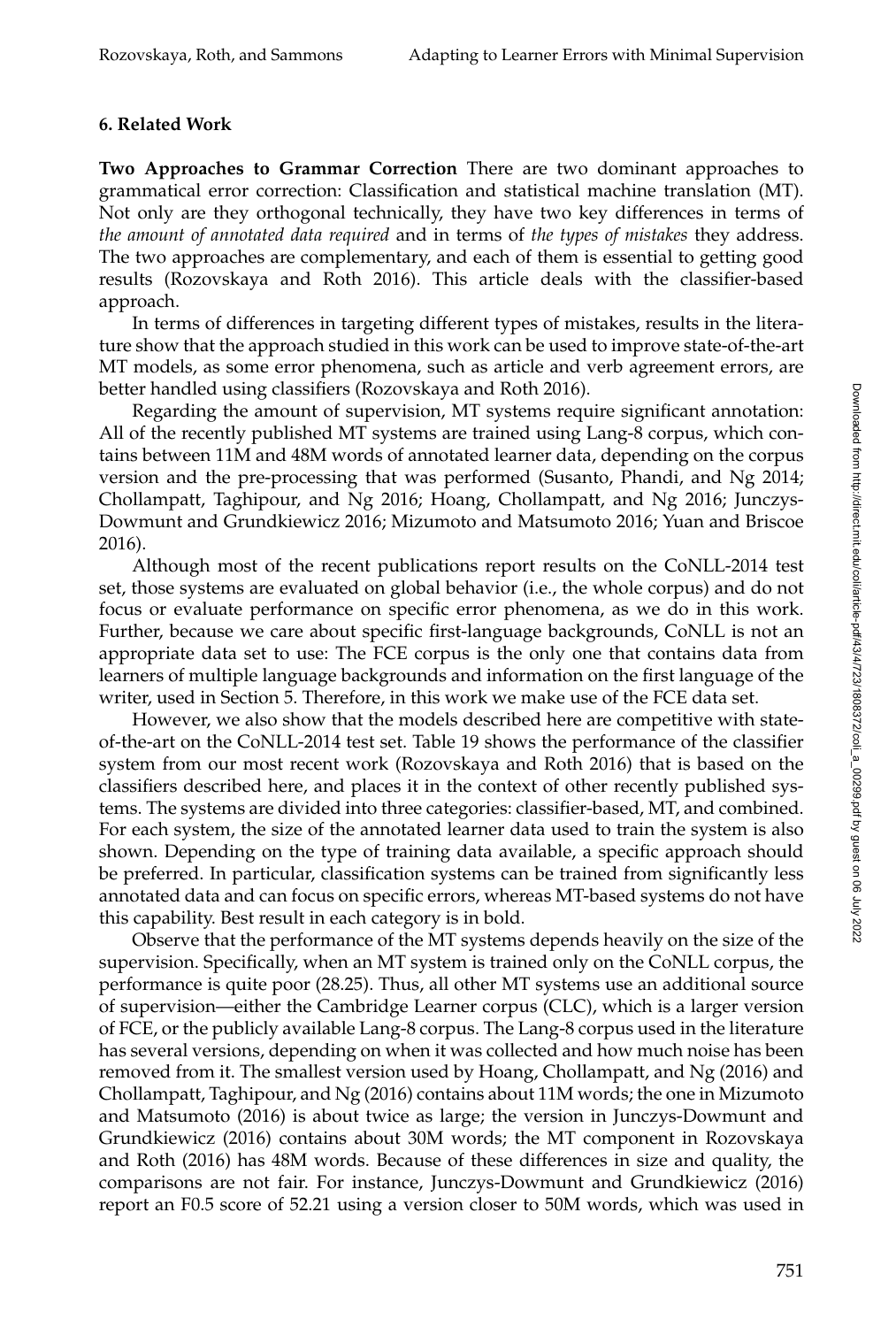State-of-the-art systems on CoNLL-2014 data set. The systems are divided into three categories: classifiers, MT, and combined. For each system, we also show the size of the annotated learner data used to train the system. Depending on the type of training data available, a specific approach should be preferred. In particular, classification systems can be trained from significantly less annotated data and can focus on specific errors, whereas MT-based systems do not have this capability. Best result in each category is in **bold**.

| System type | System name                             | Annotated learner data | F <sub>0.5</sub> |                   |       |
|-------------|-----------------------------------------|------------------------|------------------|-------------------|-------|
|             |                                         | <b>CoNLL</b><br>1.2M   | Lang-8<br>11-48M | <b>CLC</b><br>29M |       |
| Classif.    | Susanto, Phandi, and Ng (2014)          |                        |                  |                   | 35.44 |
|             | Rozovskaya and Roth (2016)              |                        |                  |                   | 43.11 |
|             | Mizumoto and Matsumoto (2016)           |                        |                  |                   | 40.00 |
|             | Yuan and Briscoe (2016)                 |                        |                  |                   | 39.90 |
|             | Chollampatt, Taghipour, and Ng (2016)   |                        |                  |                   | 41.75 |
| MT          | Hoang, Chollampatt, and Ng (2016)       |                        |                  |                   | 41.19 |
|             | Rozovskaya and Roth (2016)              |                        |                  |                   | 28.25 |
|             | Rozovskaya and Roth (2016)              |                        |                  |                   | 39.48 |
|             | Junczys-Dowmunt and Grundkiewicz (2016) |                        |                  |                   | 49.49 |
|             | Susanto, Phandi, and Ng (2014)          |                        |                  |                   | 39.39 |
| Combined    | Rozovskaya and Roth (2016)              |                        |                  |                   | 47.40 |

Rozovskaya and Roth (2016), however, because of the differences in pre-processing, these data sets are also not the same.

Note that the system presented in this paper is better than most of the recently published works, including those in the MT category, even though the classifiers only use the CoNLL training corpus (1.2M words) as learner data, whereas all other systems, all of which use the MT approach, train on much more annotated learner data. We wish to emphasize that the present work focuses on approaches that use a small amount of annotation. This should be particularly useful when building error correction systems when very little or no annotated data is available, which is the case today for languages other than English.

Finally, it should be pointed out that, although the absolute F0.5 score for the combined system of Rozovskaya and Roth (2016) is slightly lower than the MT approach of Junczys-Dowmunt and Grundkiewicz (2016), the combined system uses a much weaker MT component (which scores 39.48 F0.5, when used by itself). We expect that a combined system that used a better MT component would perform significantly better than Junczys-Dowmunt and Grundkiewicz (2016) and, in addition, would handle better some types of mistakes that MT systems do not do well on.

**Adaptation Using Artificial Errors** Several other researchers study the effect of the adaptation framework that uses artificial errors. The two most closely related studies are the works by Cahill et al. (2013) and Felice and Yuan (2014). Cahill et al. researched the effects of different training paradigms with different data sets on the preposition error correction task. They show improvements when using artificial errors, although their selection models were not optimized with respect to F-score (typically, models trained on well-edited text use a threshold, as we do in this work, because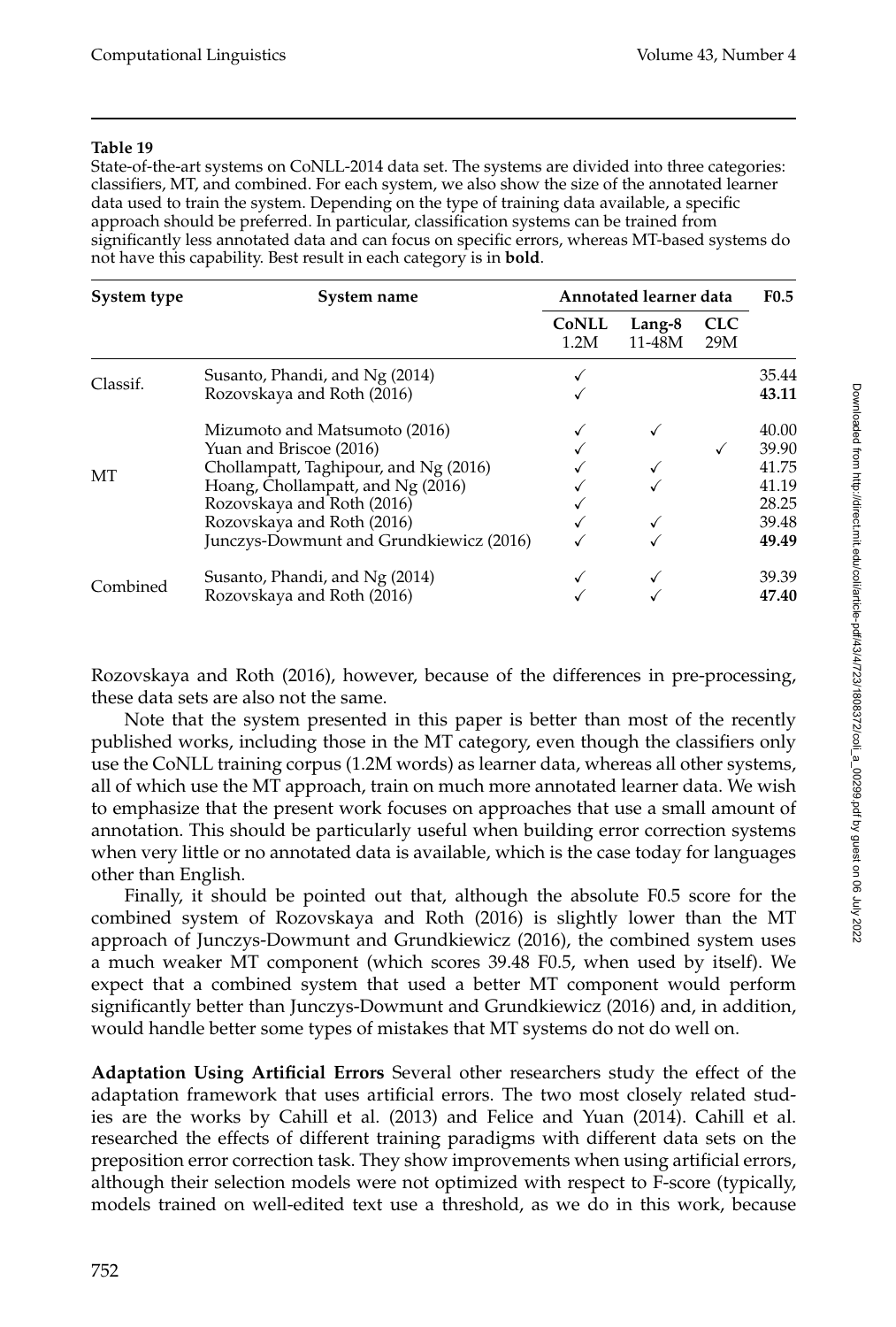otherwise these models tend to have extremely low precision, which negatively affects the F-score). Because the original models were not optimized, it is not clear whether the improvements were due to adding artificial errors.

Felice and Yuan (2014) follow the adaptation framework originally proposed in Rozovskaya and Roth (2010b) but they introduce artificial errors by taking into account additional, contextual information, such as the POS tags of the head nouns for article errors, the surface form of the verbs for verb agreement mistakes, and semantic classes of the nouns for preposition mistakes. The adaptation method is evaluated in the context of training statistical machine translation systems for grammar correction, so that work is not directly comparable to ours. Furthermore, no improvements are reported of the baseline of training on a corpus containing natural errors.

**Large-scale Error-annotated Corpora** Two large-scale error-annotated corpora became available recently—Lang-8 (Mizumoto et al. 2012) and corpus Wikirev (Cahill et al. 2013)—that several researchers have used in developing grammar correction systems. Similar to results reported in this work, Cahill et al. (2013) show that using these corpora with artificially generated errors or naturally occurring errors typically outperforms models trained in the selection paradigm.<sup>9</sup> We wish to emphasize that the focus of the current work is on methods that use *minimal supervision*, when error-annotated data are not available, such as low-frequency errors and languages other than English.

# **7. Discussion and Conclusion**

This article addressed the question of developing an appropriate training paradigm for error correction tasks that can consider the regularities in learner errors using *minimal supervision*. Although several large-scale error-annotated corpora recently became available in English, such corpora require significant effort to create and we are therefore unlikely to reach a state where such resources exist for all, or even many, languages of interest. Thus, the techniques that we describe are going to be very useful once this line of work extends to other languages that do not have many resources. Further, even when one has annotation of learner data in a specific genre, it could be different from the genre of the data that one needs to correct. In this case, one can envision applying the adaptation framework and training models on native data that is of a similar genre to the target learner data. More generally, the techniques that we develop should be useful once one moves out of the familiar, ideal setting where we have annotation of learner data that is both in the target language and of a similar type of writing.

The proposed training paradigm is made possible using parameters related to error patterns, which are very simple and thus do not require a lot of annotated data for estimation. This is in contrast to features encoding contextual information, which can be estimated using native English data. As a result, the proposed adaptation approach allows one to combine large amounts of native data (which is cheap and can be used to learn context features) with a small amount of annotated ESL data for estimating error patterns.

We described how error patterns can be learned from a small annotated sample and proposed two methods of "injecting" knowledge about error regularities into models

<sup>9</sup> One issue here is that selection models are not optimized in this work and the results are reported without decision thresholds.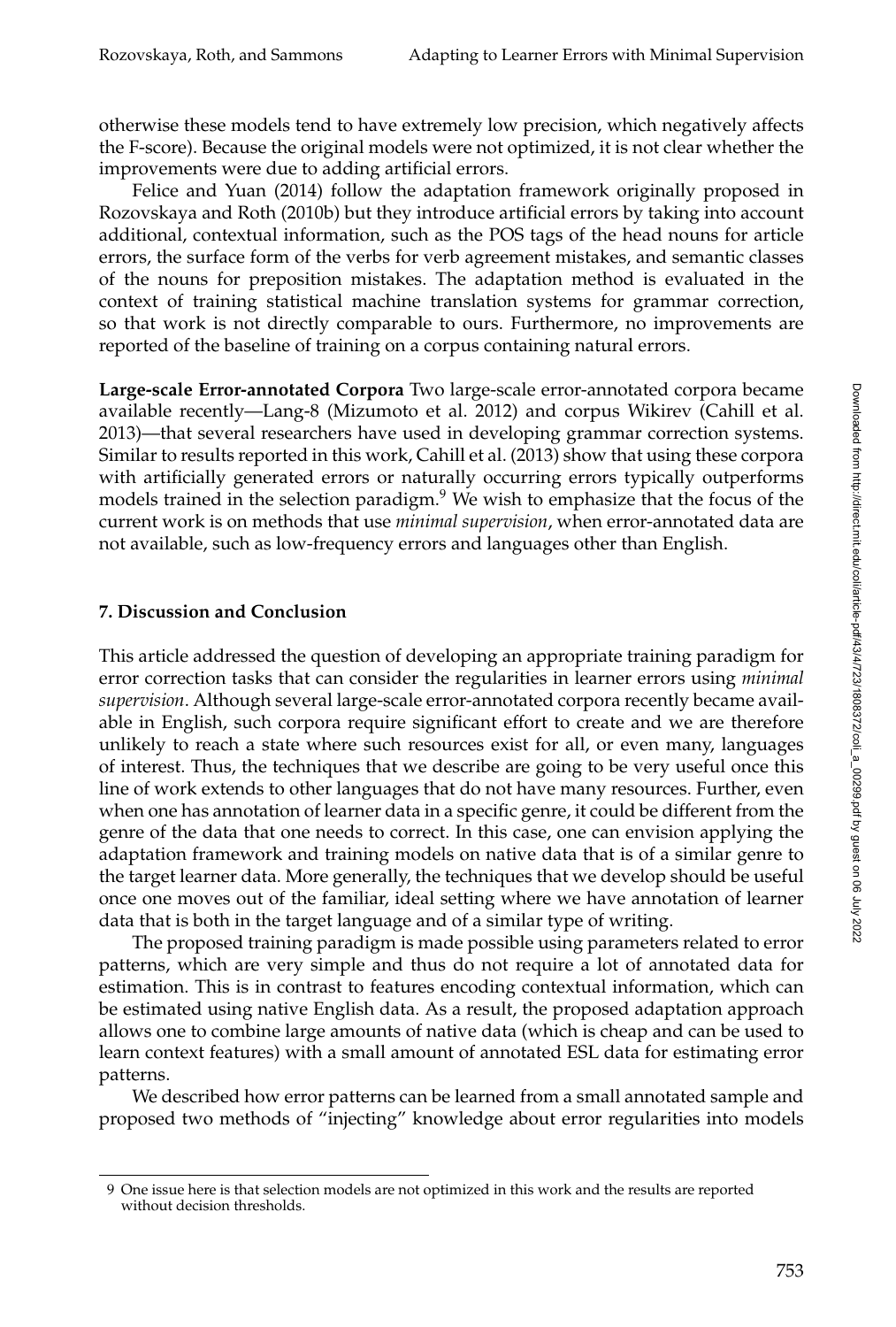that are otherwise trained on native English data, within the framework of two stateof-the-art machine learning algorithms: a discriminative classifier (Averaged Perceptron) and Naive Bayes. NB and AP were chosen as two algorithms that exhibited top performance in error correction tasks, with AP being the best model (Rozovskaya and Roth 2011). It is important to emphasize, though, that although discriminative classifiers tend to outperform NB, sometimes it is preferable not to train discriminatively. For instance, we used the Web1T corpus that contains *pre-computed n*-gram counts that can be used to train a NB model, but not an AP model. Another advantage of the NB adaptation is that it does not require generating new training data and re-training in order to adapt to a different error distribution.

We showed that adapted models outperform native-trained models that use the same amount of native data for training. Crucially, the effect of adaptation remains strong as the size of the native training data is increased. This is because learner data contains knowledge about error patterns that is not available in native data. The adapted models also outperform ESL-trained models that use the same amount of data. This is because context parameters require much more data for estimation than error parameters, so it is a good idea to use native data for learning the parameters of the context features.

We first applied the adaptation approach across multiple first-language backgrounds and learned error regularities that are not specific to the first language background of the writer. Next, we used the idea that error patterns are often firstlanguage-dependent and showed that performance can be further improved with target-language adaptation, and even in cases when error statistics are obtained from related languages or languages that exhibit similar behavior in error patterns.

In this work, we studied the adaptation framework, as applied to data produced by learners of intermediate and advanced language proficiency. In our previous work, we showed that adaptation is effective using multiple learner corpora that contain various levels of proficiency (intermediate [FCE], advanced [NUCLE, Illinois], and highly proficient non-native writers [HOO]). Our expectation is that adaptation would be effective also at beginning language levels, although it is more likely that such writing might require whole-sentence correction, which is out of the scope of this work.

Although this work focuses on a technical contribution to the text correction area and shows how to develop models that are aware of learner error patterns using minimal supervision, there is another important but orthogonal direction, which is how to eventually build a good system that is able to improve the quality of the text. This question is also related to evaluation metrics, which we touched upon in Section 4.3. The F-measure by itself does not indicate what the quality of the text is as a result of running the system; instead, this is done by looking at *accuracy* and comparing it with the learner baseline. On the other hand, accuracy measure is only a single point and in order to get improvement it pushes the system toward low recall.

Thus one important direction for future work is a focus on designing a system that can improve the quality of the text compared with the learner baseline. This evaluation should also take into account the question of annotation: Because we are starting with such a high baseline, having annotation judgments for as many valid choices as possible is key. In fact, Bryant and Ng (2015) show that evaluation performance increases with the number of annotators used to correct the same text, as multiple annotators can better account for the fact that there are typically multiple ways to correct the same text (as we discussed in Section 4.6 in the context of correcting preposition mistakes). These findings indicate that the results obtained using just one annotator (as is done in the FCE corpus) likely underestimates the system performance for all errors.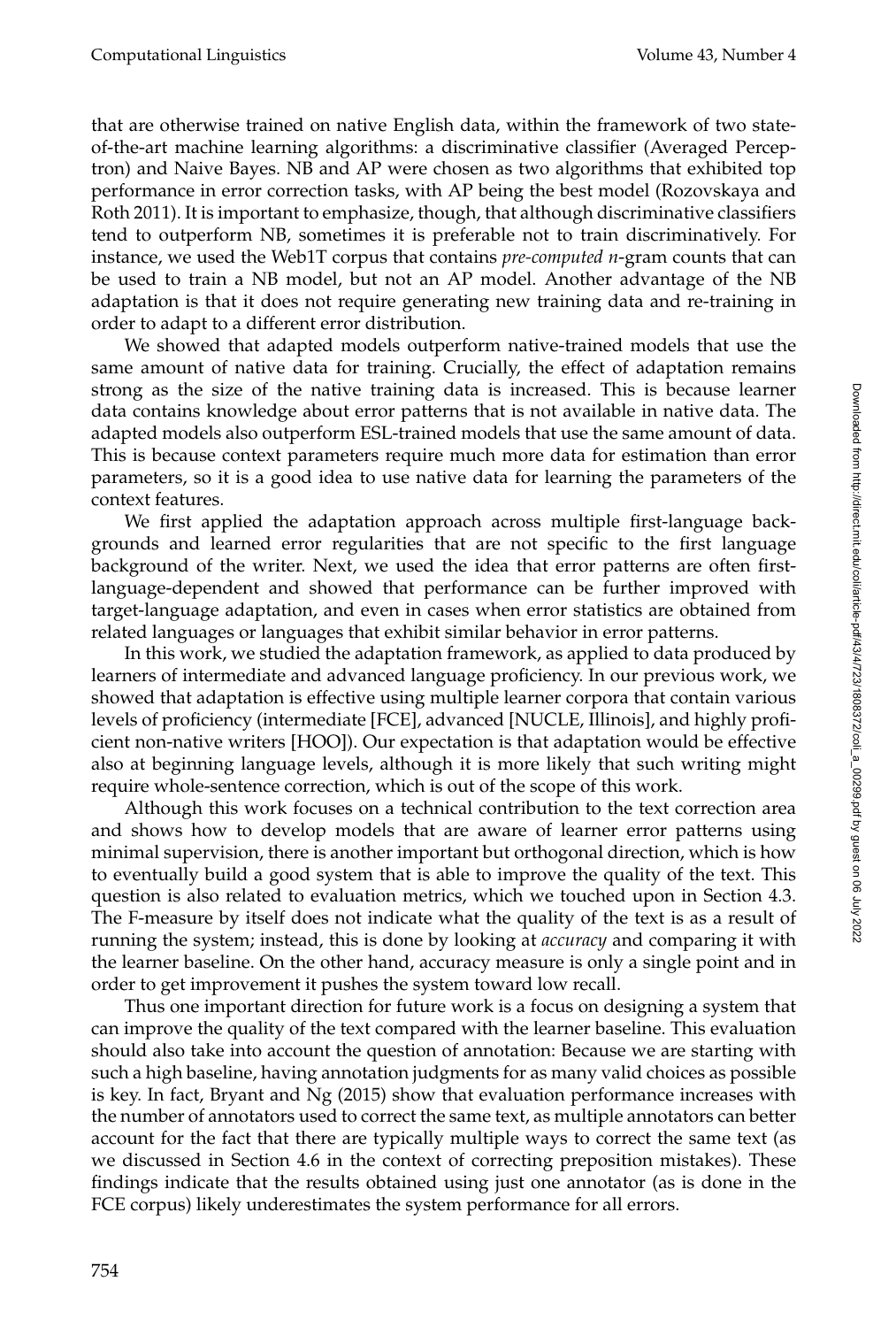# **Appendix A. Features**

#### **Table A.1**

Features used in the article error correction system trained discriminatively. *wB* and *wA* denote the word immediately before and after the target, respectively; and *pB* and *pA* denote the POS tag before and after the target. *headW* denotes the NP head. *NC* stands for noun compound and is active if the second to last word in the NP is tagged as a noun. *Verb* features are active if the NP is the direct object of a verb. *Preposition* features are active if the NP is immediately preceded by a preposition. *Adj* feature is active if the first word (or the second word preceded by an adverb) in the NP is an adjective. *NpWords* and *npTags* denote all words (POS tags) in the NP. Adapted models also use the author's article as a feature.

| type  | Feature Feature group | <b>Feature list</b>                                                                                                                                                                                                                                                                                                                                       |
|-------|-----------------------|-----------------------------------------------------------------------------------------------------------------------------------------------------------------------------------------------------------------------------------------------------------------------------------------------------------------------------------------------------------|
| Word  |                       | $wB$ , $w_2B$ , $w_3B$ , $wA$ , $w_2A$ , $w_3A$ , $wBwA$ , $w_2BwB$ ,<br>$wAw_2A$ , $w_3Bw_2BwB$ , $w_2BwBwA$ , $wBwAw_2A$ ,<br>$w_4 B w_3 B w_2 B w B$ , $w_3 B w_2 B w B w A$ ,<br>wAw <sub>2</sub> Aw <sub>3</sub> A,<br>w <sub>2</sub> BwBwAw <sub>2</sub> A, wBwAw <sub>2</sub> Aw <sub>3</sub> A, wAw <sub>2</sub> Aw <sub>3</sub> w <sub>4</sub> A |
| POS   |                       | $pB$ , $p_2B$ , $p_3B$ , $pA$ , $p_2A$ , $p_3A$ , $pBpA$ , $p_2BpB$ , $pAp_2A$ ,<br>$pBwB$ , $pA\omega A$ , $p_2Bw_2B$ , $p_2Aw_2A$ , $p_2BpBpA$ , $pBpAp_2A$ ,<br>$pAp_2Ap_2A$                                                                                                                                                                           |
|       | NP <sub>1</sub>       | headW, npWords, NC, adj&headW, adjTag&headW,<br>adj&NC, adjTag&NC, npTags&headW, npTags&NC                                                                                                                                                                                                                                                                |
|       | NP <sub>2</sub>       | headW&headPOS, headNumber                                                                                                                                                                                                                                                                                                                                 |
| Chunk | wordsAfterNP          | headW&wordAfterNP, npWords&wordAfterNP, headW&2wordsAfterNP,<br>npWords&2wordsAfterNP, headW&3wordsAfterNP,<br>npWords&3wordsAfterNP                                                                                                                                                                                                                      |
|       |                       | wordBeforeNP $wB\&f_i \forall i \in NP_1$                                                                                                                                                                                                                                                                                                                 |
|       | Verb                  | verb, verb $\&f_i \; \forall i \in NP_1$                                                                                                                                                                                                                                                                                                                  |
|       |                       | Preposition $prep&f_i \forall i \in NP_1$                                                                                                                                                                                                                                                                                                                 |

#### **Table A.2**

Features used in the preposition error correction system trained discriminatively. *wB* and *wA* denote the word immediately before and after the target, respectively; the other features are defined similarly. *compHead* denotes the head of the preposition complement. *wB*&*compHead*, *w*2*BwB*&*compHead* are feature conjunctions of *compHead* with *wB* and *w*2*BwB*, respectively. Adapted models also use the author's preposition as a feature.

| Feature<br><b>Type</b>    | <b>Feature</b> list                                                                                                                                                                                  |
|---------------------------|------------------------------------------------------------------------------------------------------------------------------------------------------------------------------------------------------|
| Word<br>n-gram            | $wB, w_2B, w_3B, wA, w_2A, w_3A, wBwA, w_2BwB, wAw_2A, w_3Bw_2BwB, w_2BwBwA,$<br>$wBwAw_2A$ , $wAw_2Aw_3A$ , $w_4Bw_3Bw_2BwB$ , $w_3w_2BwBwA$ , $w_2BwBwAw_2A$ ,<br>$wBwAw_2Aw_3A$ , $wAw_2Aw_3w_4A$ |
| Preposition<br>complement | compHead, wB&compHead, w <sub>2</sub> BwB&compHead                                                                                                                                                   |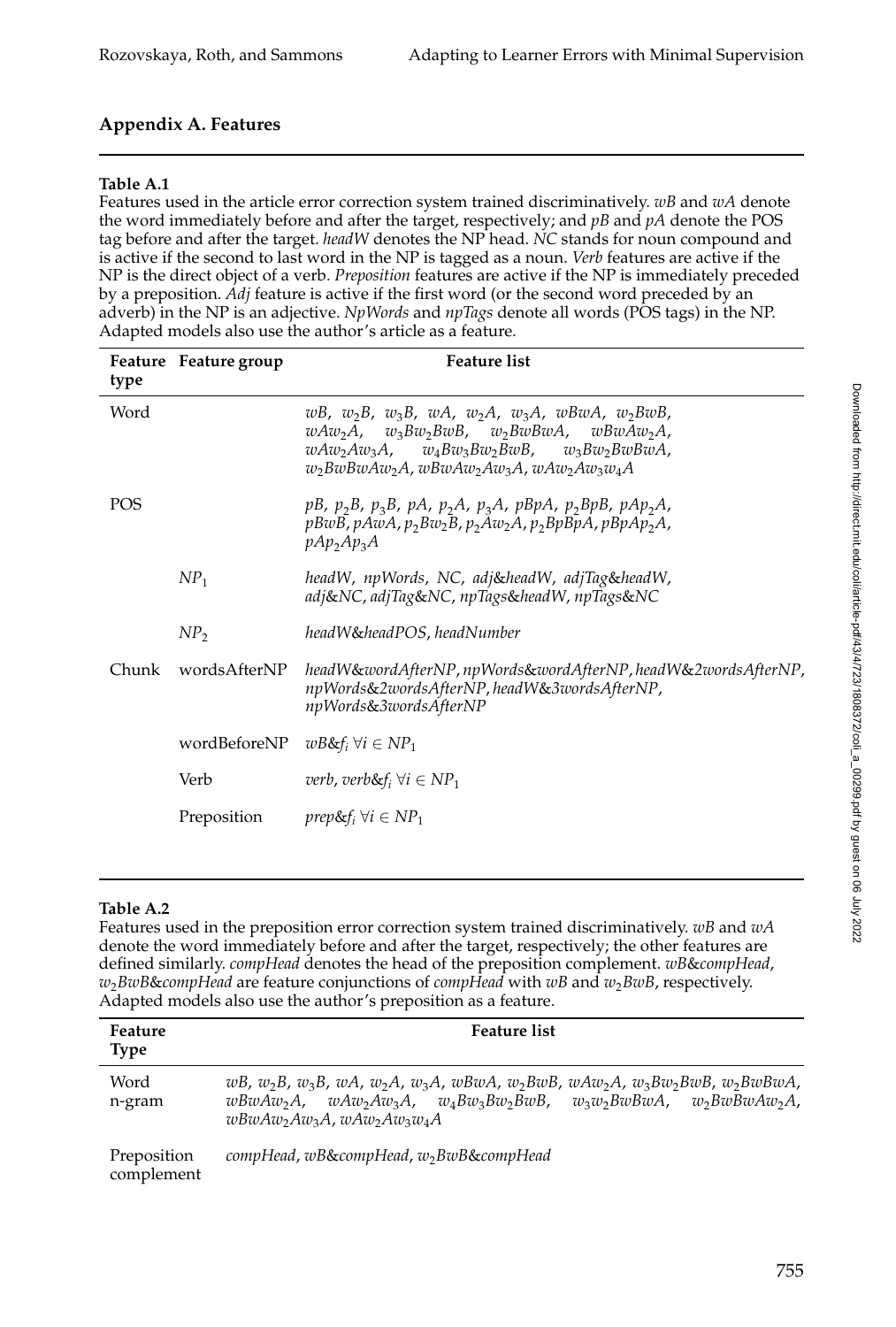# **Table A.3**

Features used in the verb agreement error correction system trained discriminatively. *wB* and *wA* denote the word immediately before and after the target, respectively; and *pB* and *pA* denote the POS tag before and after the target. Syntactic features are described in Table A.4. Adapted models also use the author's verb as a feature.

| <b>Feature</b><br>type | <b>Feature list</b>                                                                                                                                                                                                                  |
|------------------------|--------------------------------------------------------------------------------------------------------------------------------------------------------------------------------------------------------------------------------------|
| Word                   | $wB$ , $w_2B$ , $w_3B$ , $wA$ , $w_2A$ , $w_3A$ , $wBwA$ , $w_2BwB$ , $wAw_2A$ , $w_3Bw_2BwB$ ,<br>$w_2BwBwA$ , $wBwAw_2A$ , $wAw_2Aw_3A$ , $w_4Bw_3Bw_2BwB$ , $w_3Bw_2BwBwA$ ,<br>$w_2BwBwAw_2A$ , $wBwAw_2Aw_3A$ , $wAw_2Aw_3w_4A$ |
| <b>POS</b>             | $pB, p_2B, p_3B, pA, p_2A, p_3A, pBpA, p_2Bp, pAp_2A, pBwB, pAwA, p_2Bw_2B,$<br>$p_2Aw_2A$ , $p_2BpBpA$ , $pBpAp_2A$ , $pAp_2Ap_3A$                                                                                                  |
| Syntax                 | subjHead, subjPOS, subjDet, subjDistance, subjNumber, subjPerson,<br>subjHead&subjDistance, subjPOS&subjDistance, subjNumber&subjPerson                                                                                              |

## **Table A.4**

Verb agreement features that use syntactic knowledge.

| Feature name |                   | Description                                                                                                     |  |
|--------------|-------------------|-----------------------------------------------------------------------------------------------------------------|--|
| (1)          | subjHead, subjPOS | the surface form and the POS tag of the subject head                                                            |  |
| (2)          | subjDet           | determiner of the subject NP                                                                                    |  |
| (3)          | subjDistance      | distance between the verb and the subject head                                                                  |  |
| (4)          | subjNumber        | $Sing$ – singular pronouns and nouns; $Pl$ – plural pronouns<br>and nouns                                       |  |
| (5)          | subjPerson        | 3rdSing - "she", "he", "it", singular nouns; Not3rdSing - "we",<br>"you", "they", plural nouns; $1stSing - T''$ |  |
| (6)          | conjunctions      | $(1)$ and $(3)$ ; $(4)$ and $(5)$                                                                               |  |

# **Acknowledgments**

The authors thank the anonymous reviewers for the insightful comments on the article. This material is partly based on research sponsored by the U.S. Defense Advanced Research Projects Agency (DARPA) under agreement numbers FA8750-13-2-0008 and HR0011-15-2-0025, and by the Army Research Laboratory under agreement W911NF-09-2-0053. This research is also partly supported by a grant from the U.S. Department of Education and by the DARPA Machine Reading Program under Air Force

Research Laboratory prime contract no. FA8750-09-C-018. Any opinions, findings, conclusions, or recommendations are those of the authors and do not necessarily reflect the view of the agencies.

# **References**

Banko, M. and E. Brill. 2001. Scaling to very very large corpora for natural language disambiguation. In *Proceedings of 39th Annual Meeting of the Association for Computational Linguistics (ACL-01)*, pages 26–33, Toulouse.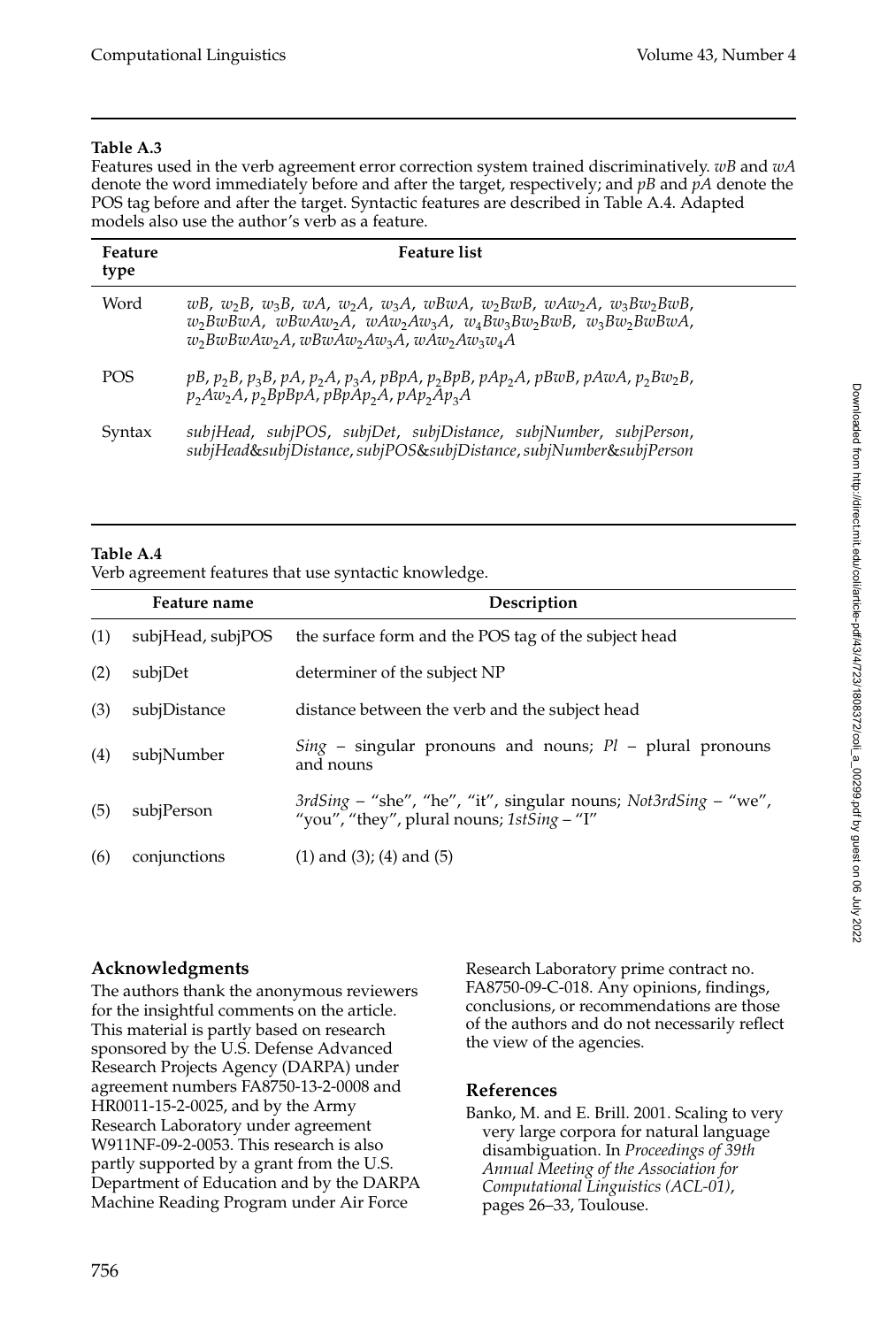- Bergsma, S., D. Lin, and R. Goebel. 2009. Web-scale *n*-gram models for lexical disambiguation. In *Proceedings of 21st International Joint Conference on Artificial Intelligence (IJCAI-09)*, pages 1507–1512, Pasadena, CA.
- Berzak, Y., R. Reichart, and B. Katz. 2015. Contrastive analysis with predictive power: Typology driven estimation of grammatical error distributions in ESL. In *Proceedings of the 19th Conference on Computational Natural Language Learning (CoNLL-15)*, pages 94–102, Beijing.
- Brants, T. and A. Franz. 2006. *Web 1T 5-gram Version 1*. Linguistic Data Consortium, Philadelphia, PA.

Bryant, C. and H. T. Ng. 2015. How far are we from fully automatic high quality grammatical error correction? In *Proceedings of the 53rd Annual Meeting of the Association for Computational Linguistics (ACL-15)*, pages 697–707, Beijing.

Cahill, A., N. Madnani, J. Tetreault, and D. Napolitano. 2013. Robust systems for preposition error correction using wikipedia revisions. In *Proceedings of the 13th Conference of the North American Chapter of the Association for Computational Linguistics: Human Language Technologies (NAACL-13)*, pages 507–517, Atlanta, GA.

Carlson, A. and I. Fette. 2007. Memory-based context-sensitive spelling correction at Web scale. In *Proceedings of the 6th International Conference on Machine Learning and Applications (ICMLA-07)*, pages 166–171, Washington, DC.

Carlson, A. J., J. Rosen, and D. Roth. 2001. Scaling up context sensitive text correction. In *Proceedings of the 13th Conference on Innovative Applications of Artificial Intelligence (IAAI-01)*, pages 45–50, Seattle, WA.

Chodorow, M., J. Tetreault, and N.-R. Han. 2007. Detection of grammatical errors involving prepositions. In *Proceedings of the 4th ACL-SIGSEM Workshop on Prepositions*, pages 25–30, Prague.

Chollampatt, S., K. Taghipour, and H.-T. Ng. 2016. Neural network translation models for grammatical error correction. In *Proceedings of the 25th International Joint Conference on Artificial Intelligence (IJCAI-16)*, pages 2768–2774, New York, NY.

Dahlmeier, D. and H. T. Ng. 2011. Grammatical error correction with alternating structure optimization. In *Proceedings of the 49th Annual Meeting of the Association for Computational Linguistics:*

*Human Language Technologies (ACL-11)*, pages 915–923, Portland OR.

- Dahlmeier, D. and H. T. Ng. 2012. A beam-search decoder for grammatical error correction. In *Proceedings of the Conference on Empirical Methods in Natural Language Processing and Computational Natural Language Learning (EMNLP-CoNLL-12)*, pages 568–578, Jeju Island.
- Dahlmeier, D., H. T. Ng, and S. M. Wu. 2013. Building a large annotated corpus of learner English: The NUS corpus of learner English. In *Proceedings of the NAACL Workshop on Innovative Use of NLP for Building Educational Applications*, pages 22–31, Atlanta, GA.
- Dale, R., I. Anisimoff, and G. Narroway. 2012. A report on the preposition and determiner error correction shared task. In *Proceedings of the NAACL Workshop on Innovative Use of NLP for Building Educational Applications*, pages 54–62, Montreal.
- Dale, R. and A. Kilgarriff. 2011. Helping Our Own: The HOO 2011 pilot shared task. In *Proceedings of the 13th European Workshop on Natural Language Generation (ENLG-11)*, pages 242–249, Nancy.
- De Felice, R. 2008. *Automatic Error Detection in Non-native English*. Ph.D. thesis, University of Oxford.
- De Felice, R. and S. Pulman. 2007. Automatically acquiring models of preposition use. In *Proceedings of the 4th ACL-SIGSEM Workshop on Prepositions*, pages 45–50, Prague.
- De Felice, R. and S. Pulman. 2008. A classifier-based approach to preposition and determiner error correction in L2 English. In *Proceedings of the 22nd International Conference on Computational Linguistics (COLING-08)*, pages 169–176, Manchester.
- Eeg-Olofsson, J. and O. Knuttson. 2003. Automatic grammar checking for second language learners—the use of prepositions. In *Proceedings of the 14th Nordic Conference of Computational Linguistics (Nodalida-03)*, Reykjavic.
- Felice, M. and T. Briscoe. 2015. Towards a standard evaluation method for grammatical error detection and correction. In *Proceedings of the 14th Conference of the North American Chapter of the Association for Computational Linguistics: Human Language Technologies (NAACL-15)*, pages 578–587, Denver, CO.
- Felice, M. and Z. Yuan. 2014. Generating artificial errors for grammatical error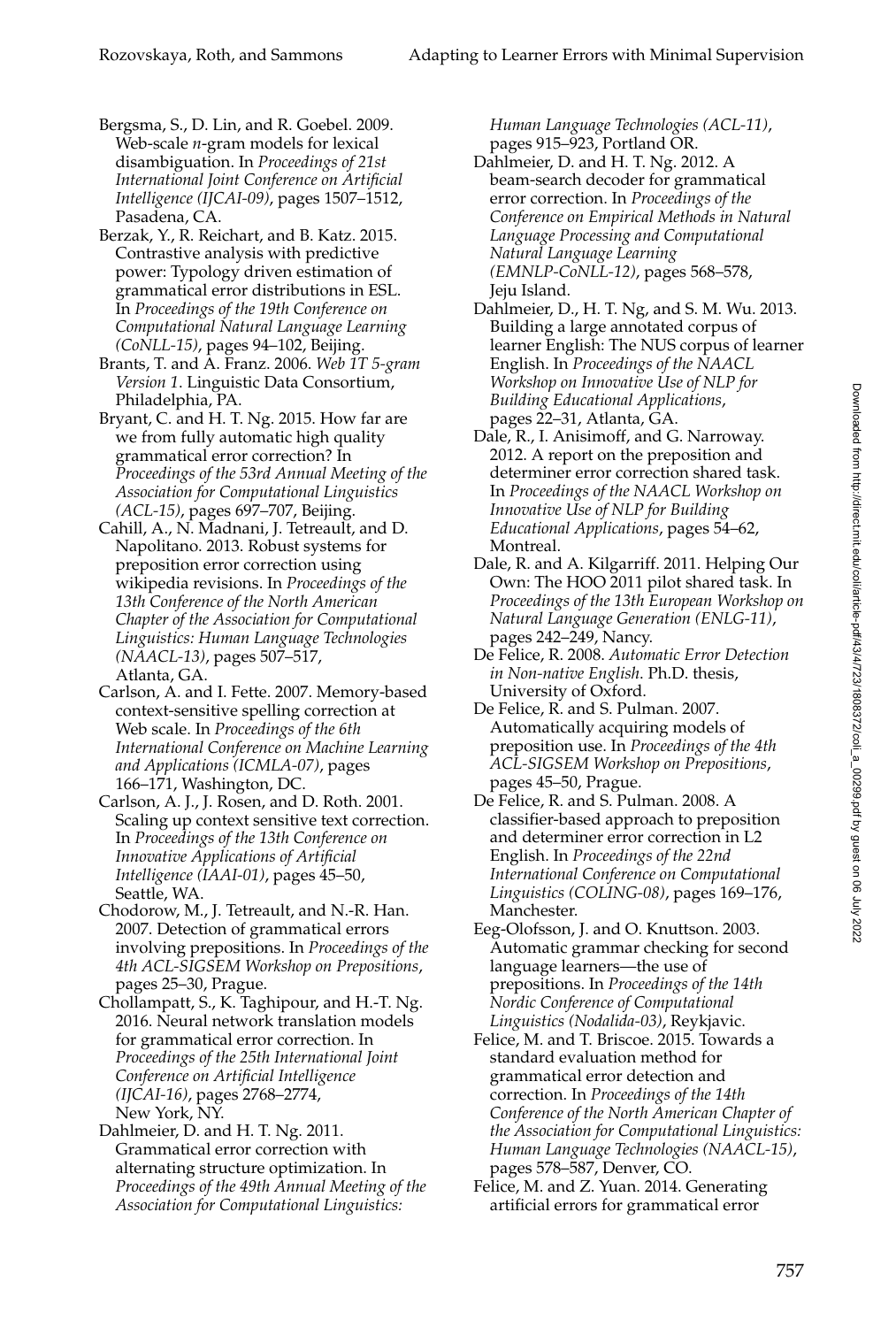correction. In *Proceedings of the Student Research Workshop at the European Chapter of the Association for Computational Linguistics*, pages 116–126, Gothenburg.

- Felice, M., Z. Yuan, Ø. Andersen, H. Yannakoudakis, and E. Kochmar. 2014. Grammatical error correction using hybrid systems and type filtering. In *Proceedings of the 18th Conference on Computational Natural Language Learning (CoNLL-14): Shared Task*, pages 15–24, Baltimore, MD.
- Foster, J. and Ø. Andersen. 2009. Generrate: Generating errors for use in grammatical error detection. In *Proceedings of the NAACL Workshop on Innovative Use of NLP for Building Educational Applications*, pages 82–90, Boulder, CO.
- Gamon, M. 2010. Using mostly native data to correct errors in learners' writing. In *Proceedings of the 11th Conference of the North American Chapter of the Association for Computational Linguistics: Human Language Technologies (NAACL-10)*, pages 163–171, Los Angeles, CA.
- Gamon, M. 2011. High-order sequence modeling for language learner error detection. In *Proceedings of the Workshop on Innovative Use of NLP for Building Educational Applications*, pages 180–189, Portland, OR.
- Gamon, M., J. Gao, C. Brockett, A. Klementiev, W. Dolan, D. Belenko, and L. Vanderwende. 2008. Using contextual speller techniques and language modeling for ESL error correction. In *Proceedings of the 3rd International Joint Conference on Natural Language Processing (IJCNLP-08)*, pages 449–456, Hyderabad.
- Gass, S. and L. Selinker. 1992. *Language Transfer in Language Learning*. John Benjamins.
- Golding, A. R. and D. Roth. 1996. Applying Winnow to context-sensitive spelling correction. In *Proceedings of the 13th International Conference on Machine Learning (ICML-96)*, pages 182–190, Bari.
- Golding, A. R. and D. Roth. 1999. A Winnow based approach to context-sensitive spelling correction. *Machine Learning*, 34(1-3):107–130.
- Granger, S., E. Dagneaux, and F. Meunier. 2002. *International Corpus of Learner English*. Presses universitaires de Louvain.
- Grundkiewicz, R., M. Junczys-Dowmunt, and E. Gillian. 2015. Human evaluation of grammatical error correction systems. In *Proceedings of the Conference on Empirical Methods for Natural Language Processing (EMNLP-15)*, pages 461–470, Lisbon.
- Han, N., M. Chodorow, and C. Leacock. 2006. Detecting errors in English article usage by non-native speakers. *Journal of Natural Language Engineering*, 12(2):115–129.
- Han, N., J. Tetreault, S. Lee, and J. Ha. 2010. Using an error-annotated learner corpus to develop an ESL/EFL error correction system. In *Proceedings of the 7th International Conference on Language Resources and Evaluation (LREC-10)*, pages 763–770, Valetta.
- Hoang, D.-T., S. Chollampatt, and H.-T. Ng. 2016. Exploiting *n*-best hypotheses to improve an SMT approach to grammatical error correction. In *Proceedings of the 25th International Joint Conference on Artificial Intelligence (IJCAI-16)*, pages 2803–2809, New York, NY.
- Ionin, T., M. L. Zubizarreta, and S. Bautista. 2008. Sources of linguistic knowledge in the second language acquisition of English articles. *Lingua*, 118:554–576.
- Izumi, E., K. Uchimoto, T. Saiga, T. Supnithi, and H. Isahara. 2003. Automatic error detection in the Japanese learners' English spoken data. In *Proceedings of the 41st Annual Meeting of the Association for Computational Linguistics (ACL-03)*, pages 145–148, Sapporo.
- Junczys-Dowmunt, M. and R. Grundkiewicz. 2014. The AMU system in the CoNLL-2014 shared task: Grammatical error correction by data-intensive and feature-rich statistical machine translation. In *Proceedings of the 18th Conference on Computational Natural Language Learning (CoNLL-14): Shared Task*, pages 25–33, Baltimore, MD.
- Junczys-Dowmunt, M. and R. Grundkiewicz. 2016. Phrase-based machine translation is state-of-the-art for automatic grammatical error correction. In *Proceedings of the Conference on Empirical Methods on Natural Language Processing (EMNLP-16)*, pages 1546–1556, Austin, TX.
- Lee, J. and S. Seneff. 2008. Correcting misuse of verb forms. In *Proceedings of the 46th Annual Meeting of the Association for Computational Linguistics (ACL-08)*, pages 174–182, Columbus, OH.
- Mizumoto, T., Y. Hayashibe, M. Komachi, M. Nagata, and Y. Matsumoto. 2012. The effect of learner corpus size in grammatical error correction of ESL writings. In *Proceedings of the 24th International Conference on Computational Linguistics (COLING-12)*, pages 863–872, Bombay.
- Mizumoto, T. and Y. Matsumoto. 2016. Discriminative reranking for grammatical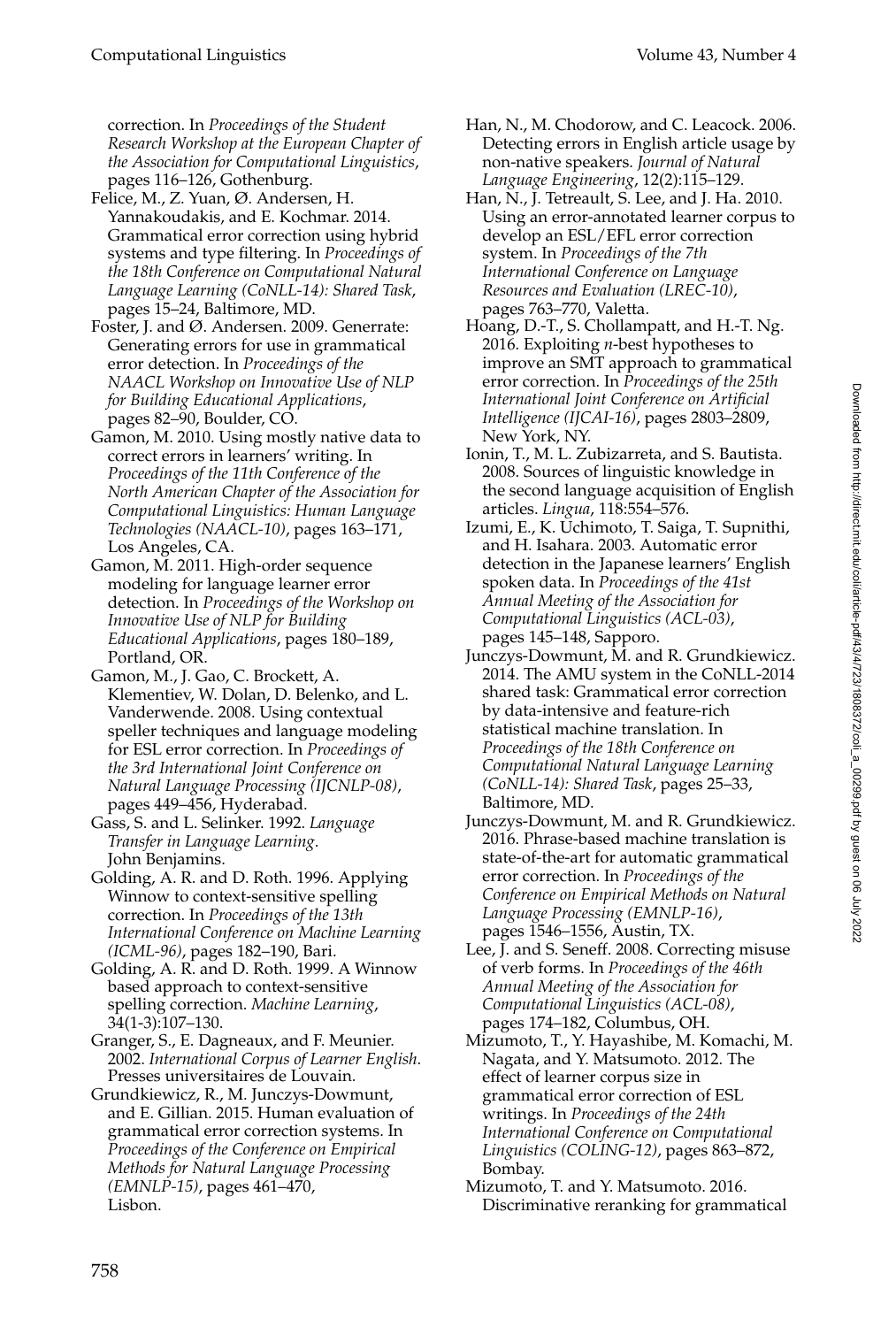error correction with statistical machine translation. In *Proceedings of the 15th Conference of the North American Chapter of the Association for Computational Linguistics: Human Language Technologies (NAACL-16)*, pages 1133–1138, San Diego, CA.

- Montrul, S. 2000. Transitivity alternation in L2 acquisition: Toward a modular view of transfer. *Studies in Second Language Acquisition*, 22:229–273.
- Montrul, S. and R. Slabakova. 2002. Acquiring morphosyntactic and semantic properties of preterite and imperfect tenses in L2 Spanish. In A.-T. Perez-Laroux and J. Liceras, editors, *The Acquisition of Spanish Morphosyntax*. Springer, Dordrecht, pages 115–151.
- Nagata, R. and E. Whittaker. 2013. Reconstructing an Indo-European family tree from nonnative English texts. In *Proceedings of the 51st Annual Meeting of the Association for Computational Linguistics (ACL-13)*, pages 1137–1147, Sofia.
- Napoles, C., K. Sakaguchi, M. Post, and J. Tetreault. 2015. Ground truth for grammatical error correction metrics. In *Proceedings of the 53rd Annual Meeting of the Association for Computational Linguistics (ACL-15)*, pages 588–593, Beijing.
- Ng, H. T., S. M. Wu, T. Briscoe, C. Hadiwinoto, R. H. Susanto, and C. Bryant. 2014. The CoNLL-2014 shared task on grammatical error correction. In *Proceedings of the 18th Conference on Computational Natural Language Learning (CoNLL-14): Shared Task*, pages 1–14, Baltimore, MD.
- Ng, H. T., S. M. Wu, Y. Wu, Ch. Hadiwinoto, and J. Tetreault. 2013. The CoNLL-2013 shared task on grammatical error correction. In *Proceedings of the 17th Conference on Computational Natural Language Learning (CoNLL-13): Shared Task*, pages 1–12, Sofia.
- Odlin, T. 1989. *Language Transfer: Cross-linguistic Influence in Language Learning*. Cambridge University Press.
- Oh, E. and M. L. Zubizaretta. 2003. Does morphology affect transfer? The acquisition of English double objects by Korean native speakers. In *Proceedings of the 28th Annual Boston University Conference on Language Development*, pages 402–413, Boston, MA.
- Parker, R., D. Graff, J. Kong, K. Chen, and K. Maeda. 2009. *English Gigaword Fourth Edition LDC2009T13*. Linguistic Data Consortium, Philadelphia, PA.
- Roth, D. 1998. Learning to resolve natural language ambiguities: A unified approach.

In *Proceedings of the 15th National Conference on Artificial Intelligence (AAAI-98)*, pages 806–813, Madison, WI.

- Rozovskaya, A., K.-W. Chang, M. Sammons, and D. Roth. 2013. The University of Illinois system in the CoNLL-2013 shared task. In *Proceedings of the 17th Conference on Computational Natural Language Learning (CoNLL-13): Shared Task*, pages 13–19, Sofia.
- Rozovskaya, A., K.-W. Chang, M. Sammons, D. Roth, and N. Habash. 2014. The University of Illinois and Columbia system in the CoNLL-2014 shared task. In *Proceedings of the Conference on Computational Natural Language Learning (CoNLL-14): Shared Task*, pages 34–42, Baltimore, MD.
- Rozovskaya, A. and D. Roth. 2010a. Generating confusion sets for context-sensitive error correction. In *Proceedings of the Conference on Empirical Methods in Natural Language Processing (EMNLP-10)*, pages 961–970, Boston, MA.
- Rozovskaya, A. and D. Roth. 2010b. Training paradigms for correcting errors in grammar and usage. In *Proceedings of the 11th Conference of the North American Chapter of the Association for Computational Linguistics: Human Language Technologies (NAACL-10)*, pages 154–162, Los Angeles, CA.
- Rozovskaya, A. and D. Roth. 2011. Algorithm selection and model adaptation for ESL correction tasks. In *Proceedings of the 49th Annual Meeting of the Association for Computational Linguistics: Human Language Technologies (ACL-11)*, pages 924–933, Portland, OR.
- Rozovskaya, A. and D. Roth. 2014. Building a state-of-the-art grammatical error correction system. *Transactions of ACL*, 2:419–434.
- Rozovskaya, A. and D. Roth. 2016. Grammatical error correction: Machine translation and classifiers. In *Proceedings of the 54th Annual Meeting of the Association for Computational Linguistics (ACL-16)*, pages 2205–2215, Berlin.
- Rozovskaya, A., M. Sammons, J. Gioja, and D. Roth. 2011. University of Illinois system in HOO text correction shared task. In *Proceedings of the 13th European Workshop on Natural Language Generation (ENLG-11)*, pages 263–266, Nancy.
- Rozovskaya, A., M. Sammons, and D. Roth. 2012. The UI system in the HOO 2012 shared task on error correction. In *Proceedings of the NAACL Workshop on Innovative Use of NLP for Building*